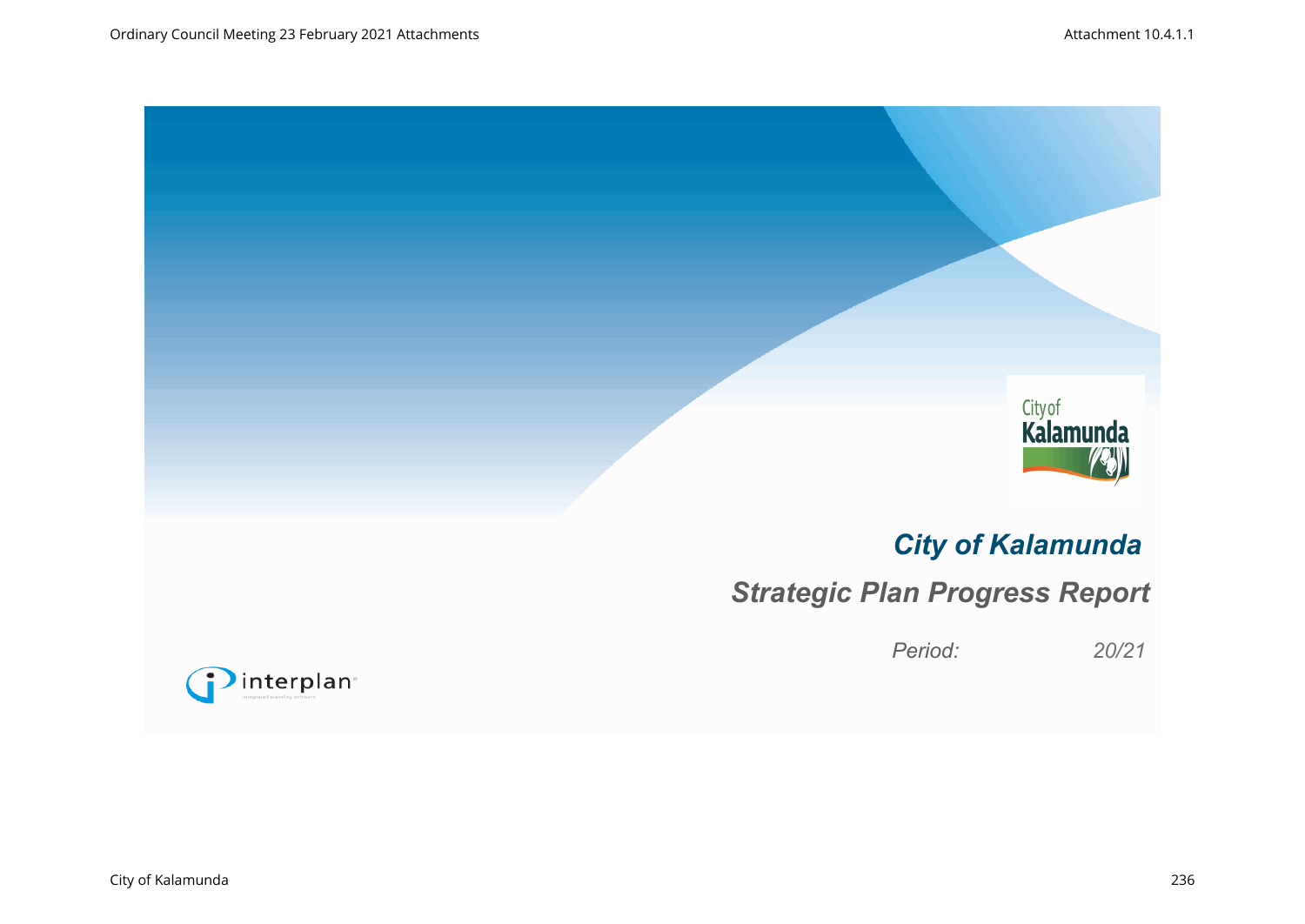## *Strategic Plan Progress Report*

#### *Goal: 1 Kalamunda Cares & Interacts*

| <b>Actions</b>                                                                                                                                          | <b>RISK</b> | <b>STATUS</b> | % COMP | <b>PROGRESS COMMENTS</b>                                                                                                                                                                                                                                                                                                                                                                                                                                                                                                                                                                                                                                                                                                                                                                                                                                                                                                                                                                                                                                                                                                                                                                                               | <b>RESP. OFFICER</b>                          | <b>COMP DATE</b> |  |  |  |  |
|---------------------------------------------------------------------------------------------------------------------------------------------------------|-------------|---------------|--------|------------------------------------------------------------------------------------------------------------------------------------------------------------------------------------------------------------------------------------------------------------------------------------------------------------------------------------------------------------------------------------------------------------------------------------------------------------------------------------------------------------------------------------------------------------------------------------------------------------------------------------------------------------------------------------------------------------------------------------------------------------------------------------------------------------------------------------------------------------------------------------------------------------------------------------------------------------------------------------------------------------------------------------------------------------------------------------------------------------------------------------------------------------------------------------------------------------------------|-----------------------------------------------|------------------|--|--|--|--|
| 1.1.1 Facilitate the inclusion of the ageing population and people with disability to have access to information, facilities and services.<br>Strategy: |             |               |        |                                                                                                                                                                                                                                                                                                                                                                                                                                                                                                                                                                                                                                                                                                                                                                                                                                                                                                                                                                                                                                                                                                                                                                                                                        |                                               |                  |  |  |  |  |
| 1.1.1.1 Review and implement the Age<br>Friendly Strategy (2017-21).                                                                                    | None        | In Progress   | 50%    | City staff have commenced year four of a four<br>year plan, delivering a variety of activities,<br>workshops and events for seniors.<br>City staff are currently progressing the Age<br>Friendly report.<br>Workshops recently held include:<br>- Seniors Food Sensations workshops -<br>Twelve attendees (Series of Four)<br>- Train the Brain workshop - Thirty three<br>attendees (At full capacity due to COVID)<br>- WayFairers Project - Clubs Engagement<br>Workshop<br>- Outdoors October - Seniors First Aid<br>Workshop - Twelve people attended<br>- Mental Health First Aid - Five City volunteers<br>and City staff attended<br>- Helping Minds - Boost your wellbeing<br>Working - Twelve people attended<br>- Seniors Week - Seniors information hub at<br>HPRC. The Senior pocket guide book was<br>launched<br>- 4 X COVID SafeWA App Drop In Information<br>sessions at each library throughout the City of<br>Kalamunda. 10 people attended<br>- 2 X Christmas Craft Intergenerational<br>workshops: One at Lesmurdie Hall and the<br>other at Forrestfield Shopping Centre. 20<br>people attended<br>- Carers Week: created a Carer Database and<br>handed out gifts to 22 local Carers within the | Manager Community<br>Development<br>(DE00007) | 30/06/2021       |  |  |  |  |

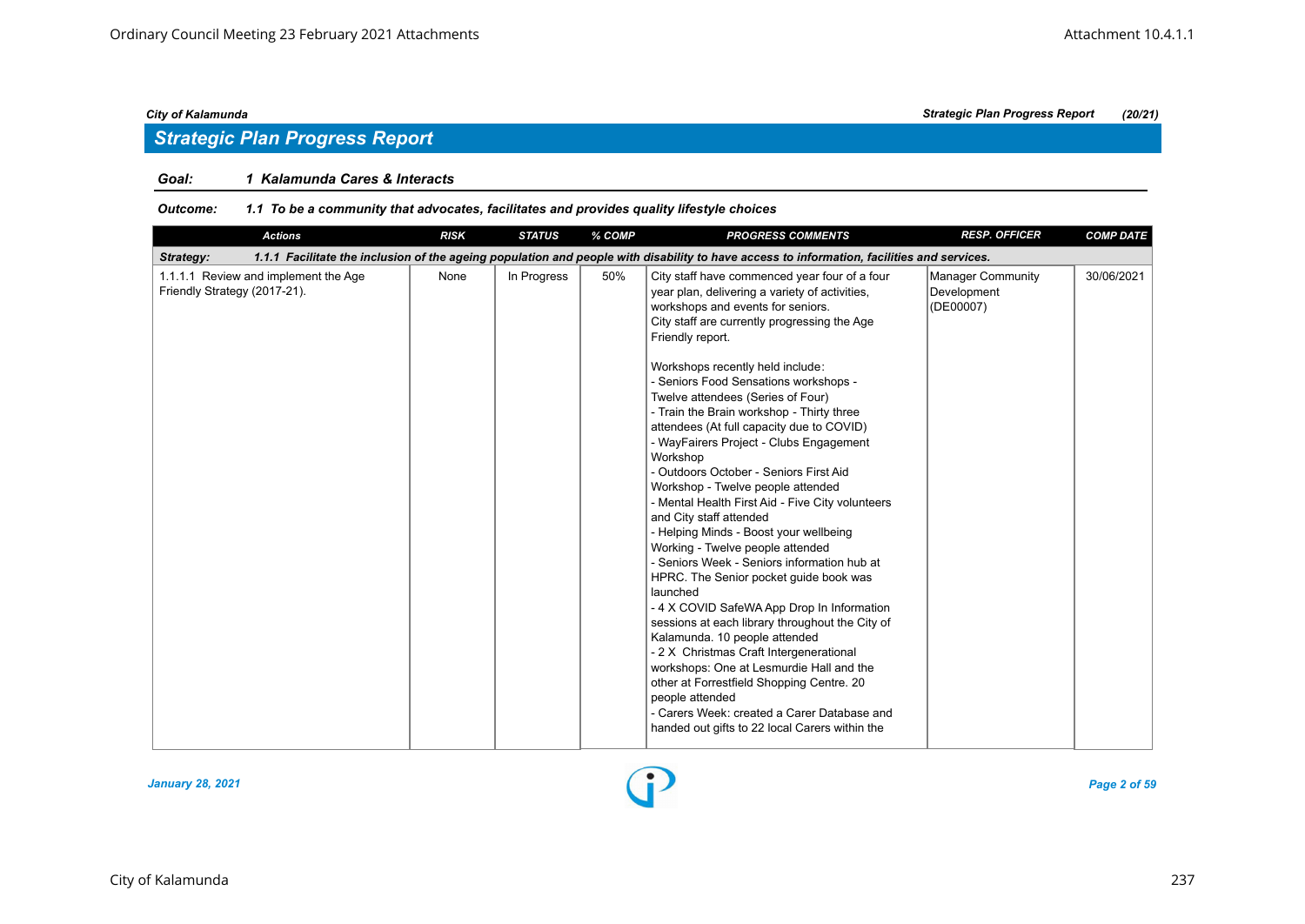## *Strategic Plan Progress Report*

### *Goal: 1 Kalamunda Cares & Interacts*

| <b>Actions</b>                                                                                                                                          | <b>RISK</b> | <b>STATUS</b> | % COMP | <b>PROGRESS COMMENTS</b>                                                                                                                                                                                                                                                                                                                                                                                                                                                                                                                                                                                                                                                                                                                                                                                                                                                                                                                                                         | <b>RESP. OFFICER</b>                                 | <b>COMP DATE</b> |  |  |  |  |
|---------------------------------------------------------------------------------------------------------------------------------------------------------|-------------|---------------|--------|----------------------------------------------------------------------------------------------------------------------------------------------------------------------------------------------------------------------------------------------------------------------------------------------------------------------------------------------------------------------------------------------------------------------------------------------------------------------------------------------------------------------------------------------------------------------------------------------------------------------------------------------------------------------------------------------------------------------------------------------------------------------------------------------------------------------------------------------------------------------------------------------------------------------------------------------------------------------------------|------------------------------------------------------|------------------|--|--|--|--|
| 1.1.1 Facilitate the inclusion of the ageing population and people with disability to have access to information, facilities and services.<br>Strategy: |             |               |        |                                                                                                                                                                                                                                                                                                                                                                                                                                                                                                                                                                                                                                                                                                                                                                                                                                                                                                                                                                                  |                                                      |                  |  |  |  |  |
|                                                                                                                                                         |             |               |        | City of Kalamunda. 2 X Support groups were<br>identified and a partnership created with<br>Carers WA<br>- Progression of the Social Inclusion Plan<br>*** Note staff time has significantly reduced for<br>this position***                                                                                                                                                                                                                                                                                                                                                                                                                                                                                                                                                                                                                                                                                                                                                      |                                                      |                  |  |  |  |  |
| 1.1.1.2 Review and implement the<br>Disability Access & Inclusion Plan<br>$(2017-22)$ .                                                                 | None        | In Progress   | 50%    | The Disability Access and Inclusion Plan<br>(DAIP) is a five year plan with established<br>priorities and strategies to provide a<br>framework for implementation of initiatives.<br>Initiatives that have been undertaken include:<br>- DACAC meeting was held on 10 August and<br>9 November 2020.<br>- DAIP report was submitted to Department for<br>Communities.<br>- 22 Carers registered with the City.<br>- WEBKEYIT Staff Workshop: Sixteen staff<br>were trained in Online Accessibility.<br>- A successful grant application was awarded<br>to the City to Remove Hazards in City owned<br>buildings and a Remove Hazards booklet to<br>be created and disseminated among local<br>residents.<br>- International Day of People with Disability<br>was celebrated with the community by sharing<br>the following projects on the City's social<br>media platforms:<br>- 12-Part Short Documentary Series: Different<br>Lens presented by Carers WA and Screen<br>West. | <b>Manager Community</b><br>Development<br>(DE00007) | 30/06/2022       |  |  |  |  |

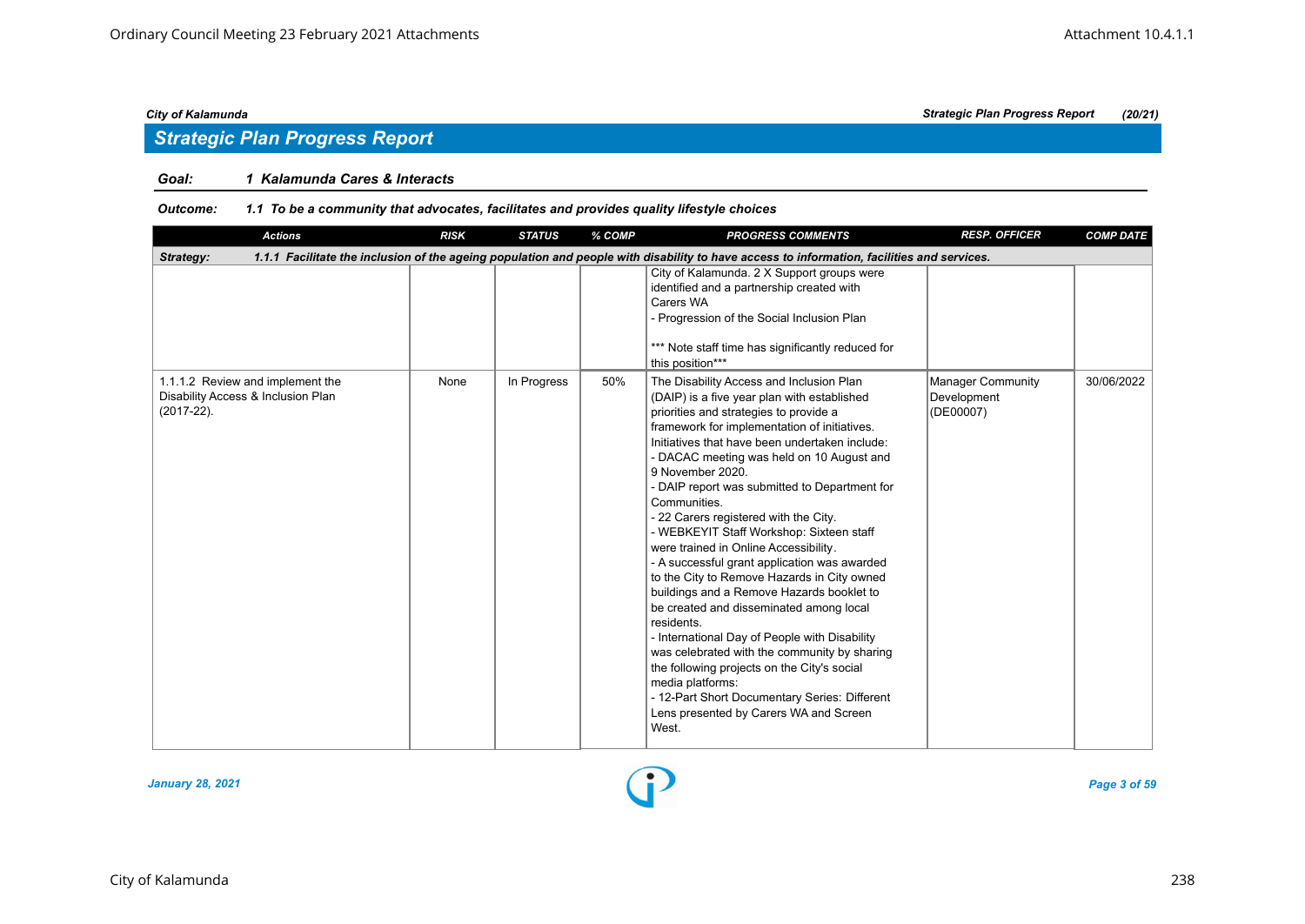## *Strategic Plan Progress Report*

### *Goal: 1 Kalamunda Cares & Interacts*

| <b>Actions</b>                                                                                                                                                                 | <b>RISK</b> | <b>STATUS</b> | % COMP | <b>PROGRESS COMMENTS</b>                                                                                                                                                                                                                                                                                                                                                                                                                                                                                                                                                                                                                                                                                                                                                    | <b>RESP. OFFICER</b>                              | <b>COMP DATE</b> |  |  |  |  |
|--------------------------------------------------------------------------------------------------------------------------------------------------------------------------------|-------------|---------------|--------|-----------------------------------------------------------------------------------------------------------------------------------------------------------------------------------------------------------------------------------------------------------------------------------------------------------------------------------------------------------------------------------------------------------------------------------------------------------------------------------------------------------------------------------------------------------------------------------------------------------------------------------------------------------------------------------------------------------------------------------------------------------------------------|---------------------------------------------------|------------------|--|--|--|--|
| 1.1.1 Facilitate the inclusion of the ageing population and people with disability to have access to information, facilities and services.<br>Strategy:                        |             |               |        |                                                                                                                                                                                                                                                                                                                                                                                                                                                                                                                                                                                                                                                                                                                                                                             |                                                   |                  |  |  |  |  |
|                                                                                                                                                                                |             |               |        | - This Bay is Someone's Day Campaign: This<br>campaign was shared on the City's social<br>media platforms and stickers and coreflute<br>signs were dispersed and placed in front of<br>City facilities ACROD Parking Bays.<br>- COVID Innovation Grant - All Abilities Dance<br>Class commenced on 10-11-2020 at HPRC<br>with an average of 6-10 participants.<br>- COVID Innovation Grant - AFL Wheelchair<br>Footy C'mon Try held on 3-12-2020 at HPRC -<br>10 people attended.<br>- Forget-Me-Not-Cafe, resumed after COVID.<br>- Bat Box Painting with Kalamunda Support<br>Education School - 6 children with disabilities<br>painted microbat boxes made from the<br>Forrestfield Mens Shed.<br>*** Note staff time has significantly reduced for<br>this position*** |                                                   |                  |  |  |  |  |
| 1.1.1.3 Initiate a Local Planning Scheme<br>amendment and the transfer process to<br>facilitate aged care, residential and open<br>space improvements to Cambridge<br>Reserve. | None        | In Progress   | 80%    | Local Planning Scheme No.3 - Amendment<br>104 to facilitate aged care, residential and<br>open space improvements adopted and<br>forwarded to WAPC for consideration<br>(OCM257/2020).<br>Negotiations are progressing with the<br>Department of Planning, Lands and Heritage<br>in relation to formalising the land transfer<br>process. A report will be provided to Council<br>as these negotiations progress (anticipated by<br>Q2 2021).                                                                                                                                                                                                                                                                                                                               | <b>Director Development</b><br>Services (DE00004) | 30/06/2022       |  |  |  |  |

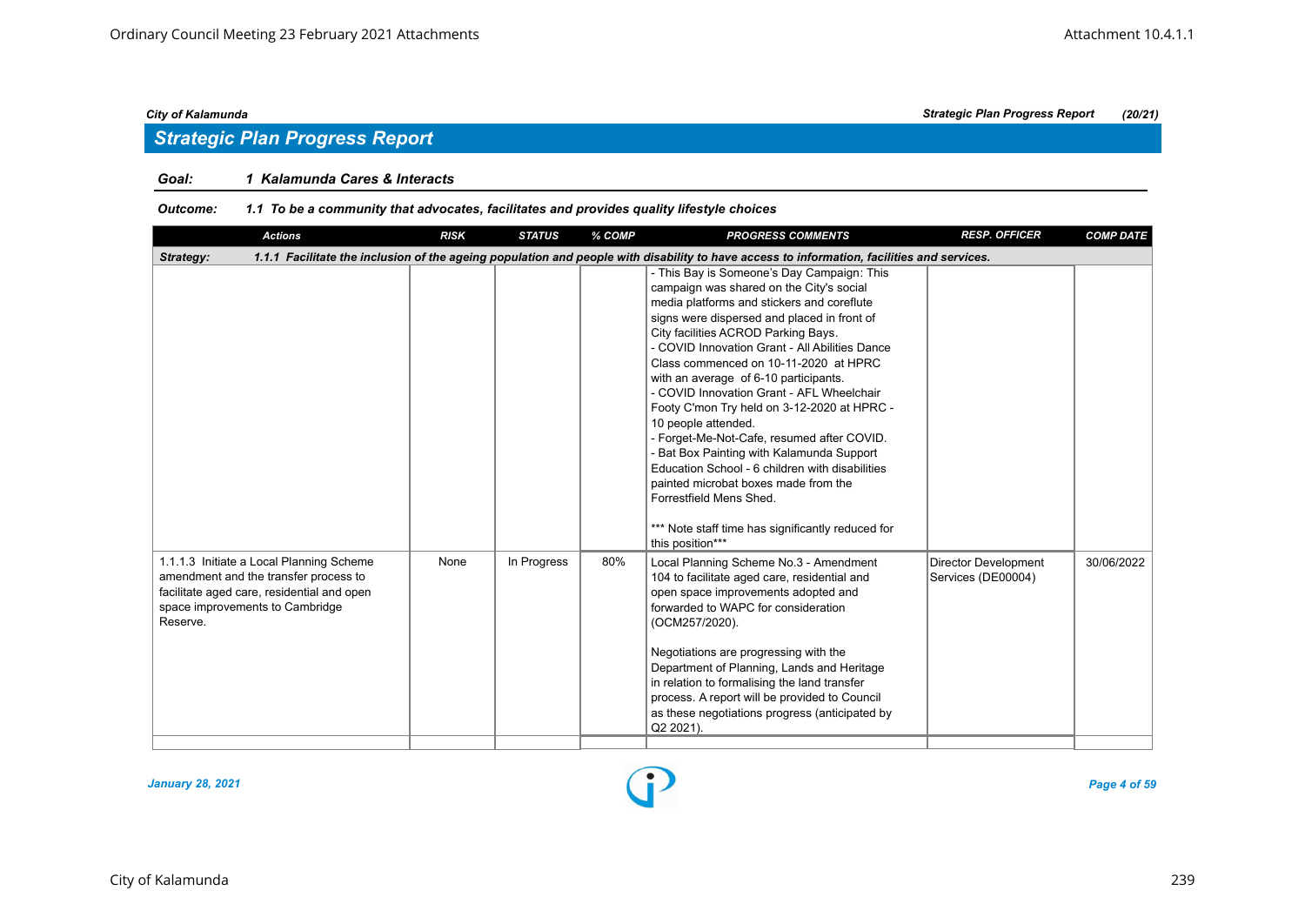## *Strategic Plan Progress Report*

#### *Goal: 1 Kalamunda Cares & Interacts*

| <b>Actions</b>                                                                                                                                                                                                                                          | <b>RISK</b> | <b>STATUS</b> | % COMP | <b>PROGRESS COMMENTS</b>                                                                                                                                                                                                                                                                                                                                                                                                                                                                                                                                                                                                                          | <b>RESP. OFFICER</b>                                 | <b>COMP DATE</b> |  |  |  |  |
|---------------------------------------------------------------------------------------------------------------------------------------------------------------------------------------------------------------------------------------------------------|-------------|---------------|--------|---------------------------------------------------------------------------------------------------------------------------------------------------------------------------------------------------------------------------------------------------------------------------------------------------------------------------------------------------------------------------------------------------------------------------------------------------------------------------------------------------------------------------------------------------------------------------------------------------------------------------------------------------|------------------------------------------------------|------------------|--|--|--|--|
| 1.1.1 Facilitate the inclusion of the ageing population and people with disability to have access to information, facilities and services.<br>Strategy:                                                                                                 |             |               |        |                                                                                                                                                                                                                                                                                                                                                                                                                                                                                                                                                                                                                                                   |                                                      |                  |  |  |  |  |
| 1.1.1.4 Support the Western Australian<br>Planning Commission to progress a<br>Metropolitan Region Scheme amendment<br>and concurrent Local Planning Scheme<br>No. 3 amendment, to facilitate aged care,<br>residential and open space<br>improvements. | None        | Completed     | 100%   | The Metropolitan Region Scheme Amendment<br>has been approved.<br>The Department of Planning, Lands and<br>Heritage will now action an Expressions of<br>Interest Process for the future development of<br>the site.                                                                                                                                                                                                                                                                                                                                                                                                                              | <b>Director Development</b><br>Services (DE00004)    | 30/06/2022       |  |  |  |  |
| 1.1.1.5 Support the Aged Care Advisory<br>Committee in advocating for increased<br>aged care.                                                                                                                                                           | None        | In Progress   | 30%    | The KACAC met in August 2020 to develop<br>their advocacy action plan. Focus is being<br>placed on securing the Heidelberg Park site<br>and Cambridge Reserve.                                                                                                                                                                                                                                                                                                                                                                                                                                                                                    | Chief Executive Officer<br>(DE00001)                 | 30/06/2021       |  |  |  |  |
| <b>Actions</b>                                                                                                                                                                                                                                          | <b>RISK</b> | <b>STATUS</b> | % COMP | <b>PROGRESS COMMENTS</b>                                                                                                                                                                                                                                                                                                                                                                                                                                                                                                                                                                                                                          | <b>RESP. OFFICER</b>                                 | <b>COMP DATE</b> |  |  |  |  |
| Strategy:                                                                                                                                                                                                                                               |             |               |        | 1.1.2 Empower, support and engage with young people, families and our culturally diverse community.                                                                                                                                                                                                                                                                                                                                                                                                                                                                                                                                               |                                                      |                  |  |  |  |  |
| 1.1.2.1 Implement and deliver the Youth<br>Plan (2017-22).                                                                                                                                                                                              | None        | In Progress   | 50%    | City staff have commenced year four of the<br>Youth Plan (2017-2022), delivering several<br>projects to the City of Kalamunda community<br>including:<br>- Young Creatives launched - Intergenerational<br>creative writing and digital art competition<br>- Youth Action Kalamunda - Four meetings<br>held<br>- Music Collaboration project launched with<br>local youth<br>- Kalamunda Upskill Project (KUSP) - Three<br>digital tutorials<br>- R U OK day - Staff promoted community<br>awareness<br>- Zig Zag Early Years - Three meetings held<br>- St Brigid's Primary School Year Four - Visit to<br>Council chambers to learn about Local | <b>Manager Community</b><br>Development<br>(DE00007) | 30/06/2022       |  |  |  |  |

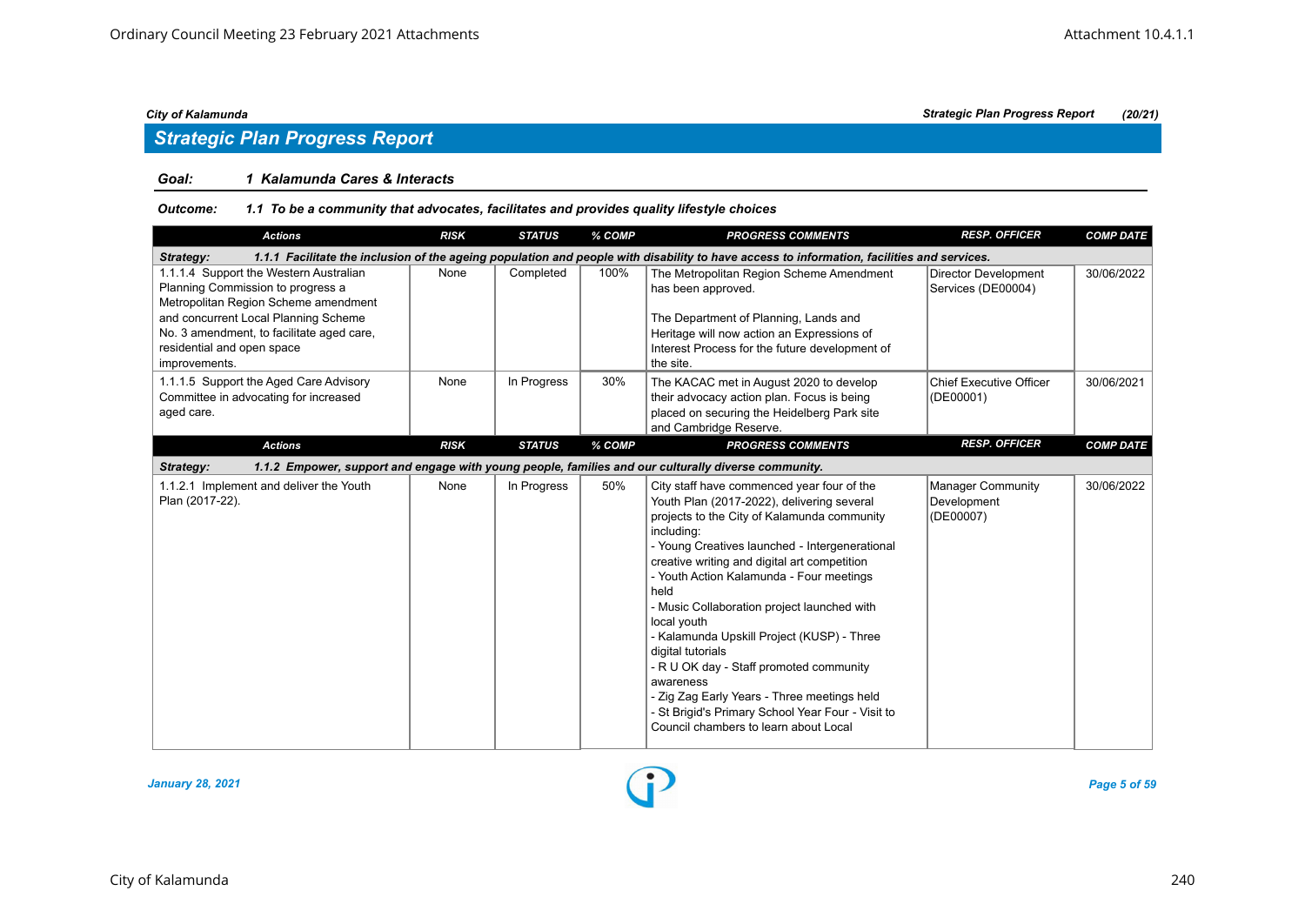## *Strategic Plan Progress Report*

#### *Goal: 1 Kalamunda Cares & Interacts*

| <b>Actions</b> | <b>RISK</b> | <b>STATUS</b> | % COMP | <b>PROGRESS COMMENTS</b>                                                                                                                                                                                                                                                                                                                                                                                                                                                                                                                                                                                                                                                                                                                                                                                                                                                                                                                                                                                                                                                                                                                                                                       | <b>RESP. OFFICER</b> | <b>COMP DATE</b> |
|----------------|-------------|---------------|--------|------------------------------------------------------------------------------------------------------------------------------------------------------------------------------------------------------------------------------------------------------------------------------------------------------------------------------------------------------------------------------------------------------------------------------------------------------------------------------------------------------------------------------------------------------------------------------------------------------------------------------------------------------------------------------------------------------------------------------------------------------------------------------------------------------------------------------------------------------------------------------------------------------------------------------------------------------------------------------------------------------------------------------------------------------------------------------------------------------------------------------------------------------------------------------------------------|----------------------|------------------|
| Strategy:      |             |               |        | 1.1.2 Empower, support and engage with young people, families and our culturally diverse community.                                                                                                                                                                                                                                                                                                                                                                                                                                                                                                                                                                                                                                                                                                                                                                                                                                                                                                                                                                                                                                                                                            |                      |                  |
|                |             |               |        | Government<br>- Learn to skateboard workshops - Two<br>workshops held<br>- Youth Action Kalamunda - Three meetings<br>and a cross-local government area Youth<br>Advisory Committee leadership day<br>- Young creatives closed and awarded - 21<br>submissions, winner and runner ups awarded<br>to each submission category (flash fiction,<br>poetry and art for under 18s, 18-55s and over<br>55s)<br>- COVID Innovation Grant - Bounce Program<br>launched, averaging 15 participants each<br>week<br>- Attended and held a stall at the Kalamunda<br>Senior High School Health and Wellbeing<br>Expo<br>- Employment 101 workshop: Ten participants,<br>facilitated by City staff from Human Resources<br>- Pop Up Play Day (supporting the Zig Zag<br>Early Years Partnership)<br>- Zig Zag Early Years Partnership - Three<br>meetings held<br>- Community Safety and Crime Prevention<br>Youth Consultation - report findings presented<br>to the CSCPAC Advisory Committee<br>- NAIDOC Week Youth Performance - Perth<br>Hills and Wheatbelt Band in collaboration with<br><b>Boorloo</b><br>- Railway Heritage Program (partnership with<br>the Environmental Team and the Kalamunda |                      |                  |

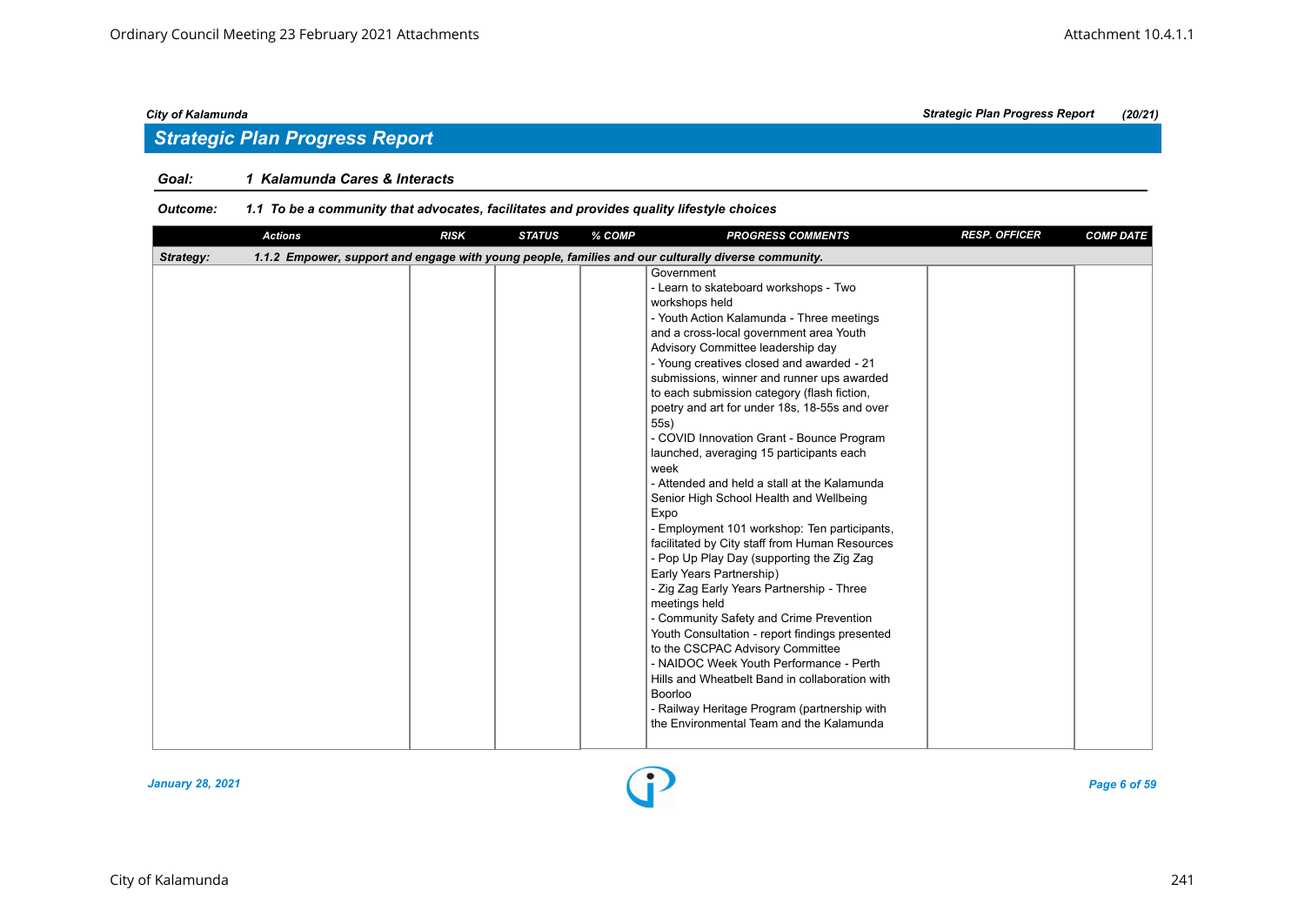## *Strategic Plan Progress Report*

#### *Goal: 1 Kalamunda Cares & Interacts*

| <b>Actions</b>                                                                                                   | <b>RISK</b> | <b>STATUS</b> | % COMP | <b>PROGRESS COMMENTS</b>                                                                                                                                                                                                                                                                                                                                                                                                                                                                                                                                                                                                                                                                                                                                                                | <b>RESP. OFFICER</b>                            | <b>COMP DATE</b> |  |  |  |
|------------------------------------------------------------------------------------------------------------------|-------------|---------------|--------|-----------------------------------------------------------------------------------------------------------------------------------------------------------------------------------------------------------------------------------------------------------------------------------------------------------------------------------------------------------------------------------------------------------------------------------------------------------------------------------------------------------------------------------------------------------------------------------------------------------------------------------------------------------------------------------------------------------------------------------------------------------------------------------------|-------------------------------------------------|------------------|--|--|--|
| 1.1.2 Empower, support and engage with young people, families and our culturally diverse community.<br>Strategy: |             |               |        |                                                                                                                                                                                                                                                                                                                                                                                                                                                                                                                                                                                                                                                                                                                                                                                         |                                                 |                  |  |  |  |
|                                                                                                                  |             |               |        | Education Support Centre at Kalamunda<br>SHS) student graduation ceremony<br>- Raising Children in a Digital World Parent<br>information seminar (supporting the Zig Zag<br>Early Years Partnership)<br>- Youth Art Project - High Wycombe Train<br>Station mural and installation youth co-design<br>in partnership with the Public Transport<br>Authority. Youth committee selected through<br>expression of interest submissions and first<br>planning workshop held<br>- Craft Christmas Intergeneration Workshops<br>- Two workshops held - Community Services<br>delivery (Youth Team and Seniors and<br>Disabilities officer collaboration)<br>- School's Out Pool Party held 17 December -<br>250 people attended<br>- Student Citizenship Awards distributed to<br>each school |                                                 |                  |  |  |  |
| 1.1.2.2 Implement and deliver the<br>Reconciliation Action Plan.                                                 | None        | In Progress   | 50%    | In October 2018, Council adopted the<br>'Innovate' Reconciliation Action Plan (RAP) for<br>the City of Kalamunda. An official launch of<br>the RAP occurred on 21 November.<br>Funding applied for to support NAIDOC week<br>activities. Social Media campaign for National<br>Reconciliation Action Week 2020<br>#InThisTogether2020. Community<br>Engagement with Lesmurdie Senior High<br>School and Spring Road Community<br>Kindergarten. Traditional Burning - DFES.<br>Internal reference group meeting held.                                                                                                                                                                                                                                                                    | Coordinator Tourism<br>Development<br>(AC00017) | 30/06/2024       |  |  |  |

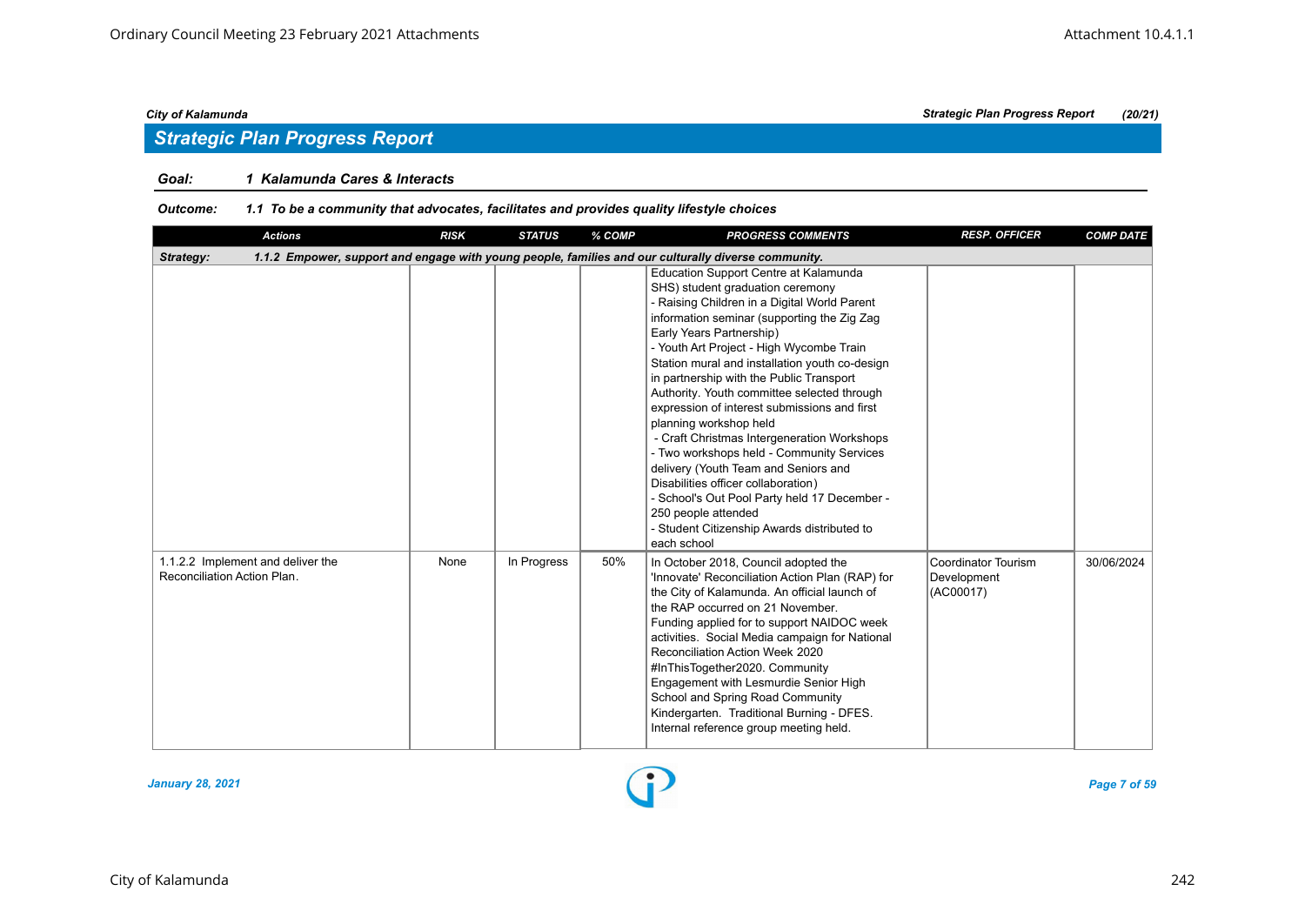# *Strategic Plan Progress Report*

#### *Goal: 1 Kalamunda Cares & Interacts*

#### *Outcome: 1.1 To be a community that advocates, facilitates and provides quality lifestyle choices*

| <b>Actions</b>                                                                                                   | <b>RISK</b> | <b>STATUS</b> | % COMP | <b>PROGRESS COMMENTS</b>                                                                                                                                                                                                                                                                                                                                                                                                                                                                                     | <b>RESP. OFFICER</b>                                       | <b>COMP DATE</b> |  |  |  |
|------------------------------------------------------------------------------------------------------------------|-------------|---------------|--------|--------------------------------------------------------------------------------------------------------------------------------------------------------------------------------------------------------------------------------------------------------------------------------------------------------------------------------------------------------------------------------------------------------------------------------------------------------------------------------------------------------------|------------------------------------------------------------|------------------|--|--|--|
| 1.1.2 Empower, support and engage with young people, families and our culturally diverse community.<br>Strategy: |             |               |        |                                                                                                                                                                                                                                                                                                                                                                                                                                                                                                              |                                                            |                  |  |  |  |
|                                                                                                                  |             |               |        | External reference group convened in<br>December.                                                                                                                                                                                                                                                                                                                                                                                                                                                            |                                                            |                  |  |  |  |
| 1.1.2.3 Implement Kalamunda Engages:<br>Community Engagement Strategy.                                           | None        | In Progress   | 65%    | Community engagement continues to be an<br>area of strong focus, throughout the<br>Organisation, with the successful<br>implementation of projects since the<br>commencement of the new financial year.                                                                                                                                                                                                                                                                                                      | Manager Customer &<br><b>Public Relations</b><br>(DE00008) | 30/06/2022       |  |  |  |
| 1.1.2.4 Implement the COVID-19 Crisis<br>Relief Fund.                                                            | None        | In Progress   | 77%    | The COVID Relief Fund was advertised during<br>August and closed in September 2020.<br>Applications are being processed with<br>disbursements occurring throughout October<br>2020.                                                                                                                                                                                                                                                                                                                          | <b>Chief Executive Officer</b><br>(DE00001)                | 30/06/2021       |  |  |  |
| <b>Actions</b>                                                                                                   | <b>RISK</b> | <b>STATUS</b> | % COMP | <b>PROGRESS COMMENTS</b>                                                                                                                                                                                                                                                                                                                                                                                                                                                                                     | <b>RESP. OFFICER</b>                                       | <b>COMP DATE</b> |  |  |  |
| 1.1.3 Facilitate opportunities to pursue learning.<br>Strategy:                                                  |             |               |        |                                                                                                                                                                                                                                                                                                                                                                                                                                                                                                              |                                                            |                  |  |  |  |
| 1.1.3.1 Ensure Libraries provide modern<br>contemporary services.                                                | None        | In Progress   | 50%    | Library Services review tabled in November<br>with Council endorsing all recommendations.<br>Conversations have commenced with<br>Forrestfield Hawaiian Group as well as draft<br>operational budgets completed for<br>consideration in relation to the District<br>Structure Plan for High Wycombe Library Site.<br>Kalamunda redesign budget bid has been<br>completed and awaiting budget decisions.<br>Bibliotheca budget bid has also been<br>completed for Forrestfield and High Wycombe<br>Libraries. | Coordinator Culture.<br>Arts & Libraries<br>(CSS002)       | 30/06/2024       |  |  |  |
| 1.1.3.2 Complete a strategic review of<br>Libraries.                                                             | None        | Completed     | 100%   | Library Services Review report was formally<br>considered by Council at the November 2020<br>OCM.<br>The Library Services Review was presented to                                                                                                                                                                                                                                                                                                                                                            | Coordinator Culture,<br>Arts & Libraries<br>(CSS002)       | 31/10/2020       |  |  |  |

*January 28, 2021 Page 8 of 59*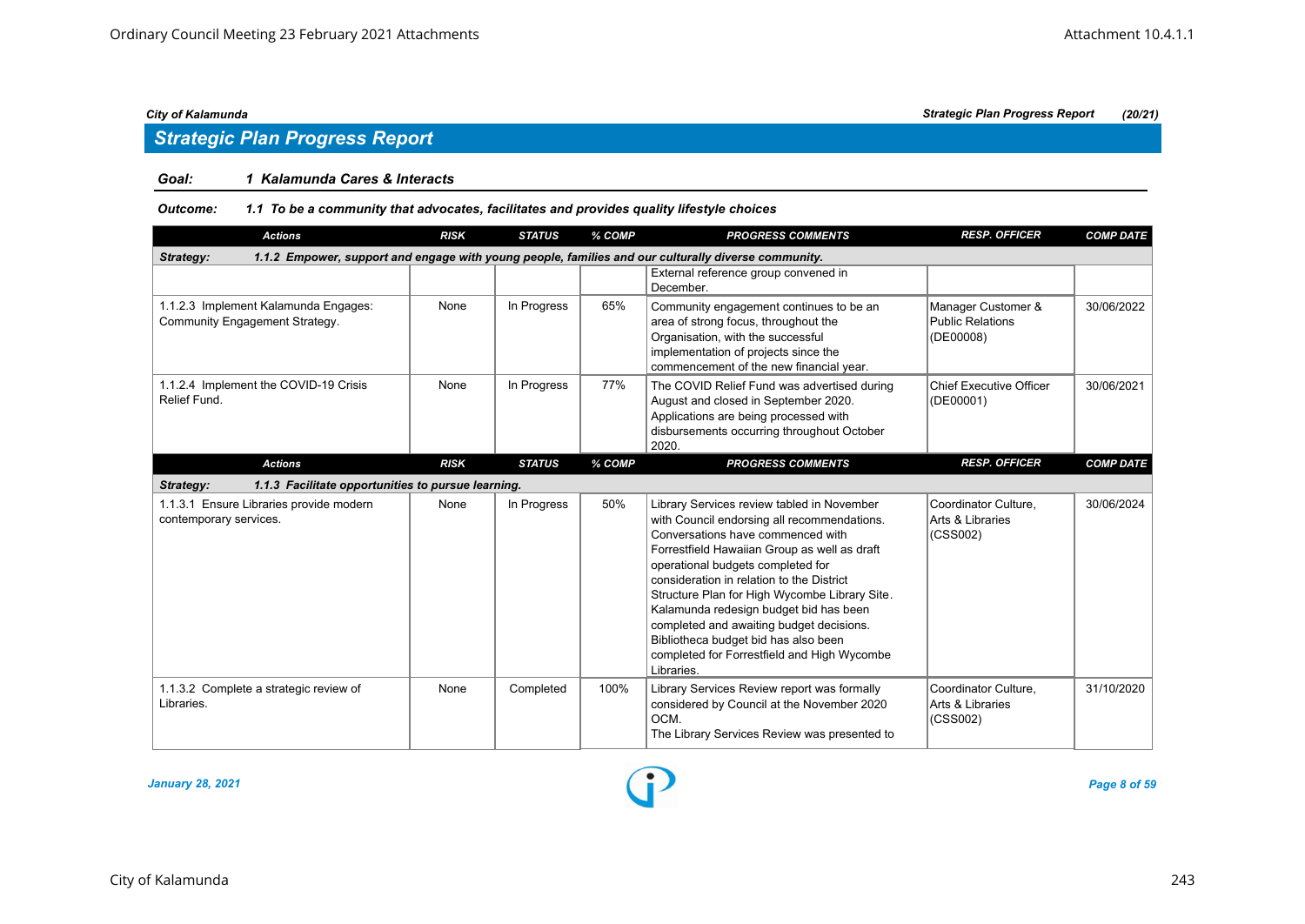## *Strategic Plan Progress Report*

### *Goal: 1 Kalamunda Cares & Interacts*

| <b>Actions</b>                                                                                | <b>RISK</b> | <b>STATUS</b> | % COMP | <b>PROGRESS COMMENTS</b>                                                                                                                                                                                                                                                                                                                                                                                                                                                                                                                                                                                                                                                                                                                                                                                                                                                                                                                                                                                                                                                                                                                                                                  | <b>RESP. OFFICER</b>                                 | <b>COMP DATE</b> |  |  |  |  |
|-----------------------------------------------------------------------------------------------|-------------|---------------|--------|-------------------------------------------------------------------------------------------------------------------------------------------------------------------------------------------------------------------------------------------------------------------------------------------------------------------------------------------------------------------------------------------------------------------------------------------------------------------------------------------------------------------------------------------------------------------------------------------------------------------------------------------------------------------------------------------------------------------------------------------------------------------------------------------------------------------------------------------------------------------------------------------------------------------------------------------------------------------------------------------------------------------------------------------------------------------------------------------------------------------------------------------------------------------------------------------|------------------------------------------------------|------------------|--|--|--|--|
| Strategy:<br>1.1.3 Facilitate opportunities to pursue learning.                               |             |               |        |                                                                                                                                                                                                                                                                                                                                                                                                                                                                                                                                                                                                                                                                                                                                                                                                                                                                                                                                                                                                                                                                                                                                                                                           |                                                      |                  |  |  |  |  |
|                                                                                               |             |               |        | Council in November as a confidential<br>attachment, Officers still working through the<br>recommendations as staged approach being<br>taken to recommendations.                                                                                                                                                                                                                                                                                                                                                                                                                                                                                                                                                                                                                                                                                                                                                                                                                                                                                                                                                                                                                          |                                                      |                  |  |  |  |  |
| 1.1.3.3 Implement strategic review<br>recommendations for enhancement to<br>library services. | None        | In Progress   | 50%    | Library Services Review report was endorsed<br>by Council in November with the following<br>recommendations:<br>RECEIVE and NOTE the Library Services<br>Review Report.<br>Request the CEO to prepare reports for:<br>Integration of Forrestfield Library into a<br>community hub within the Forrestfield Activity<br>Centre Precinct (negotiating with Hawaiian<br>group);<br>Transition out of the current High Wycombe<br>Library site and co-locate within the District<br>Structure plan area in Forrestfield North (High<br>Wycombe South) near the train station with a<br>new contemporary library building (awaiting<br>State government announcement);<br>Undertake a redesign of the internals at the<br>Kalamunda Library to improve amenity,<br>improve service provision and program<br>delivery and gain full utilisation of available<br>space, providing the community with a<br>contemporary community hub experience.<br>Request that the City explores opportunities to<br>establish cultural partnerships and joint<br>ventures with other commercial businesses to<br>reduce the cost of running its library services<br>and to improve the customer experience and | Coordinator Culture,<br>Arts & Libraries<br>(CSS002) | 30/06/2021       |  |  |  |  |

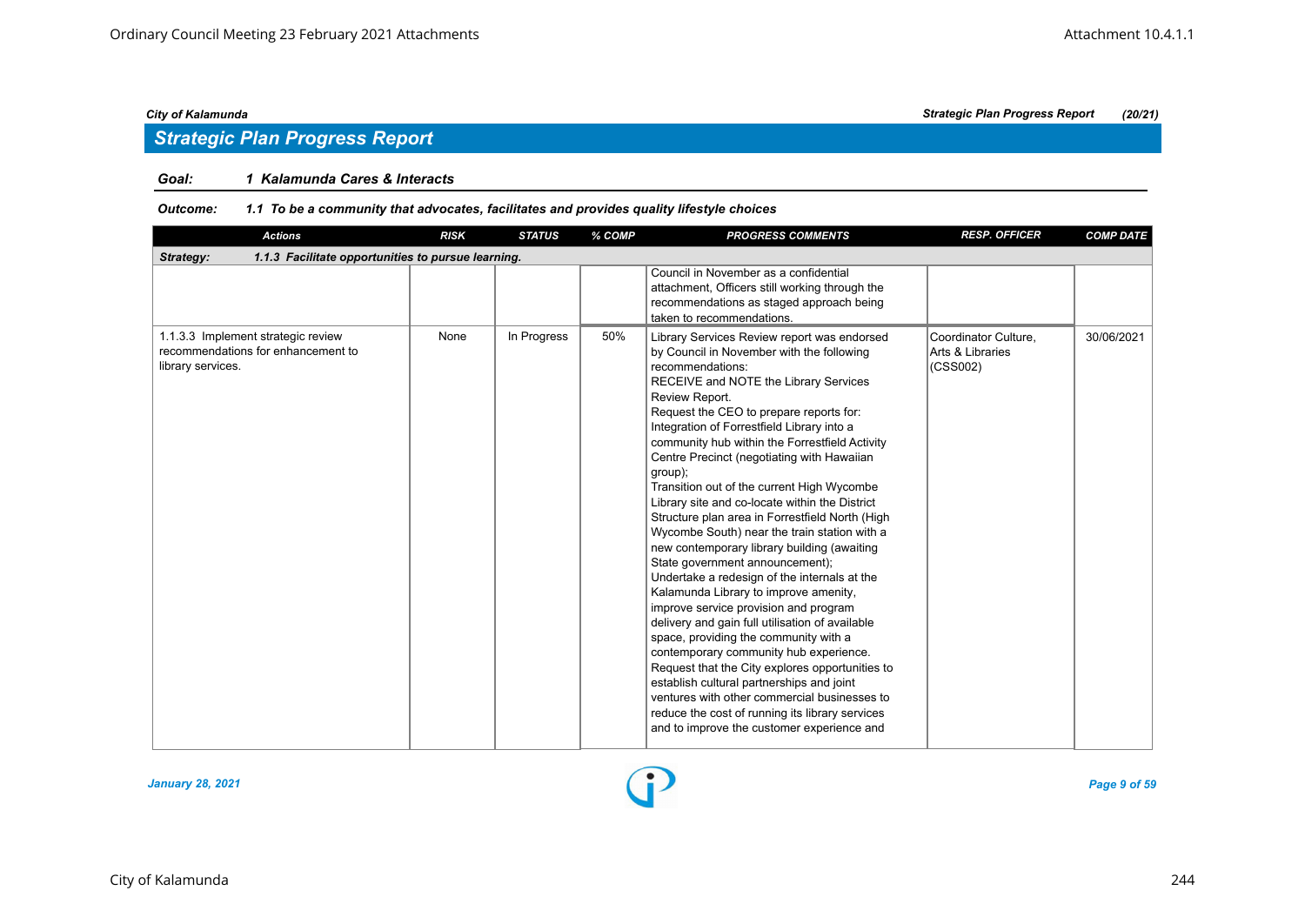# *Strategic Plan Progress Report*

#### *Goal: 1 Kalamunda Cares & Interacts*

*Outcome: 1.1 To be a community that advocates, facilitates and provides quality lifestyle choices*

| Actions                                                         | RISK | <b>STATUS</b> | % COMP | <b>PROGRESS COMMENTS</b>                                                                                       | <b>RESP. OFFICER</b>                                             | <b>COMP DATE</b> |  |  |  |
|-----------------------------------------------------------------|------|---------------|--------|----------------------------------------------------------------------------------------------------------------|------------------------------------------------------------------|------------------|--|--|--|
| 1.1.3 Facilitate opportunities to pursue learning.<br>Strategy: |      |               |        |                                                                                                                |                                                                  |                  |  |  |  |
|                                                                 |      |               |        | service offerings - to commence in 2021.                                                                       |                                                                  |                  |  |  |  |
| 1.1.3.4 Upgrade the Library Management<br>Systems.              | None | Completed     | 100%   | Library Management System upgrade to Sirsi<br>Dynix completed with merge process also<br>nearing finalisation. | Coordinator Culture.<br><b>IArts &amp; Libraries</b><br>(CSS002) | 31/12/2020       |  |  |  |

| <b>Actions</b>                                                                               | <b>RISK</b> | <b>STATUS</b> | % COMP | <b>PROGRESS COMMENTS</b>                                                                                                                                                                                                                                                                                                                                                                                                                                                                                                                                                                                                                                                                                                                               | <b>RESP. OFFICER</b>                                                      | <b>COMP DATE</b> |  |  |  |  |
|----------------------------------------------------------------------------------------------|-------------|---------------|--------|--------------------------------------------------------------------------------------------------------------------------------------------------------------------------------------------------------------------------------------------------------------------------------------------------------------------------------------------------------------------------------------------------------------------------------------------------------------------------------------------------------------------------------------------------------------------------------------------------------------------------------------------------------------------------------------------------------------------------------------------------------|---------------------------------------------------------------------------|------------------|--|--|--|--|
| 1.2.1 Facilitate a safe community environment.<br>Strategy:                                  |             |               |        |                                                                                                                                                                                                                                                                                                                                                                                                                                                                                                                                                                                                                                                                                                                                                        |                                                                           |                  |  |  |  |  |
| 1.2.1.1 Finalise and implement the<br>Community Safety & Crime Prevention<br>Plan (2020-25). | None        | In Progress   | 50%    | The Community Safety and Crime Prevention<br>Plan was endorsed by the Community Safety<br>Crime Prevention Committee on 10 August<br>2020, proceeding the committee meeting the<br>plan was adopted by Council on 27 October<br>2020.<br>Key items being undertaken include:<br>- Resources from Neighbourhood Watch and<br>Goodbye Graffiti were disseminated among<br>residents at the below events -<br>> Schools out pool party at Kalamunda Water<br>Park: 17/12/2020: 200 people plus<br>> Learn to skateboard at High Wycombe<br>Skate Park Clinic: 01/10/2020: approximately<br>40 tickets were released plus families who<br>attended<br>Regular meetings with Police are occurring<br>regarding youth engagement and grant<br>opportunities. | Manager<br>Environmental Health &<br><b>Community Safety</b><br>(AC00064) | 30/06/2024       |  |  |  |  |

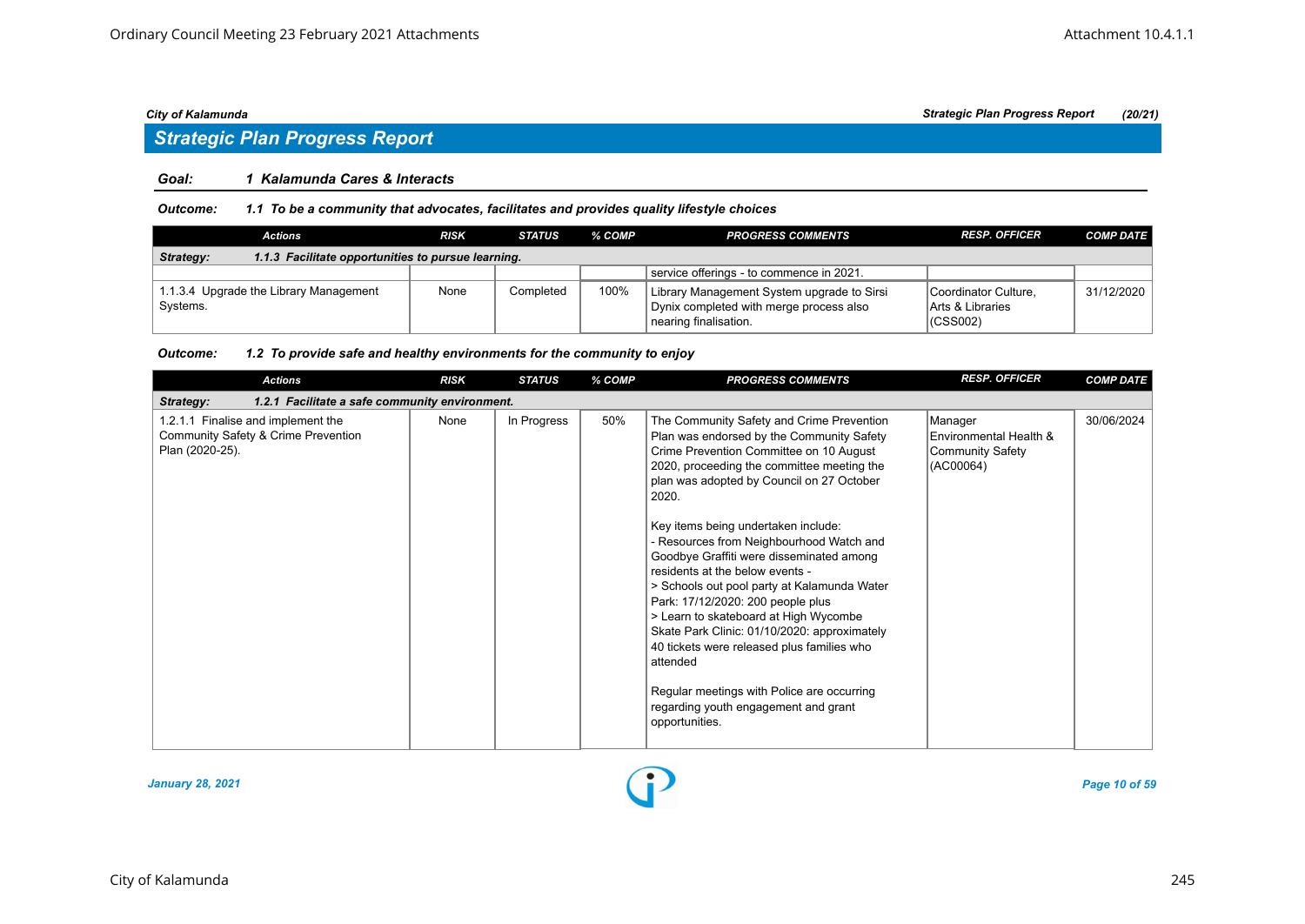## *Strategic Plan Progress Report*

#### *Goal: 1 Kalamunda Cares & Interacts*

| <b>Actions</b>                                                                     | <b>RISK</b> | <b>STATUS</b> | % COMP | <b>PROGRESS COMMENTS</b>                                                                                                                                                                                                                                                                                                                                                                                                                                                                                                                                                                                         | <b>RESP. OFFICER</b>                             | <b>COMP DATE</b> |  |  |  |
|------------------------------------------------------------------------------------|-------------|---------------|--------|------------------------------------------------------------------------------------------------------------------------------------------------------------------------------------------------------------------------------------------------------------------------------------------------------------------------------------------------------------------------------------------------------------------------------------------------------------------------------------------------------------------------------------------------------------------------------------------------------------------|--------------------------------------------------|------------------|--|--|--|
| 1.2.1 Facilitate a safe community environment.<br>Strategy:                        |             |               |        |                                                                                                                                                                                                                                                                                                                                                                                                                                                                                                                                                                                                                  |                                                  |                  |  |  |  |
|                                                                                    |             |               |        | Funding has been secured for urban art and<br>theatre program at KPAC.                                                                                                                                                                                                                                                                                                                                                                                                                                                                                                                                           |                                                  |                  |  |  |  |
| 1.2.1.2 Undertake Annual Bushfire<br>Readiness and Inspections Program.            | None        | In Progress   | 70%    | The Fire Hazard Reduction Program<br>inspections started 1 November 2020 and will<br>conclude 31 March 2021.<br>Total inspections completed up to 11 January<br>$2021 = 3117$<br>Total follow up inspections = 366<br>Total work orders issued = 890<br>Total infringements issued = $56$<br>The post 2020/21 season draft report will<br>commence at the conclusion of the program,<br>31 March 2021, and be ready for review in<br>April 2021.                                                                                                                                                                 | <b>Coordinator Community</b><br>Safety (AC00018) | 30/06/2024       |  |  |  |
| 1.2.1.3 Local Emergency Management<br>arrangements are reviewed and<br>maintained. | None        | Completed     | 100%   | The Local Emergency Management<br>Arrangements are reviewed annually, and<br>have recently undergone a major review. A<br>new set of arrangements have been drafted<br>which were endorsed by the City Local<br>Emergency Management Committee on 27<br>February 2020 and then approved by the<br>District Emergency Management Committee<br>in October. The document was then endorsed<br>by Council in December 2020.<br>In early January 2021 the document was<br>signed off, and has now been distributed.<br>It is a requirement that all Local Governments<br>are required to review their LEMA each year, | <b>Coordinator Community</b><br>Safety (AC00018) | 30/06/2024       |  |  |  |

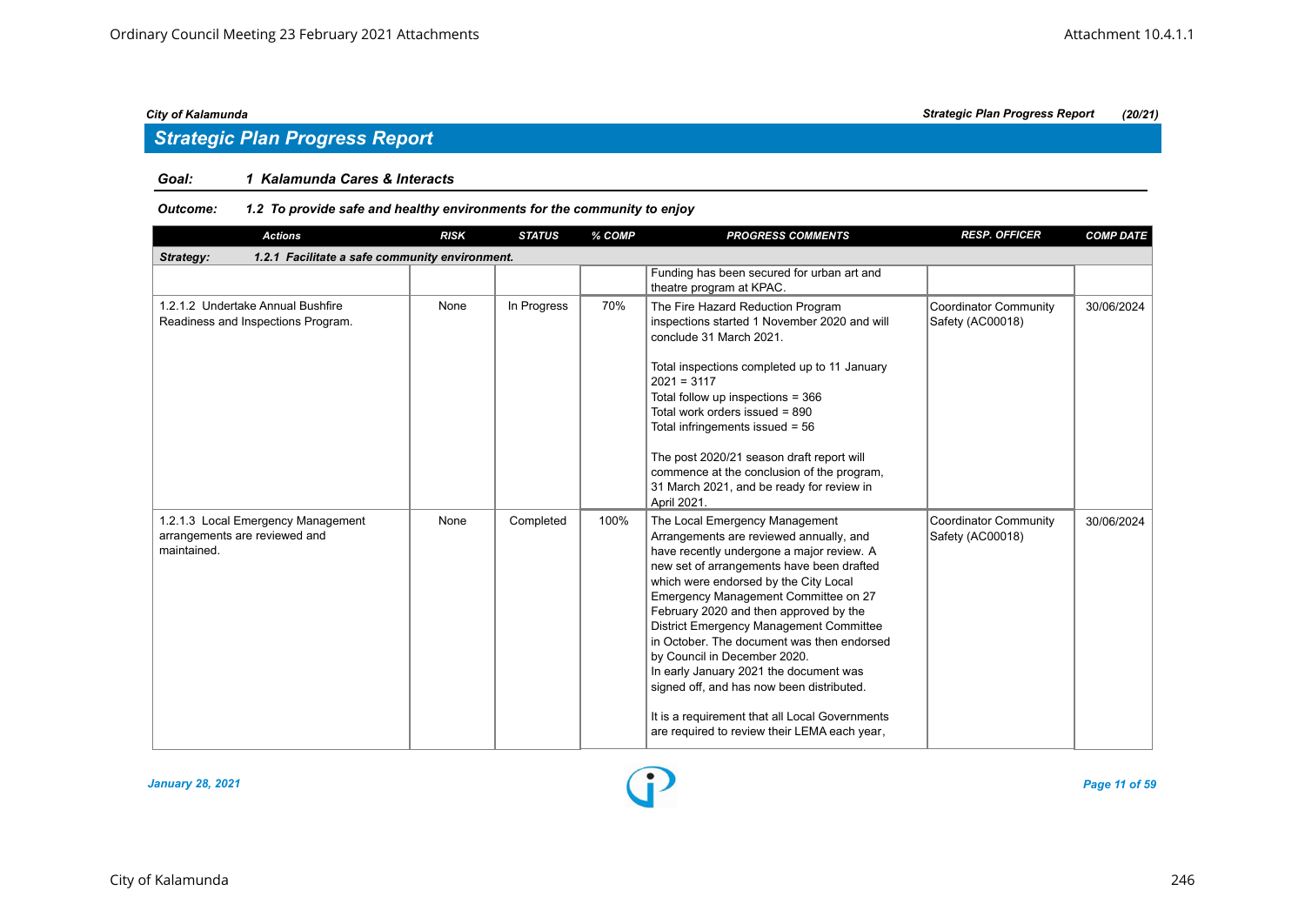## *Strategic Plan Progress Report*

#### *Goal: 1 Kalamunda Cares & Interacts*

| <b>Actions</b>                                                                                                                                               | <b>RISK</b> | <b>STATUS</b> | % COMP | <b>PROGRESS COMMENTS</b>                                                                                                                                                                                                                                                                                                                                                                                                                                                                                                                                                                                                                                                                               | <b>RESP. OFFICER</b>                                          | <b>COMP DATE</b> |  |  |  |  |
|--------------------------------------------------------------------------------------------------------------------------------------------------------------|-------------|---------------|--------|--------------------------------------------------------------------------------------------------------------------------------------------------------------------------------------------------------------------------------------------------------------------------------------------------------------------------------------------------------------------------------------------------------------------------------------------------------------------------------------------------------------------------------------------------------------------------------------------------------------------------------------------------------------------------------------------------------|---------------------------------------------------------------|------------------|--|--|--|--|
| 1.2.1 Facilitate a safe community environment.<br>Strategy:                                                                                                  |             |               |        |                                                                                                                                                                                                                                                                                                                                                                                                                                                                                                                                                                                                                                                                                                        |                                                               |                  |  |  |  |  |
|                                                                                                                                                              |             |               |        | or after any major incident occurring. As a<br>result of the COVID-19 pandemic, the City will<br>conduct a review once the pandemic crisis<br>passes. A major review is undertaken at least<br>every 5 years.<br>The next Local Emergency Management<br>Arrangements major review is due to be<br>completed by 2025.                                                                                                                                                                                                                                                                                                                                                                                   |                                                               |                  |  |  |  |  |
| 1.2.1.5 Deliver the City's Bushfire<br>Mitigation Plan. Develop a 10 year works<br>program on premise of ongoing external<br>supporting grants from the ESL. | None        | Completed     | 100%   | Fire Break Improvements and ancillary works<br>funded by DFES for 20/21 have been<br>completed                                                                                                                                                                                                                                                                                                                                                                                                                                                                                                                                                                                                         | Manager Parks &<br><b>Environmental Services</b><br>(TO00019) | 30/06/2024       |  |  |  |  |
| 1.2.1.402 Provide a Ranger service to<br>uphold community and public safety<br>through education and enforcement of<br>state and local laws.                 | None        | In Progress   | 50%    | Maintain and provide Ranger services to<br>ensure all Ranger related matters are<br>attended to.<br>Provide correct clear advice to internal and<br>external customers as required.<br>1. Rangers attended to 9,265 matters from<br>01/01/2020 to 30/12/2020.<br>1. Parking related matters - 860<br>2. Dog related matters - 5,135<br>3. Cat related matters - 503<br>4. Fire related matters - 397<br>5. Vehicle related matters excluding parking -<br>550<br>6. Total number of cautions issued - 1,533<br>7. Total number of infringements issued - 573<br>8, Total cats currently registered - 2,100<br>9. Total dogs currently registered - 8,972<br>10. Dog attacks actioned 86 on animals and | <b>Coordinator Community</b><br>Safety (AC00018)              | 30/06/2024       |  |  |  |  |

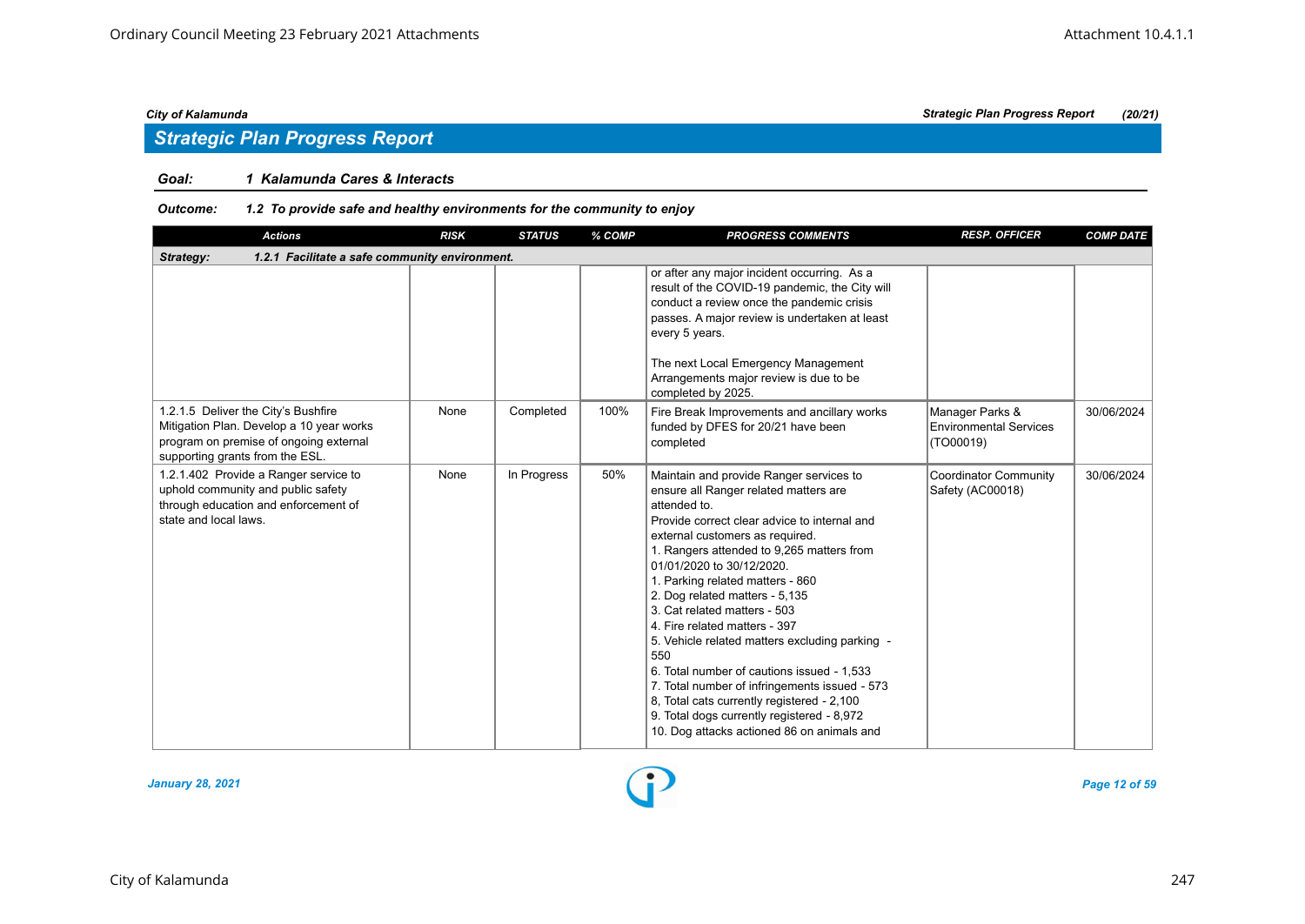## *Strategic Plan Progress Report*

#### *Goal: 1 Kalamunda Cares & Interacts*

| <b>Actions</b>                                                                                                       | <b>RISK</b> | <b>STATUS</b> | % COMP | <b>PROGRESS COMMENTS</b>                                                                                                                                                                                                                                                                                                                                                                                                                                                                                                                                                                                                                                                                                                                                                          | <b>RESP. OFFICER</b>                                                      | <b>COMP DATE</b> |  |  |  |  |
|----------------------------------------------------------------------------------------------------------------------|-------------|---------------|--------|-----------------------------------------------------------------------------------------------------------------------------------------------------------------------------------------------------------------------------------------------------------------------------------------------------------------------------------------------------------------------------------------------------------------------------------------------------------------------------------------------------------------------------------------------------------------------------------------------------------------------------------------------------------------------------------------------------------------------------------------------------------------------------------|---------------------------------------------------------------------------|------------------|--|--|--|--|
| Strategy:<br>1.2.1 Facilitate a safe community environment.                                                          |             |               |        |                                                                                                                                                                                                                                                                                                                                                                                                                                                                                                                                                                                                                                                                                                                                                                                   |                                                                           |                  |  |  |  |  |
|                                                                                                                      |             |               |        | 59 on person, total 145<br>11. Prosecutions completed (3) all successful<br>outcomes in favour of the City. 1 Dog Attack<br>case is awaiting trial in July 2021<br>12. Multi dog applications approvals - 47<br>12. Current Dangerous Dogs registered - 11<br>13. CCTV request from police actions - 17<br>Special projects<br>1. The new City of Kalamunda Dog Local<br>Laws 2021 were endorsed by Council in<br>December 2020, admin to be finalised in<br>January 2021.<br>2. The City of Kalamunda Cat Local Laws<br>draft commencement first working group<br>meeting has been scheduled for 3 February<br>2021.<br>3. Work has commenced on the Animal<br>Welfare production as a result of securing<br>funding from the 2020 WALGA Animal<br>Welfare in Emergencies grant. |                                                                           |                  |  |  |  |  |
| 1.2.1.403 Review and implement the<br>City's CCTV Strategy to ensure it aligns<br>with current Australian Standards. | None        | In Progress   | 50%    | Renewed CCTV working group has now met<br>on two occasions, and is meeting regularly on<br>a quarterly basis.<br>The CCTV policy will be separated from the<br>document and included on the City website as<br>a stand alone policy.<br>The CCTV standing operating procedures are<br>currently under review, with roles and<br>responsibilities for Community Safety, Asset<br>Maintenance, Information Technology and                                                                                                                                                                                                                                                                                                                                                           | Manager<br>Environmental Health &<br><b>Community Safety</b><br>(AC00064) | 30/06/2024       |  |  |  |  |

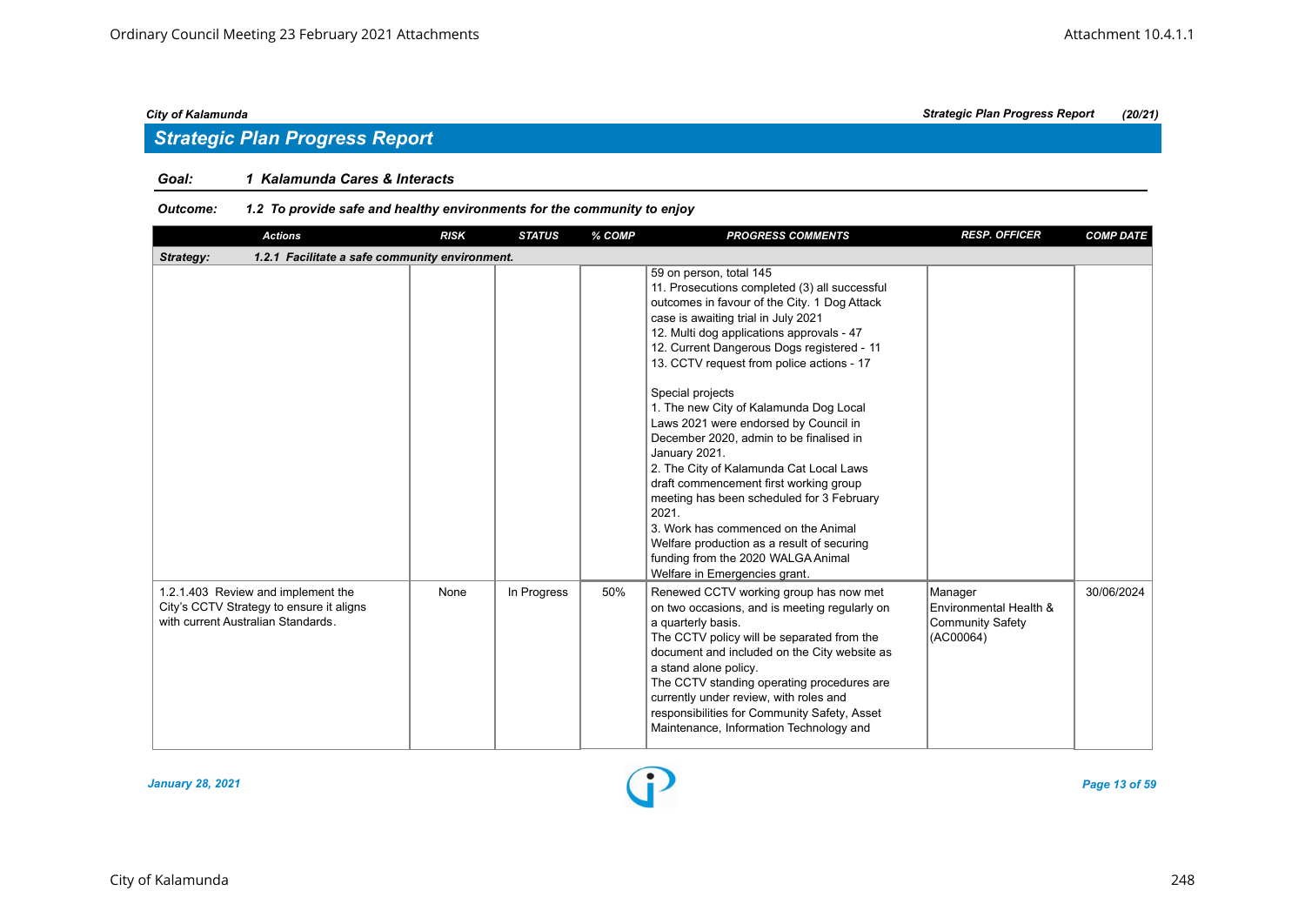#### *Goal: 1 Kalamunda Cares & Interacts*

#### *Outcome: 1.2 To provide safe and healthy environments for the community to enjoy*

| <b>Actions</b>                                                                                                                 | <b>RISK</b> | <b>STATUS</b> | % COMP | <b>PROGRESS COMMENTS</b>                                                                                                                                                                                                                                                                                                                                                                                                                                                                                                         | <b>RESP. OFFICER</b>                                                      | <b>COMP DATE</b> |  |  |  |
|--------------------------------------------------------------------------------------------------------------------------------|-------------|---------------|--------|----------------------------------------------------------------------------------------------------------------------------------------------------------------------------------------------------------------------------------------------------------------------------------------------------------------------------------------------------------------------------------------------------------------------------------------------------------------------------------------------------------------------------------|---------------------------------------------------------------------------|------------------|--|--|--|
| Strategy:<br>1.2.1 Facilitate a safe community environment.                                                                    |             |               |        |                                                                                                                                                                                                                                                                                                                                                                                                                                                                                                                                  |                                                                           |                  |  |  |  |
|                                                                                                                                |             |               |        | Facility Managers being updated.                                                                                                                                                                                                                                                                                                                                                                                                                                                                                                 |                                                                           |                  |  |  |  |
| 1.2.1.404 Explore opportunities for CCTV<br>feasibility in the Wattle Grove Cell 9<br>precinct.                                | None        | In Progress   | 50%    | The feasibility study into CCTV for Wattle<br>Grove Cell 9 has been completed and<br>presented to Kalamunda Leadership team for<br>comment.<br>The final report will be presented to the Chair<br>of the Community Safety and Crime<br>Prevention Advisory Committee and a<br>presentation provided to the committee.<br>The committee will receive the report on 10<br>February 2021 and provide recommendations<br>and/or advice to Council if necessary/required.                                                             | Manager<br>Environmental Health &<br><b>Community Safety</b><br>(AC00064) | 30/06/2024       |  |  |  |
| 1.2.1.405 Provide an Environmental<br>Health Service that protects and<br>enhances the safety and amenity of the<br>community. | None        | In Progress   | 50%    | Statistics for the quarter:<br>276 health risk assessments completed of<br>food businesses, public buildings and other<br>health premises.<br>71 service requests actioned.<br>197 Building and Planning Applications<br>assessed.<br>8 on-site wastewater applications assessed<br>and approved.<br>Recommendations from the recent<br>Management of Consumer Food Safety audit<br>are being implemented/actioned and EHOs<br>are also monitoring and enforcing contact<br>tracing requirements as per the COVID<br>directions. | Coordinator<br><b>Environmental Health</b><br>Services (CS00006)          | 30/06/2024       |  |  |  |
| <b>Actions</b>                                                                                                                 | <b>RISK</b> | <b>STATUS</b> | % COMP | <b>PROGRESS COMMENTS</b>                                                                                                                                                                                                                                                                                                                                                                                                                                                                                                         | <b>RESP. OFFICER</b>                                                      | <b>COMP DATE</b> |  |  |  |
| Strategy:                                                                                                                      |             |               |        | 1.2.2 Advocate and promote healthy lifestyle choices by encouraging the community to become more physically active.                                                                                                                                                                                                                                                                                                                                                                                                              |                                                                           |                  |  |  |  |
|                                                                                                                                |             |               |        |                                                                                                                                                                                                                                                                                                                                                                                                                                                                                                                                  |                                                                           |                  |  |  |  |

*January 28, 2021 Page 14 of 59*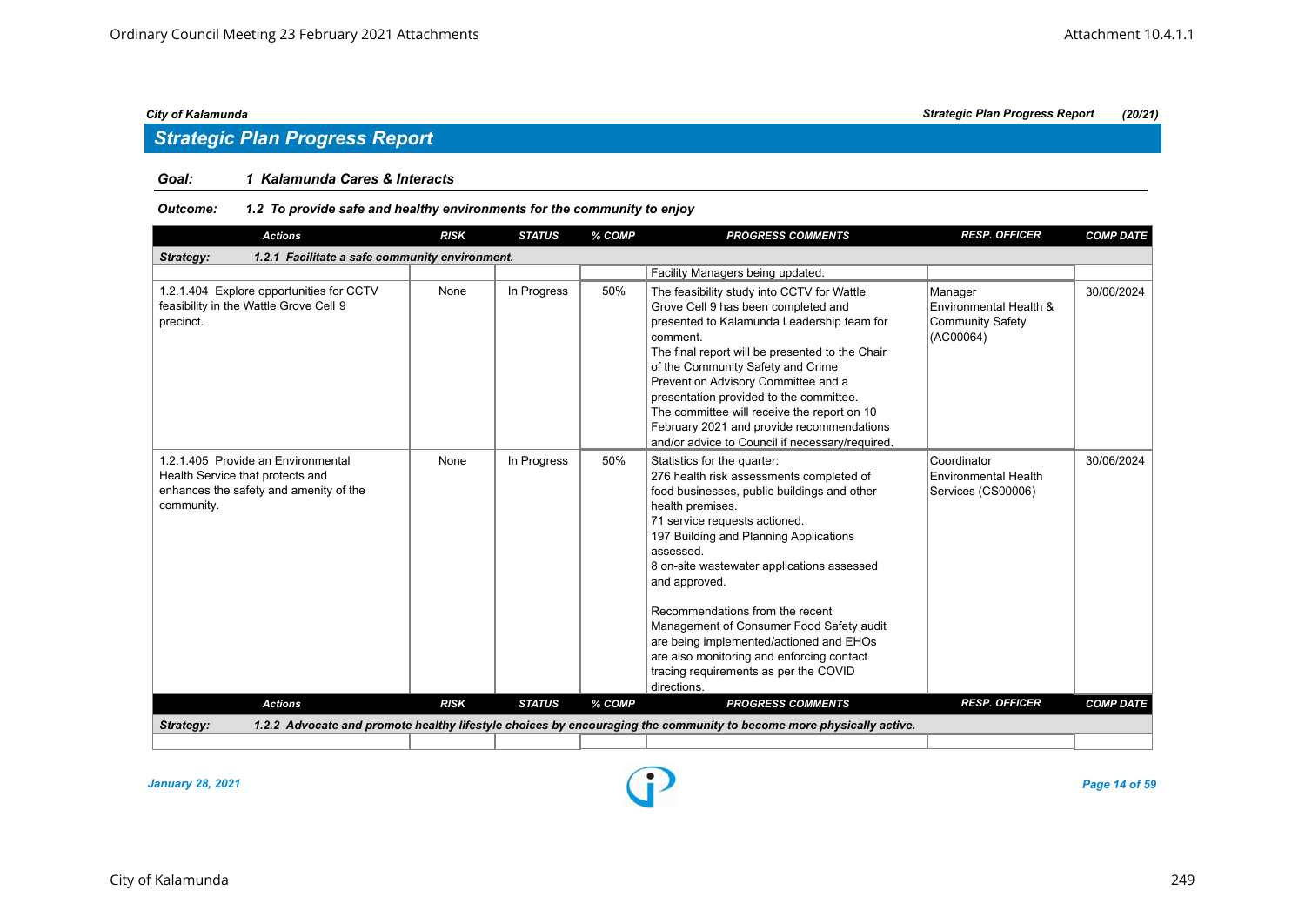## *Strategic Plan Progress Report*

#### *Goal: 1 Kalamunda Cares & Interacts*

| <b>Actions</b>                                                        | <b>RISK</b> | <b>STATUS</b> | % COMP | <b>PROGRESS COMMENTS</b>                                                                                                                                                                                                                                                                                                                                                                                                                                                                                                                                                                                                                                                                                                                                                                                                                                                                                                                                                                                                                                                                  | <b>RESP. OFFICER</b>                                             | <b>COMP DATE</b> |
|-----------------------------------------------------------------------|-------------|---------------|--------|-------------------------------------------------------------------------------------------------------------------------------------------------------------------------------------------------------------------------------------------------------------------------------------------------------------------------------------------------------------------------------------------------------------------------------------------------------------------------------------------------------------------------------------------------------------------------------------------------------------------------------------------------------------------------------------------------------------------------------------------------------------------------------------------------------------------------------------------------------------------------------------------------------------------------------------------------------------------------------------------------------------------------------------------------------------------------------------------|------------------------------------------------------------------|------------------|
| Strategy:                                                             |             |               |        | 1.2.2 Advocate and promote healthy lifestyle choices by encouraging the community to become more physically active.                                                                                                                                                                                                                                                                                                                                                                                                                                                                                                                                                                                                                                                                                                                                                                                                                                                                                                                                                                       |                                                                  |                  |
| 1.2.2.1 Implement the Community Health<br>& Wellbeing Plan (2018-22). | None        | In Progress   | 50%    | Actions taken this quarter include:<br>Microbat Box Painting with Kalamunda<br>Support Education School - 6 children with<br>disabilities painted microbat boxes made by<br>the Forrestfield Men's Shed.<br>The Smoothie Bike was available for Seniors<br>on Tuesday 10 December and Thursday 13<br>December during Seniors Week, during this<br>week over 70 smoothies had been made. The<br>Seniors Pocket Guide was also launched and<br>disseminated among senior attendees.<br>As part of the COVID-19 Innovation Grant<br>Scheme, an All Abilities Dance Class was<br>established at Hartfield Park Recreation<br>Centre as part of a 5-week program.<br>Averaged 6 people per class and started on<br>the 17 November 2020.<br>In partnership with East Metro Health<br>Services, the City submitted applications for<br>Heathway's Healthy Venue Grant Program for<br>Ray Owen and Kalamunda Water Park in<br>December 2020.<br>From October-December 2020 another 4<br>KAAD meetings were held with a strong<br>community network group formed with exciting<br>plans for 2021. | Coordinator<br><b>Environmental Health</b><br>Services (CS00006) | 30/06/2022       |

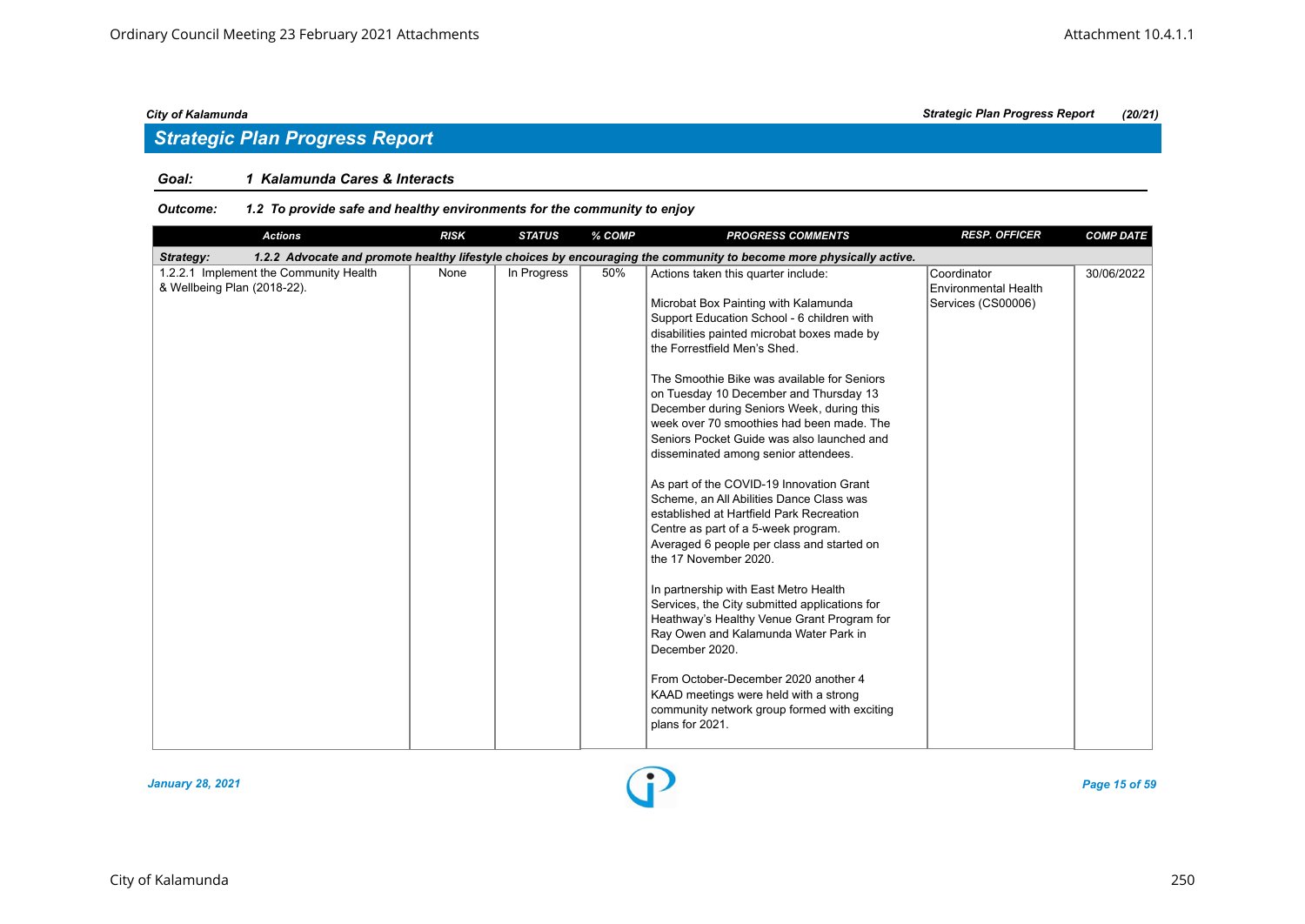## *Strategic Plan Progress Report*

### *Goal: 1 Kalamunda Cares & Interacts*

| <b>Actions</b>                                                                                                                                                            | <b>RISK</b> | <b>STATUS</b> | % COMP | <b>PROGRESS COMMENTS</b>                                                                                                                                                                                                                                                                                                                                                                                                                                                                                                                                                                                                                                                       | <b>RESP. OFFICER</b>                                 | <b>COMP DATE</b> |  |  |  |  |
|---------------------------------------------------------------------------------------------------------------------------------------------------------------------------|-------------|---------------|--------|--------------------------------------------------------------------------------------------------------------------------------------------------------------------------------------------------------------------------------------------------------------------------------------------------------------------------------------------------------------------------------------------------------------------------------------------------------------------------------------------------------------------------------------------------------------------------------------------------------------------------------------------------------------------------------|------------------------------------------------------|------------------|--|--|--|--|
| 1.2.2 Advocate and promote healthy lifestyle choices by encouraging the community to become more physically active.<br>Strategy:                                          |             |               |        |                                                                                                                                                                                                                                                                                                                                                                                                                                                                                                                                                                                                                                                                                |                                                      |                  |  |  |  |  |
|                                                                                                                                                                           |             |               |        | COVID SAFE WA app workshops (all<br>libraries)<br>2 December Kalamunda<br>$\circ$<br>4 December High Wycombe<br>$\Omega$<br>9 December Lesmurdie<br>$\Omega$<br>10 December Forrestfield<br>$\circ$<br>Outdoors October - 17 October 2020 Seniors<br>First Aid Workshop - Twelve people attended<br>Helping Minds - 14 October 2020 - Boost your<br>Wellbeing Working - Twelve people attended<br>2 Take Charge Workshops for the Volunteer<br><b>Bushfire Station Volunteers</b><br>A successful grant application was awarded to<br>the City to remove hazards in City owned<br>buildings and a Remove Hazards booklet to<br>be created and disseminated among<br>residents. |                                                      |                  |  |  |  |  |
| 1.2.2.3 Ensure maximum community<br>utilisation of the City's Recreation<br>Facilities by providing high quality,<br>affordable and sustainable programs and<br>services. | None        | In Progress   | 50%    | A diverse range of activities are provided<br>through the City's Recreation Facilities<br>including gym, fitness classes, holiday<br>programs, sport competitions, junior programs<br>and active seniors classes.<br>- Overall the Hartfield Park Recreation<br>Centre's attendance as well as memberships<br>have increased substantially, even as COVID<br>recovery continues. For example HPRC gym                                                                                                                                                                                                                                                                          | <b>Manager Community</b><br>Development<br>(DE00007) | 30/06/2024       |  |  |  |  |

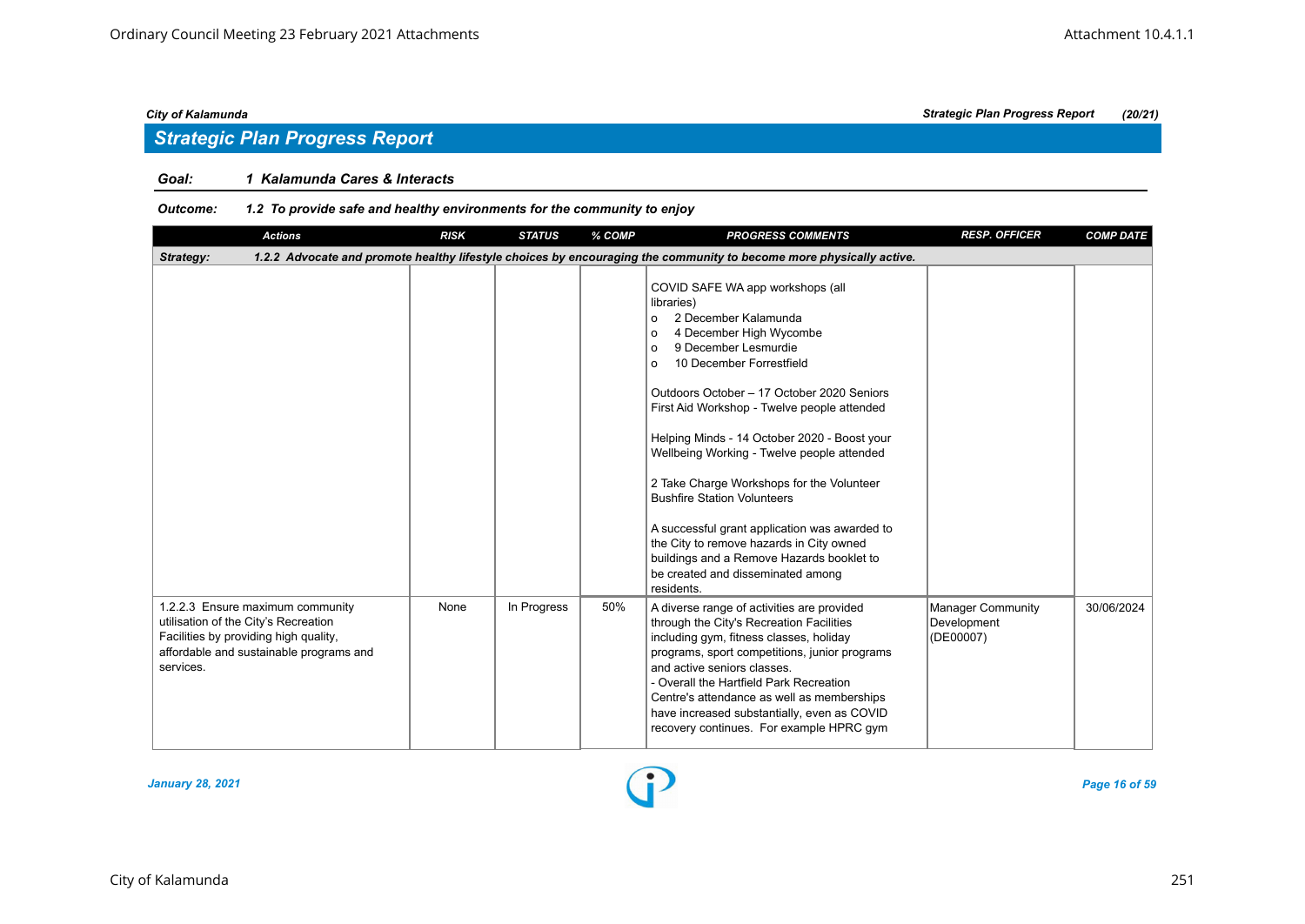## *Strategic Plan Progress Report*

#### *Goal: 1 Kalamunda Cares & Interacts*

| <b>Actions</b>                                                                              | <b>RISK</b>                                                                                                         | <b>STATUS</b> | % COMP | <b>PROGRESS COMMENTS</b>                                                                                                                                                                                                                                                                                                                                                                                                                                                                                                                                                                                                                                                              | <b>RESP. OFFICER</b>                          | <b>COMP DATE</b> |  |  |  |  |  |
|---------------------------------------------------------------------------------------------|---------------------------------------------------------------------------------------------------------------------|---------------|--------|---------------------------------------------------------------------------------------------------------------------------------------------------------------------------------------------------------------------------------------------------------------------------------------------------------------------------------------------------------------------------------------------------------------------------------------------------------------------------------------------------------------------------------------------------------------------------------------------------------------------------------------------------------------------------------------|-----------------------------------------------|------------------|--|--|--|--|--|
| Strategy:                                                                                   | 1.2.2 Advocate and promote healthy lifestyle choices by encouraging the community to become more physically active. |               |        |                                                                                                                                                                                                                                                                                                                                                                                                                                                                                                                                                                                                                                                                                       |                                               |                  |  |  |  |  |  |
|                                                                                             |                                                                                                                     |               |        | memberships have increased by 7% from 208<br>(December 2019) to 221 (December 2020)<br>- Sunrise Yoga started at the Kalamunda<br>Water Park which continues to be a great<br>partnership program with Belgravia Leisure.<br>- The newly introduced 360 Active Seniors<br>class at Maida Vale Netball Centre has been a<br>huge success and fills a gap within the Maida<br>Vale community<br>- Attendances for the quarter were:<br>HPRC - 22,713<br>HWRC - 13,944<br><b>MVNC - 134</b><br><b>ROSC - 89</b><br>Sunrise Yoga - 17                                                                                                                                                     |                                               |                  |  |  |  |  |  |
| 1.2.2.4 Promotion of City of Kalamunda<br>Sporting Clubs and recreational<br>opportunities. | None                                                                                                                | In Progress   | 50%    | Recreation Services team liaise closely with<br>the sporting clubs and community groups to<br>help promote internal and external<br>opportunities. Progress this quarter includes:<br>- Disseminated the monthly Clubs 4 Life<br>ENews to 257 subscribers and the Recreation<br>Facilities ENews to 2463 subscribers<br>- Promotion of the successful COVID 19<br>Relief Fund Community Innovation Grants<br>- Upcoming events and good news stories<br>shared in ENews, facebook pages and<br>websites<br>- Promotion of 8 internal opportunities on<br>social media (2) and ENews (6)<br>- Promotion of 18 external opportunities on<br>social media (4), ENews (13) and events (1) | Manager Community<br>Development<br>(DE00007) | 30/06/2024       |  |  |  |  |  |

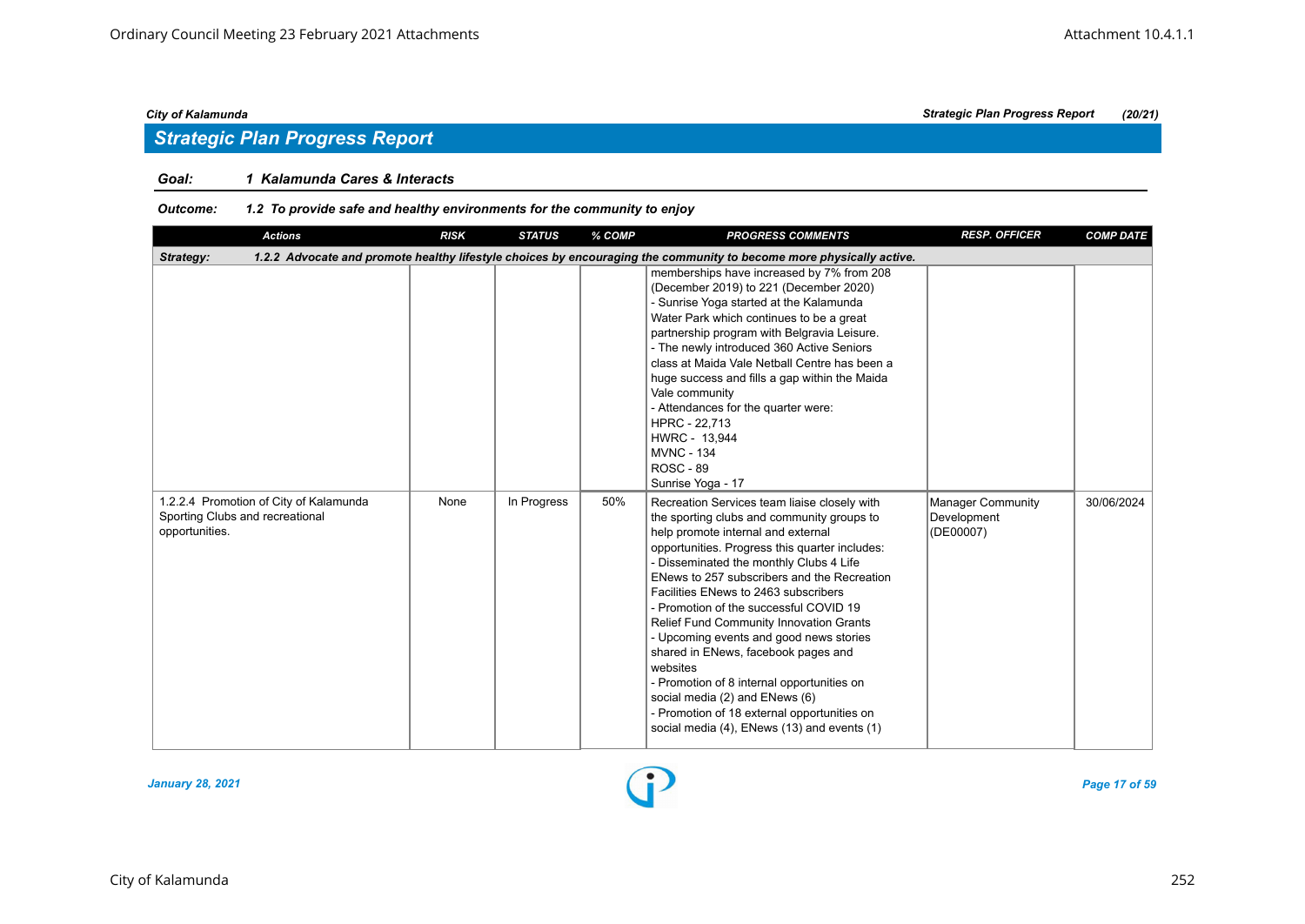### *Goal: 1 Kalamunda Cares & Interacts*

*Outcome: 1.2 To provide safe and healthy environments for the community to enjoy*

|                                | <b>Actions</b>                                                                                                      | <b>RISK</b> | <b>STATUS</b> | % COMP | <b>PROGRESS COMMENTS</b>                                                                                                                                                                                                                                                                                                                                                                                                                                                                                                                                                                                                                                                                                                                                                                                                                                                                               | <b>RESP. OFFICER</b>                                 | <b>COMP DATE</b> |  |  |  |  |
|--------------------------------|---------------------------------------------------------------------------------------------------------------------|-------------|---------------|--------|--------------------------------------------------------------------------------------------------------------------------------------------------------------------------------------------------------------------------------------------------------------------------------------------------------------------------------------------------------------------------------------------------------------------------------------------------------------------------------------------------------------------------------------------------------------------------------------------------------------------------------------------------------------------------------------------------------------------------------------------------------------------------------------------------------------------------------------------------------------------------------------------------------|------------------------------------------------------|------------------|--|--|--|--|
| Strategy:                      | 1.2.2 Advocate and promote healthy lifestyle choices by encouraging the community to become more physically active. |             |               |        |                                                                                                                                                                                                                                                                                                                                                                                                                                                                                                                                                                                                                                                                                                                                                                                                                                                                                                        |                                                      |                  |  |  |  |  |
|                                |                                                                                                                     |             |               |        | - Healthy Sporting Club Forum - 11 people<br>attended representing 10 sporting clubs<br>- Get Funded workshop - 20 people attended<br>representing 16 sporting and community<br>groups                                                                                                                                                                                                                                                                                                                                                                                                                                                                                                                                                                                                                                                                                                                 |                                                      |                  |  |  |  |  |
|                                | <b>Actions</b>                                                                                                      | <b>RISK</b> | <b>STATUS</b> | % COMP | <b>PROGRESS COMMENTS</b>                                                                                                                                                                                                                                                                                                                                                                                                                                                                                                                                                                                                                                                                                                                                                                                                                                                                               | <b>RESP. OFFICER</b>                                 | <b>COMP DATE</b> |  |  |  |  |
| Strategy:                      | 1.2.3 Provide high quality and accessible recreational and social spaces and facilities.                            |             |               |        |                                                                                                                                                                                                                                                                                                                                                                                                                                                                                                                                                                                                                                                                                                                                                                                                                                                                                                        |                                                      |                  |  |  |  |  |
| Plan.                          | 1.2.3.1 Implement Scott Reserve Master                                                                              | None        | In Progress   | 75%    | The Scott Reserve Master Plan was adopted<br>by Council in June 2020. The identified<br>projects within the Master Plan are now part of<br>the City's ongoing advocacy strategy to attract<br>external funding.<br>- An advocacy poster has been developed and<br>distributed to the relevant sporting clubs.<br>- Within the City's 2020/21 budget, \$2m has<br>been included for additional female (unisex)<br>changerooms at four sites, one of which is<br>located at Scott Reserve Pavilion. As the<br>Master Plan proposes a new Pavilion, a<br>transportable unisex changeroom has been<br>determined to be the most appropriate<br>solution for the clubs, as an interim measure<br>until external funding is secured for a new<br>Pavilion. The design for the transportable has<br>now been finalised in consultation with the<br>users, with installation likely to occur in early<br>2021. | <b>Manager Community</b><br>Development<br>(DE00007) | 30/06/2024       |  |  |  |  |
| Loop Plan.<br>Asset Management | 1.2.3.2 Continue to deliver the Trails<br>- Draft scope of works to be reviewed by                                  | None        | In Progress   | 95%    | - Perth Hill Trails Loop Stage 1 is now<br>complete, with an opening event held on<br>December 15 2020.<br>- Stage 2 research has begun taking place                                                                                                                                                                                                                                                                                                                                                                                                                                                                                                                                                                                                                                                                                                                                                   | <b>Manager Community</b><br>Development<br>(DE00007) | 30/06/2024       |  |  |  |  |

*January 28, 2021 Page 18 of 59*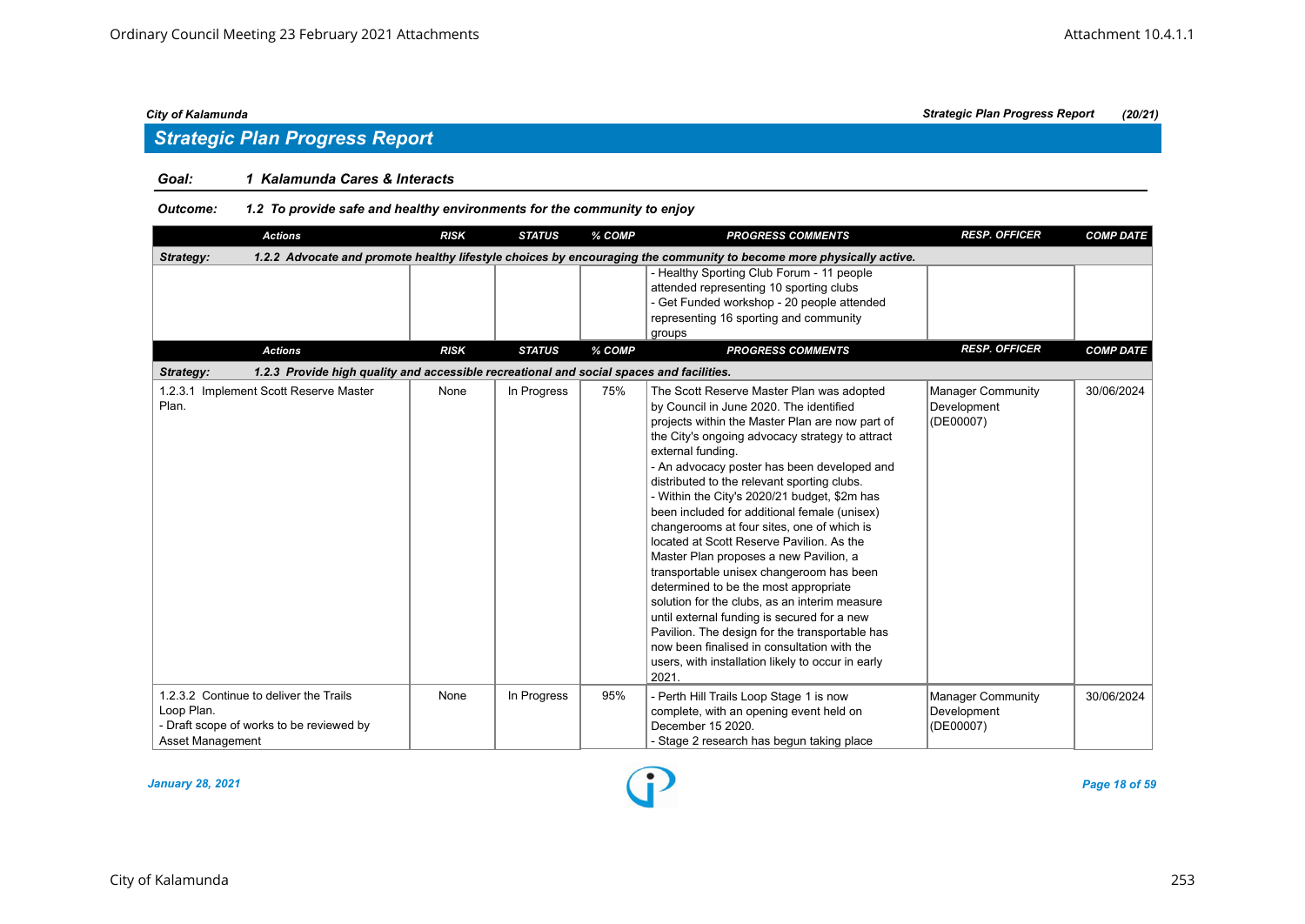## *Strategic Plan Progress Report*

#### *Goal: 1 Kalamunda Cares & Interacts*

| <b>Actions</b>                                                                                                                                                                                                                                                                                                                                        | <b>RISK</b> | <b>STATUS</b> | % COMP | <b>PROGRESS COMMENTS</b>                                                                                                                                                                                                                                                                                                                                                                                                                                                                                                                                                                                                                                                                                                                                                                                                                                                                                                                     | <b>RESP. OFFICER</b>                                 | <b>COMP DATE</b> |  |  |  |  |
|-------------------------------------------------------------------------------------------------------------------------------------------------------------------------------------------------------------------------------------------------------------------------------------------------------------------------------------------------------|-------------|---------------|--------|----------------------------------------------------------------------------------------------------------------------------------------------------------------------------------------------------------------------------------------------------------------------------------------------------------------------------------------------------------------------------------------------------------------------------------------------------------------------------------------------------------------------------------------------------------------------------------------------------------------------------------------------------------------------------------------------------------------------------------------------------------------------------------------------------------------------------------------------------------------------------------------------------------------------------------------------|------------------------------------------------------|------------------|--|--|--|--|
| 1.2.3 Provide high quality and accessible recreational and social spaces and facilities.<br>Strategy:                                                                                                                                                                                                                                                 |             |               |        |                                                                                                                                                                                                                                                                                                                                                                                                                                                                                                                                                                                                                                                                                                                                                                                                                                                                                                                                              |                                                      |                  |  |  |  |  |
| - Financial agreement completed and<br>signed off by KMBC and the City<br>- Invite Asset design/Delivery Officers to<br>review scope of works and proposed new<br>road crossings<br>- KMBC implementation of project<br>- Review Environmental Assessment<br>Report<br>- Traffic management report - to be<br>prepared by KMBC following Site meeting |             |               |        | with the City working with State Government<br>departments to identify priorities, timeframes<br>and responsibilities.                                                                                                                                                                                                                                                                                                                                                                                                                                                                                                                                                                                                                                                                                                                                                                                                                       |                                                      |                  |  |  |  |  |
| 1.2.3.3 Implement the Maida Vale<br>Reserve Master Plan.                                                                                                                                                                                                                                                                                              | None        | In Progress   | 75%    | The Maida Vale Reserve Master Plan was<br>adopted by Council in December 2018. The<br>identified projects within the Master Plan are<br>now part of the City's ongoing advocacy<br>strategy to attract external funding.<br>The following projects are currently being<br>progressed:<br>- The site power upgrade which is funded<br>through funds from the Public Open Space -<br>Cash in Lieu is nearing completion.<br>- A detailed design and cost estimate for the<br>sports floodlight upgrade on the eastern oval<br>was completed in early 2020. In September<br>2020, the City submitted a funding application<br>to the State Government through the<br><b>Community Sporting and Recreation Facilities</b><br>Fund seeking a funding contribution towards<br>the project, with an outcome likely to be<br>known by December 2020.<br>- Within the City's 2020/21 budget, \$2m has<br>been included for additional female (unisex) | <b>Manager Community</b><br>Development<br>(DE00007) | 30/06/2024       |  |  |  |  |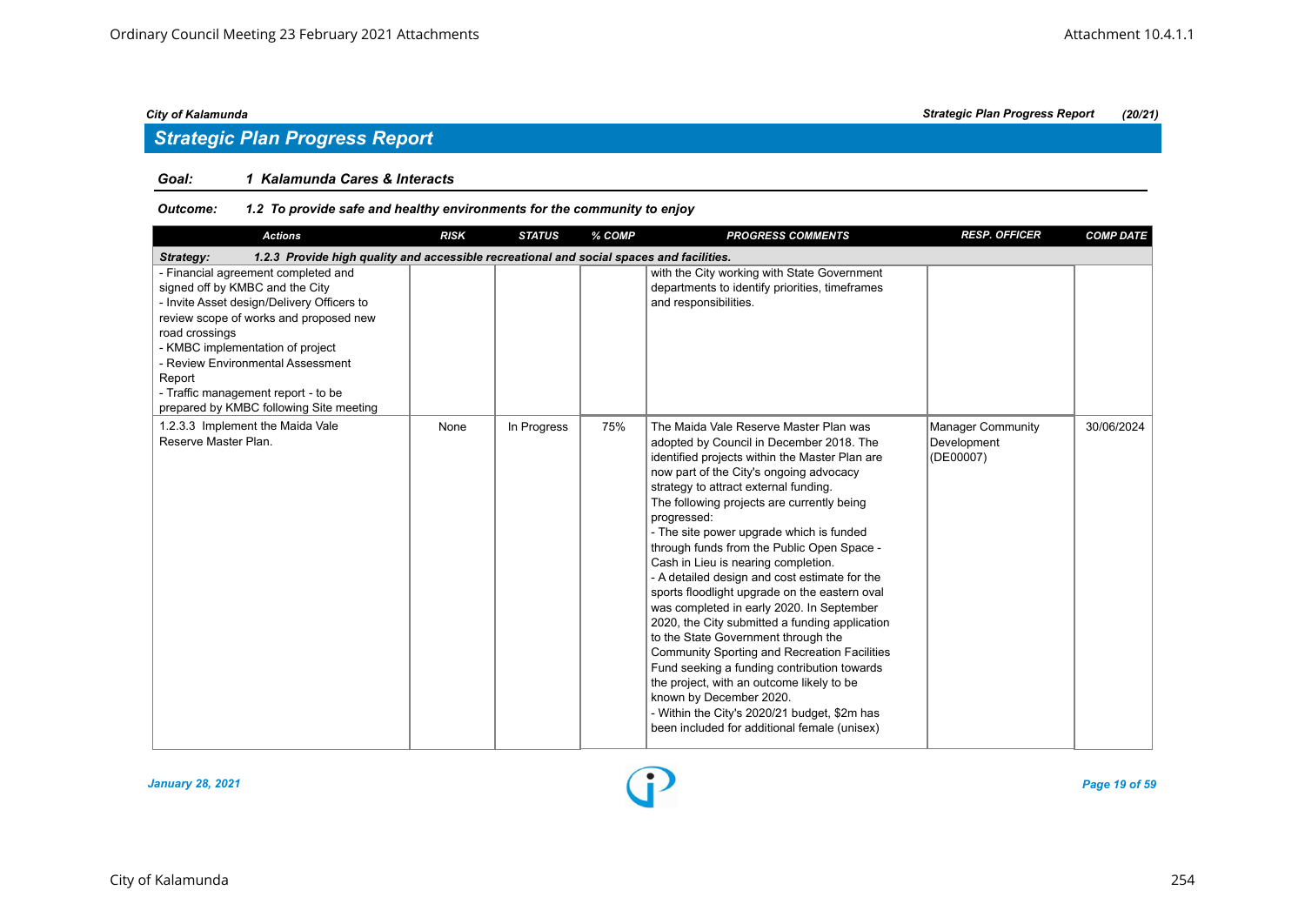## *Strategic Plan Progress Report*

#### *Goal: 1 Kalamunda Cares & Interacts*

| <b>Actions</b>                                                                                        | <b>RISK</b> | <b>STATUS</b> | % COMP | <b>PROGRESS COMMENTS</b>                                                                                                                                                                                                                                                                                                                                                                                                                                                                                                                                                                                                                                                                                                                                                                                                                                                                                                                                                                                                                               | <b>RESP. OFFICER</b>                          | <b>COMP DATE</b> |  |  |  |  |
|-------------------------------------------------------------------------------------------------------|-------------|---------------|--------|--------------------------------------------------------------------------------------------------------------------------------------------------------------------------------------------------------------------------------------------------------------------------------------------------------------------------------------------------------------------------------------------------------------------------------------------------------------------------------------------------------------------------------------------------------------------------------------------------------------------------------------------------------------------------------------------------------------------------------------------------------------------------------------------------------------------------------------------------------------------------------------------------------------------------------------------------------------------------------------------------------------------------------------------------------|-----------------------------------------------|------------------|--|--|--|--|
| 1.2.3 Provide high quality and accessible recreational and social spaces and facilities.<br>Strategy: |             |               |        |                                                                                                                                                                                                                                                                                                                                                                                                                                                                                                                                                                                                                                                                                                                                                                                                                                                                                                                                                                                                                                                        |                                               |                  |  |  |  |  |
|                                                                                                       |             |               |        | changerooms at four sites, one of which is<br>located at Norm Sadler Pavilion, Maida Vale<br>Reserve. A functional brief for the extension of<br>the Pavilion has been finalised prior to<br>appointing an Architect in early 2021, to<br>complete a detailed design.                                                                                                                                                                                                                                                                                                                                                                                                                                                                                                                                                                                                                                                                                                                                                                                  |                                               |                  |  |  |  |  |
| 1.2.3.4 Implement the Ray Owen<br>Reserve Master Plan.                                                | None        | In Progress   | 75%    | The Ray Owen Master Plan was adopted by<br>Council in February 2015. As part of the State<br>Government's COVID-19 Recovery Plan, the<br>City received a grant of \$5 million towards the<br>Master Plan's implementation. The City is<br>currently liaising with the State Government<br>on developing a funding agreement for the<br>extension of a new playing field, sports<br>floodlighting and a water source through the<br>Hartfield Park Aquifer Recharge Project. The<br>City's advocacy approach remains ongoing to<br>secure further funding including through the<br>Growth Areas Perth and Peel (GAPP)<br>business case to Infrastructure Australia and<br>engagement with local State Members of<br>Parliament in the lead up to the 2021 State<br>Election.<br>The following projects are currently being<br>progressed:<br>- Detailed concept designs have now been<br>completed for the four court extension at Ray<br>Owen Sports Stadium.<br>- Detailed designs are now completed for<br>stage one of the car parking design, with | Manager Community<br>Development<br>(DE00007) | 30/06/2024       |  |  |  |  |

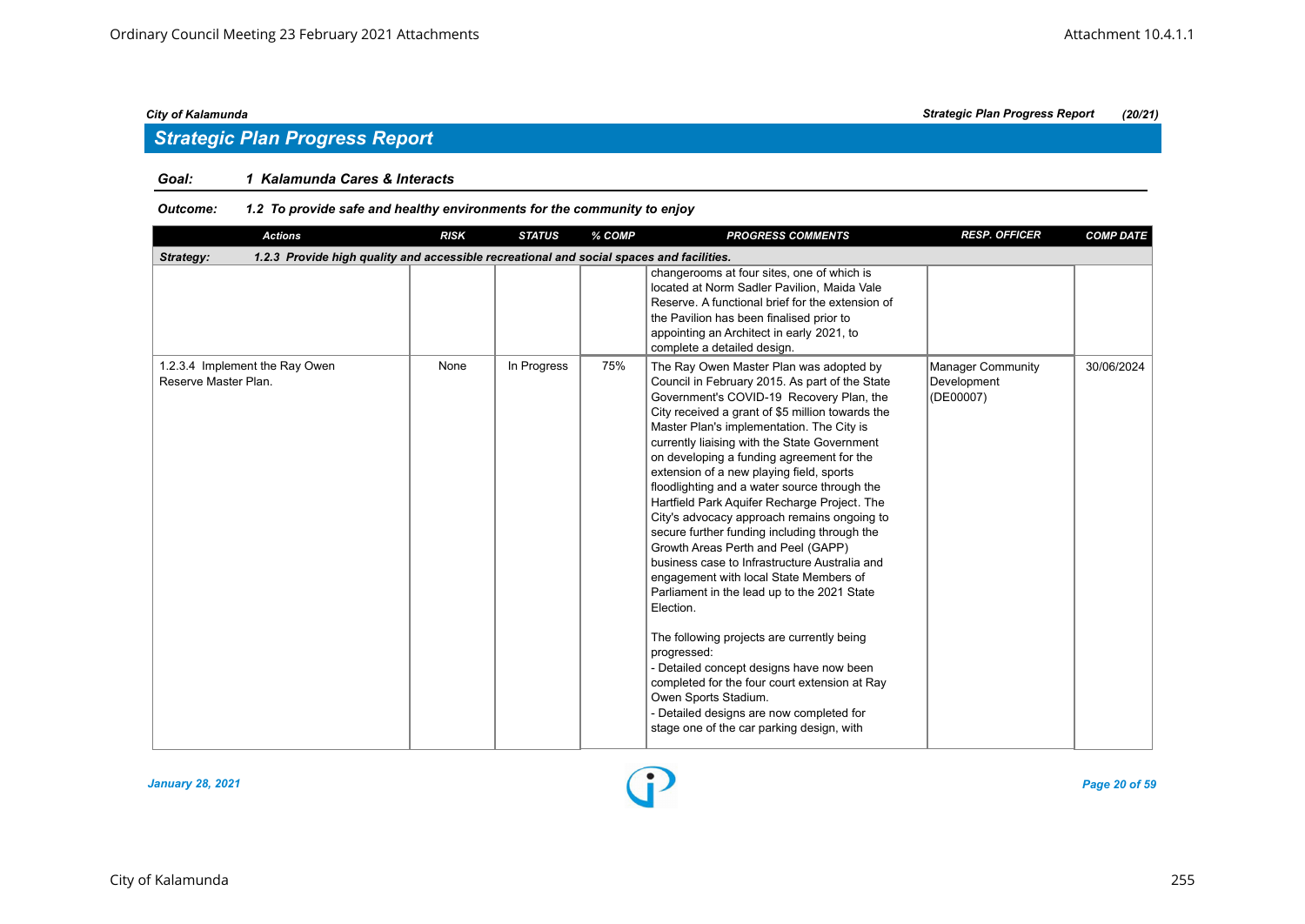## *Strategic Plan Progress Report*

#### *Goal: 1 Kalamunda Cares & Interacts*

| <b>Actions</b>                                                                                        | <b>RISK</b> | <b>STATUS</b> | % COMP | <b>PROGRESS COMMENTS</b>                                                                                                                                                                                                                                                                                                                                                                                                                                                                                                                                                                                                                                                                                                                                                                                                                      | <b>RESP. OFFICER</b>                          | <b>COMP DATE</b> |  |  |  |  |
|-------------------------------------------------------------------------------------------------------|-------------|---------------|--------|-----------------------------------------------------------------------------------------------------------------------------------------------------------------------------------------------------------------------------------------------------------------------------------------------------------------------------------------------------------------------------------------------------------------------------------------------------------------------------------------------------------------------------------------------------------------------------------------------------------------------------------------------------------------------------------------------------------------------------------------------------------------------------------------------------------------------------------------------|-----------------------------------------------|------------------|--|--|--|--|
| 1.2.3 Provide high quality and accessible recreational and social spaces and facilities.<br>Strategy: |             |               |        |                                                                                                                                                                                                                                                                                                                                                                                                                                                                                                                                                                                                                                                                                                                                                                                                                                               |                                               |                  |  |  |  |  |
|                                                                                                       |             |               |        | construction currently scheduled for<br>March-April 2021.<br>- Within the City's 2020/21 budget, \$2m has<br>been included for additional female (unisex)<br>changerooms at four sites, one of which is<br>located at Ray Owen Pavilion, Ray Owen<br>Reserve. A functional brief for the extension of<br>the Pavilion is now finalised with an Architect<br>likely to be appointed in early 2021, to<br>complete a detailed design. In September<br>2020, the City submitted a funding application<br>to the State Government through the<br>Community Sporting and Recreation Facilities<br>Fund seeking a funding contribution towards<br>the project. In December 2020 the City was<br>advised that the funding was unsuccessful.<br>- A power upgrade has occurred at the site<br>however it is yet to be distributed across the<br>site. |                                               |                  |  |  |  |  |
| 1.2.3.5 Complete the Aquatic Facility<br>Study.                                                       | None        | In Progress   | 80%    | In September 2019, CCS Strategic were<br>appointed to develop a business case for a<br>future aquatic facility within the City. Progress<br>to date includes:<br>- A detailed community consultation process<br>including a community survey and workshops<br>with over 700 responses and attendees.<br>- A needs assessment has been undertaken<br>based on the community consultation and<br>current industry trends and research.<br>- This above information and potential<br>development opportunities has been                                                                                                                                                                                                                                                                                                                          | Manager Community<br>Development<br>(DE00007) | 31/12/2020       |  |  |  |  |

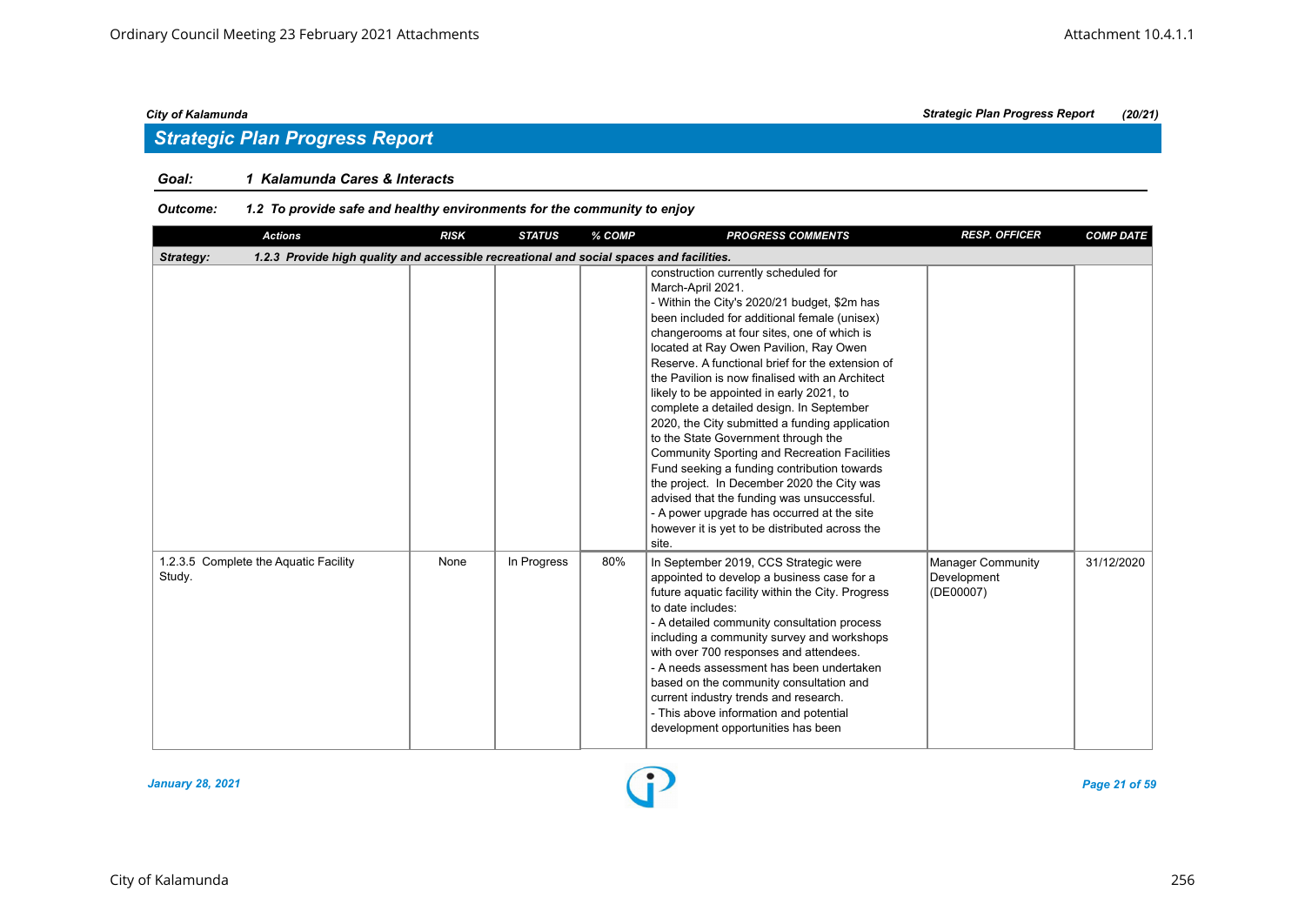## *Strategic Plan Progress Report*

#### *Goal: 1 Kalamunda Cares & Interacts*

| <b>Actions</b>                                                                                        | <b>RISK</b> | <b>STATUS</b> | % COMP | <b>PROGRESS COMMENTS</b>                                                                                                                                                                                                                                                                                                                                                                                                                                                                                                                                                                                                                                                                                                                                                                                                                                                                                                                                                                                                | <b>RESP. OFFICER</b>                          | <b>COMP DATE</b> |  |  |  |  |
|-------------------------------------------------------------------------------------------------------|-------------|---------------|--------|-------------------------------------------------------------------------------------------------------------------------------------------------------------------------------------------------------------------------------------------------------------------------------------------------------------------------------------------------------------------------------------------------------------------------------------------------------------------------------------------------------------------------------------------------------------------------------------------------------------------------------------------------------------------------------------------------------------------------------------------------------------------------------------------------------------------------------------------------------------------------------------------------------------------------------------------------------------------------------------------------------------------------|-----------------------------------------------|------------------|--|--|--|--|
| 1.2.3 Provide high quality and accessible recreational and social spaces and facilities.<br>Strategy: |             |               |        |                                                                                                                                                                                                                                                                                                                                                                                                                                                                                                                                                                                                                                                                                                                                                                                                                                                                                                                                                                                                                         |                                               |                  |  |  |  |  |
|                                                                                                       |             |               |        | workshopped with Councillors.<br>- The consultant is currently finalising the<br>Business Case and will be further<br>workshopped with Councillors and presented<br>to Council for the purposes of public<br>advertising in early 2021.                                                                                                                                                                                                                                                                                                                                                                                                                                                                                                                                                                                                                                                                                                                                                                                 |                                               |                  |  |  |  |  |
| 1.2.3.6 Complete Master Plan for<br>Hartfield Park Stage 2.                                           | None        | In Progress   | 85%    | In September 2019, Dave Lanfear Consulting<br>(DLC) was appointed to develop the Hartfield<br>Park Master Plan 'Stage 2' Facilities<br>Co-location Strategy. Progress to date<br>includes:<br>- Workshops with all relevant reserve user<br>groups, to ascertain current and future needs.<br>- The consultant has now prepared site<br>development opportunities and workshopped<br>them with Councillors.<br>- The consultant is finalising the draft Master<br>Plan report and it is proposed to be presented<br>to Council in February 2021.<br>At the November 2020 OCM, Council<br>endorsed the City to submit a grant application<br>to the Federal Government and to leverage<br>the \$2 million funding commitment at Hartfield<br>Park as per Option Four being:<br>- Project One - AFL / Little Athletics Stage one<br>at Reid Oval:<br>- Project Two - Little Athletics - New long jump<br>pits at Reid Oval:<br>- Project Three - Rugby League Clubrooms;<br>- Project Four - Bowling Club extension Stage | Manager Community<br>Development<br>(DE00007) | 31/12/2020       |  |  |  |  |

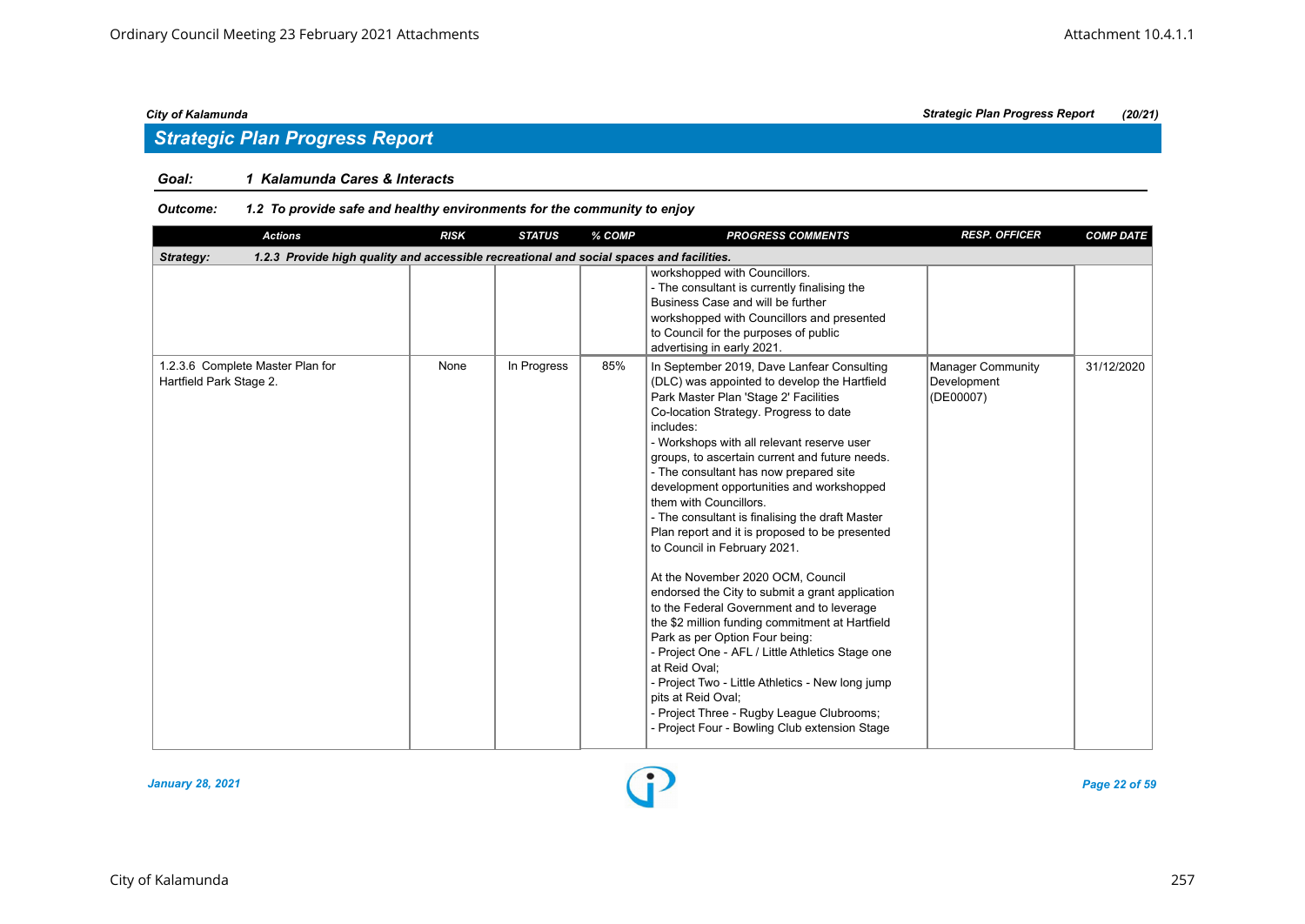## *Strategic Plan Progress Report*

### *Goal: 1 Kalamunda Cares & Interacts*

| <b>Actions</b>                                                                                        | <b>RISK</b> | <b>STATUS</b> | % COMP | <b>PROGRESS COMMENTS</b>                                                                                                                                                                                                                                                                                                                                                                                                                                                                                                                                                                                                                                                                                                                                                                                                                               | <b>RESP. OFFICER</b>                                 | <b>COMP DATE</b> |  |  |  |  |
|-------------------------------------------------------------------------------------------------------|-------------|---------------|--------|--------------------------------------------------------------------------------------------------------------------------------------------------------------------------------------------------------------------------------------------------------------------------------------------------------------------------------------------------------------------------------------------------------------------------------------------------------------------------------------------------------------------------------------------------------------------------------------------------------------------------------------------------------------------------------------------------------------------------------------------------------------------------------------------------------------------------------------------------------|------------------------------------------------------|------------------|--|--|--|--|
| 1.2.3 Provide high quality and accessible recreational and social spaces and facilities.<br>Strategy: |             |               |        |                                                                                                                                                                                                                                                                                                                                                                                                                                                                                                                                                                                                                                                                                                                                                                                                                                                        |                                                      |                  |  |  |  |  |
|                                                                                                       |             |               |        | $1:$ and<br>- Project Five - Bowling Club extension Stage<br>2: Co-location of Tennis with Bowls.<br>Officers have now submitted the Request For<br>Information Form for the \$2m Federal<br>Government grant at Hartfield Park to the<br>Department of Infrastructure, Transport,<br>Regional Development and Communities who<br>administer the Community Development<br>Grants Program. The department will now<br>assess the City's Request for Information<br>Form.                                                                                                                                                                                                                                                                                                                                                                                |                                                      |                  |  |  |  |  |
| 1.2.3.7 Implement Stirk Park Master Plan<br>$-$ Stage 1.                                              | None        | In Progress   | 75%    | In July 2020, Council endorsed the detailed<br>concept designs for the Stage one priorities<br>for the Stirk Park Master Plan including a new<br>Playground, Youth precinct, Path network<br>upgrade and a Skate Park. Progress to date<br>for includes:<br>- The City has submitted an Expression of<br>Interest (EOI) Form in September 2020, to<br>Lotterywest through the COVID-19 recovery -<br>Community Building category for funding<br>assistance towards the implementation of the<br>stage one priorities. The City was advised in<br>late September 2020 that its EOI application<br>was successful and therefore invited to submit<br>a full application for the project. In November<br>2020, the City submitted a detailed funding<br>application to Lotterywest seeking \$2.5 million.<br>Lotterywest will now undertake an assessment | <b>Manager Community</b><br>Development<br>(DE00007) | 30/06/2024       |  |  |  |  |

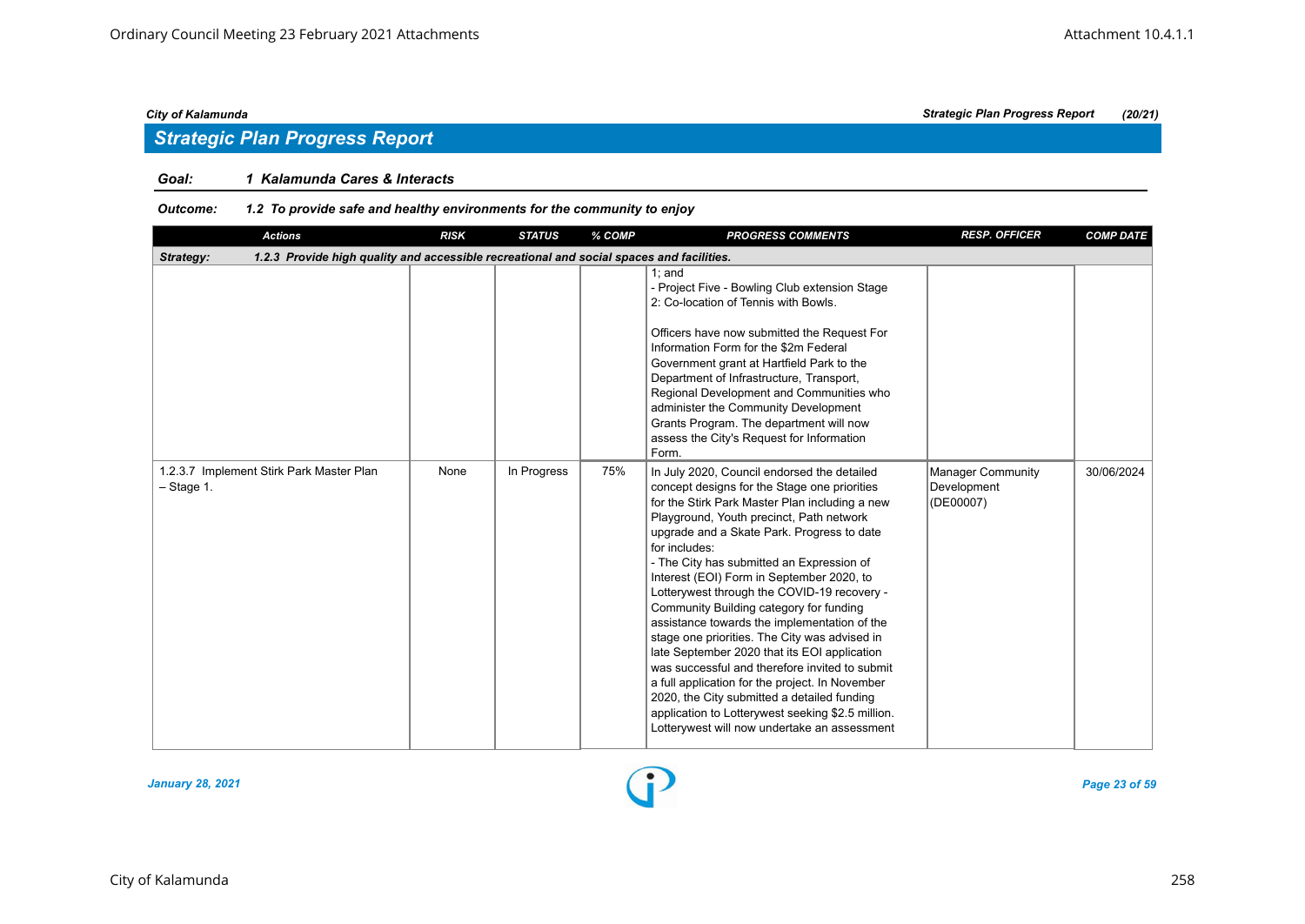# *Strategic Plan Progress Report*

### *Goal: 1 Kalamunda Cares & Interacts*

#### *Outcome: 1.2 To provide safe and healthy environments for the community to enjoy*

| Actions                                                                                                                                                                                                        | <b>RISK</b> | <b>STATUS</b> | % COMP | <b>PROGRESS COMMENTS</b>                                                                                                                                                                                                                                                               | <b>RESP. OFFICER</b>                       | <b>COMP DATE</b> |  |  |  |  |
|----------------------------------------------------------------------------------------------------------------------------------------------------------------------------------------------------------------|-------------|---------------|--------|----------------------------------------------------------------------------------------------------------------------------------------------------------------------------------------------------------------------------------------------------------------------------------------|--------------------------------------------|------------------|--|--|--|--|
| 1.2.3 Provide high quality and accessible recreational and social spaces and facilities.<br>Strategy:                                                                                                          |             |               |        |                                                                                                                                                                                                                                                                                        |                                            |                  |  |  |  |  |
|                                                                                                                                                                                                                |             |               |        | of the detailed funding application and make a<br>recommendation to their board. It is<br>anticipated that an outcome on the funding will<br>be known in early 2021.<br>- The City will continue to explore other<br>external grant funding opportunities to<br>implement the project. |                                            |                  |  |  |  |  |
| 1.2.3.8 Monitor and manage the<br>expenditure of funds reserved from 'cash<br>in lieu' of public open space on<br>improvements to local open spaces to<br>assist in stimulus projects for Parks &<br>Reserves. | None        | Completed     | 100%   | Approval received from the Minister for<br>Planning on all Cash in Lieu proposals.<br>Various proposals under community<br>engagement or physical construction.                                                                                                                        | Director Development<br>Services (DE00004) | 30/06/2024       |  |  |  |  |

| <b>Actions</b>                                                                                                | <b>RISK</b> | <b>STATUS</b> | % COMP | <b>PROGRESS COMMENTS</b>                                                                                                                                                                                                                                                                                                                                                                                     | <b>RESP. OFFICER</b>                                | <b>COMP DATE</b> |  |  |  |  |
|---------------------------------------------------------------------------------------------------------------|-------------|---------------|--------|--------------------------------------------------------------------------------------------------------------------------------------------------------------------------------------------------------------------------------------------------------------------------------------------------------------------------------------------------------------------------------------------------------------|-----------------------------------------------------|------------------|--|--|--|--|
| 1.3.1 Support local communities to connect, grow and shape the future of Kalamunda.<br>Strategy:              |             |               |        |                                                                                                                                                                                                                                                                                                                                                                                                              |                                                     |                  |  |  |  |  |
| 1.3.1.1 Coordinate the City's capital<br>grants program (Strategic Sport and<br>Recreation Committee - SSRC). | None        | In Progress   | 75%    | The Strategic Sport and Recreation<br>Committee (SSRC) considers Capital Grant<br>requests from sport and recreation groups on<br>an annual basis.<br>- Capital Grant applications closed on 30<br>September 2020 with the City receiving one<br>application.<br>- Technical Officers have now assessed the<br>application and Officers are working with the<br>Club on further progressing the application. | Manager Community<br>Development<br>(DE00007)       | 30/06/2024       |  |  |  |  |
| 1.3.1.2 Implement Kalamunda<br>Connected - Active Citizens Plan.                                              | None        | In Progress   | 85%    | Implementation due for completion in<br>December 2020.                                                                                                                                                                                                                                                                                                                                                       | Manager Customer &<br>Public Relations<br>(DE00008) | 31/12/2021       |  |  |  |  |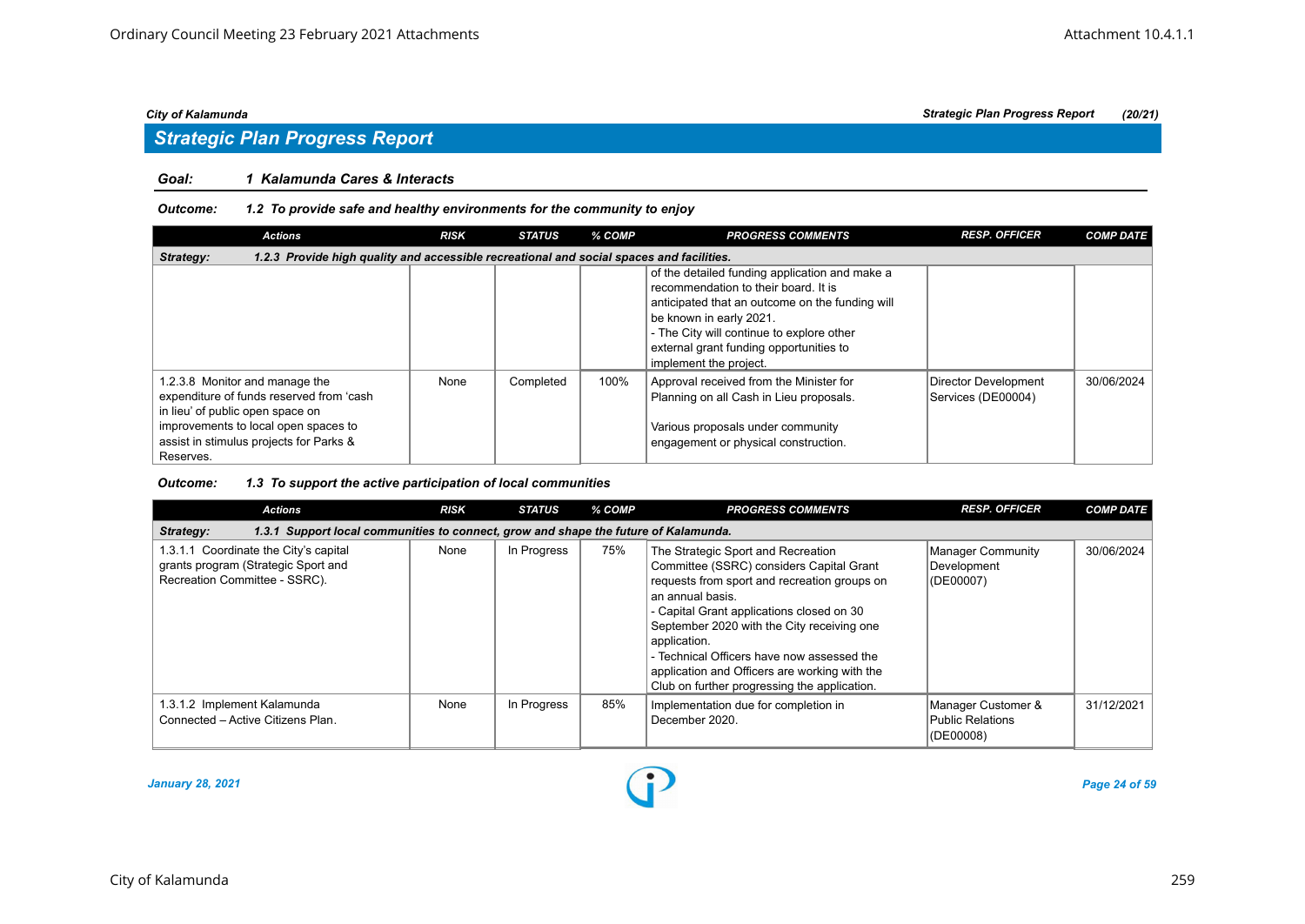## *Strategic Plan Progress Report*

#### *Goal: 1 Kalamunda Cares & Interacts*

| <b>Actions</b>                                                                                                               | <b>RISK</b> | <b>STATUS</b> | % COMP | <b>PROGRESS COMMENTS</b>                                                                                                                                                                                                                                                                                                                                                                                                                                                                                                                                                                                  | <b>RESP. OFFICER</b>                                       | <b>COMP DATE</b> |
|------------------------------------------------------------------------------------------------------------------------------|-------------|---------------|--------|-----------------------------------------------------------------------------------------------------------------------------------------------------------------------------------------------------------------------------------------------------------------------------------------------------------------------------------------------------------------------------------------------------------------------------------------------------------------------------------------------------------------------------------------------------------------------------------------------------------|------------------------------------------------------------|------------------|
| 1.3.1 Support local communities to connect, grow and shape the future of Kalamunda.<br>Strategy:                             |             |               |        |                                                                                                                                                                                                                                                                                                                                                                                                                                                                                                                                                                                                           |                                                            |                  |
| 1.3.1.4 Promote opportunities for local<br>communities to connect, grow and shape<br>the future of Kalamunda.                | None        | In Progress   | 50%    |                                                                                                                                                                                                                                                                                                                                                                                                                                                                                                                                                                                                           | Manager Customer &<br><b>Public Relations</b><br>(DE00008) | 30/06/2024       |
| 1.3.1.5 Encourage and support<br>establishment of Town Teams in the City<br>of Kalamunda, and an increase in<br>placemaking. | None        | In Progress   | 56%    | Enquiry received for a Kalamunda Town Team<br>in October 2020.<br>Ecovision in Wattle Grove continuing to<br>operate and running a number of local<br>programs including Little Libraries, verge<br>enhancements and plants projects. Proposal<br>also for a bus stop improvement project with a<br>funding application submitted.                                                                                                                                                                                                                                                                        | Manager Customer &<br><b>Public Relations</b><br>(DE00008) | 30/06/2024       |
| <b>Actions</b>                                                                                                               | <b>RISK</b> | <b>STATUS</b> | % COMP | <b>PROGRESS COMMENTS</b>                                                                                                                                                                                                                                                                                                                                                                                                                                                                                                                                                                                  | <b>RESP. OFFICER</b>                                       | <b>COMP DATE</b> |
| 1.3.2 Encourage and promote active participation in social and cultural events.<br>Strategy:                                 |             |               |        |                                                                                                                                                                                                                                                                                                                                                                                                                                                                                                                                                                                                           |                                                            |                  |
| 1.3.2.1 Develop and implement the<br>community events program.                                                               | None        | In Progress   | 53%    | - Perth Hills Spring Festival - Currently<br>underway.<br>- Seniors Week program developed, events<br>subject to Budget review, proposed to take<br>place in November.<br>- Thank a Volunteer day proposed to be held<br>first Saturday in December subject to Budget<br>review.<br>- Christmas Festival and Summer Series.<br>- Corymbia Festival - Proposed to not be held<br>due to COVID.<br>- NAIDOC events - Being undertaken in<br>November due to COVID.<br>- Emergency Services Dinner - Postponed<br>until further notice due to COVID-19 - request<br>to hold in early 2021 subject to Budget. | Manager Customer &<br><b>Public Relations</b><br>(DE00008) | 30/06/2024       |

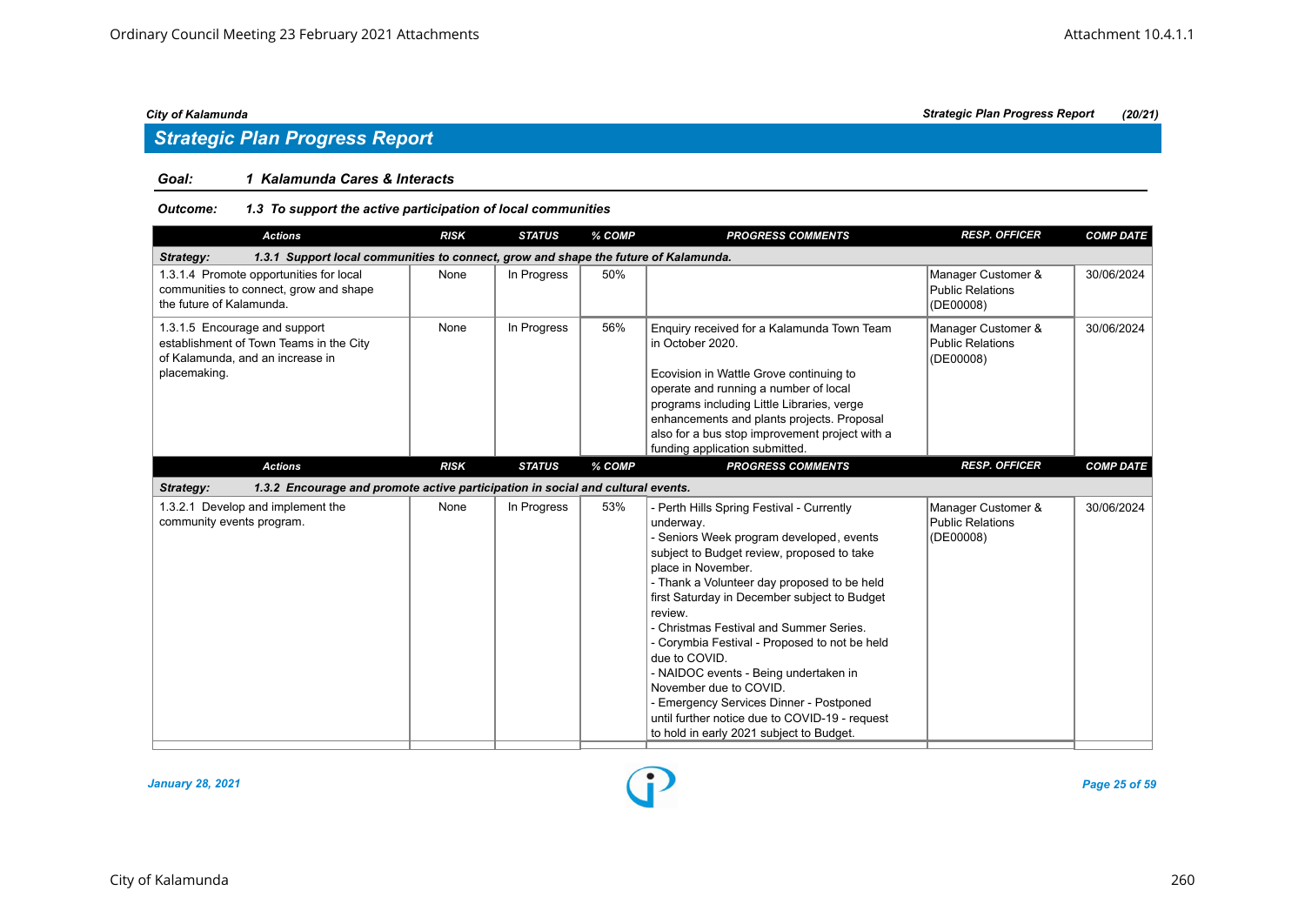## *Strategic Plan Progress Report*

### *Goal: 1 Kalamunda Cares & Interacts*

| <b>Actions</b>                                                                               | <b>RISK</b> | <b>STATUS</b> | % COMP | <b>PROGRESS COMMENTS</b>                                                                                                                                                                                                                                                                                                                                                                                                                                                                                                                                                                                                                                                                                                            | <b>RESP. OFFICER</b>                                 | <b>COMP DATE</b> |
|----------------------------------------------------------------------------------------------|-------------|---------------|--------|-------------------------------------------------------------------------------------------------------------------------------------------------------------------------------------------------------------------------------------------------------------------------------------------------------------------------------------------------------------------------------------------------------------------------------------------------------------------------------------------------------------------------------------------------------------------------------------------------------------------------------------------------------------------------------------------------------------------------------------|------------------------------------------------------|------------------|
| Strategy:<br>1.3.2 Encourage and promote active participation in social and cultural events. |             |               |        |                                                                                                                                                                                                                                                                                                                                                                                                                                                                                                                                                                                                                                                                                                                                     |                                                      |                  |
| 1.3.2.3 Implement the Arts Strategy.                                                         | None        | In Progress   | 50%    | Completed various actions from the Arts<br>Strategy including:<br>- Commencement of the development of a<br>Public Arts Masterplan - consultant appointed<br>in Q1 2020 and scheduled for endorsement at<br>Feb OCM (public advertising period is<br>complete).<br>- Development of NAIDOC program to raise<br>profile and awareness of Indigenous culture.<br>- Investment in arts professional development<br>with visitation complete for Ellenbrook with<br>leading arts and design practitioners<br>- Engagement via the Arts Advisory<br>Committee to provide guidance and direction<br>on the actions from the Arts Strategy<br>- Review of Arts Strategy - endorsed by<br>Council at December OCM - to commence in<br>2021. | Coordinator Culture,<br>Arts & Libraries<br>(CSS002) | 30/06/2024       |
| 1.3.2.4 Promote the Kalamunda History<br>Village.                                            | None        | In Progress   | 50%    | - Ongoing discussions with Historical Society<br>with regards opening hours being more<br>reflective of Visitor Centre hours.<br>- Completed marketing film for Kalamunda<br><b>History Village</b><br>- History Village a finalist in the WA State<br><b>Heritage Awards</b><br>- School education programme fully booked.<br>- Working on new promotion for the marketing<br>film to offer a downloadable link option.<br>- worksheets developed for new Pioneer Life<br>- new groups attending - childcare and elderly<br>- bookings for 2021 already on track                                                                                                                                                                   | Coordinator Tourism<br>Development<br>(AC00017)      | 30/06/2024       |

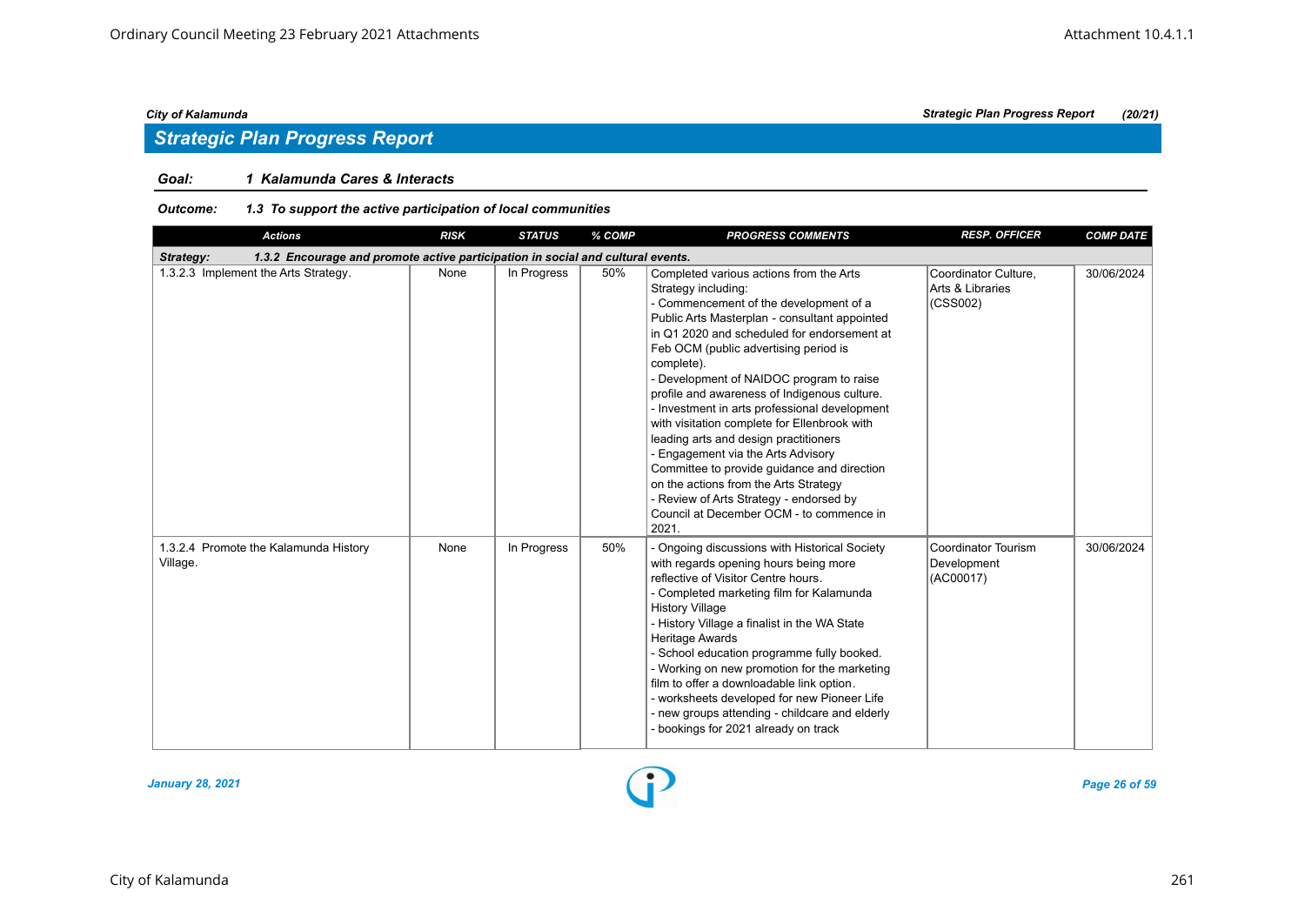### *Goal: 1 Kalamunda Cares & Interacts*

| <b>Actions</b>                                                                                                 | <b>RISK</b> | <b>STATUS</b> | % COMP | <b>PROGRESS COMMENTS</b>                                                                                                                                                                                                                                                                                                                                                                                                                                                                                                                                                                                                                                                                                       | <b>RESP. OFFICER</b>                                 | <b>COMP DATE</b> |
|----------------------------------------------------------------------------------------------------------------|-------------|---------------|--------|----------------------------------------------------------------------------------------------------------------------------------------------------------------------------------------------------------------------------------------------------------------------------------------------------------------------------------------------------------------------------------------------------------------------------------------------------------------------------------------------------------------------------------------------------------------------------------------------------------------------------------------------------------------------------------------------------------------|------------------------------------------------------|------------------|
| 1.3.2 Encourage and promote active participation in social and cultural events.<br>Strategy:                   |             |               |        |                                                                                                                                                                                                                                                                                                                                                                                                                                                                                                                                                                                                                                                                                                                |                                                      |                  |
|                                                                                                                |             |               |        | - History Village closed due to tree collapse.                                                                                                                                                                                                                                                                                                                                                                                                                                                                                                                                                                                                                                                                 |                                                      |                  |
| 1.3.2.5 Implement actions from KPAC<br>Review to ensure a functional asset fit for<br>purpose.                 | None        | In Progress   | 50%    | Office improvements complete - signage<br>required.<br>Draft strategic plan developed in conjunction<br>with Circuitwest for KPAC.<br>Branding developed and confirmed inclusive<br>of new logo which is in use.<br>Planning approval received for new LED pylon<br>sign.<br>Draft programming plan developed.<br>Outer Metro Funding applied for and<br>confirmed as well as additional residency.<br>Role review underway but not complete.<br>Front of House and Technician PD's<br>developed.<br>Box office hours increased to Monday -<br>Friday, 9-5pm.<br>Funding requested for kitchen renovation, and<br>bar renovation.<br>Theatre consultant commencing technical<br>review on Tuesday 22 December. | Coordinator Culture.<br>Arts & Libraries<br>(CSS002) | 30/06/2024       |
| 1.3.2.6 Implement actions from Zig Zag<br>Gallery Review.                                                      | None        | In Progress   | 1%     | Decision to employ 0.5FTE deferred due to<br>COVID19 employment freeze, subsequently<br>impacting completion of actions of the review.<br>Working in partnership with Coordinator of<br>Cultural & Library Services to identify key<br>actions relevant to operational development of<br>the space.                                                                                                                                                                                                                                                                                                                                                                                                            | Arts Gallery & Events<br>Coordinator (AC00008)       | 30/06/2024       |
| 1.3.2.7 Ensure maximum utilisation of<br>KPAC by curating and hosting appealing<br>social and cultural events. | None        | In Progress   | 50%    | Facility continues to operate at reduced<br>capacity due to COVID-19 - facility has<br>performed incredibly well given the restrictions                                                                                                                                                                                                                                                                                                                                                                                                                                                                                                                                                                        | Coordinator Culture,<br>Arts & Libraries<br>(CSS002) | 30/06/2024       |

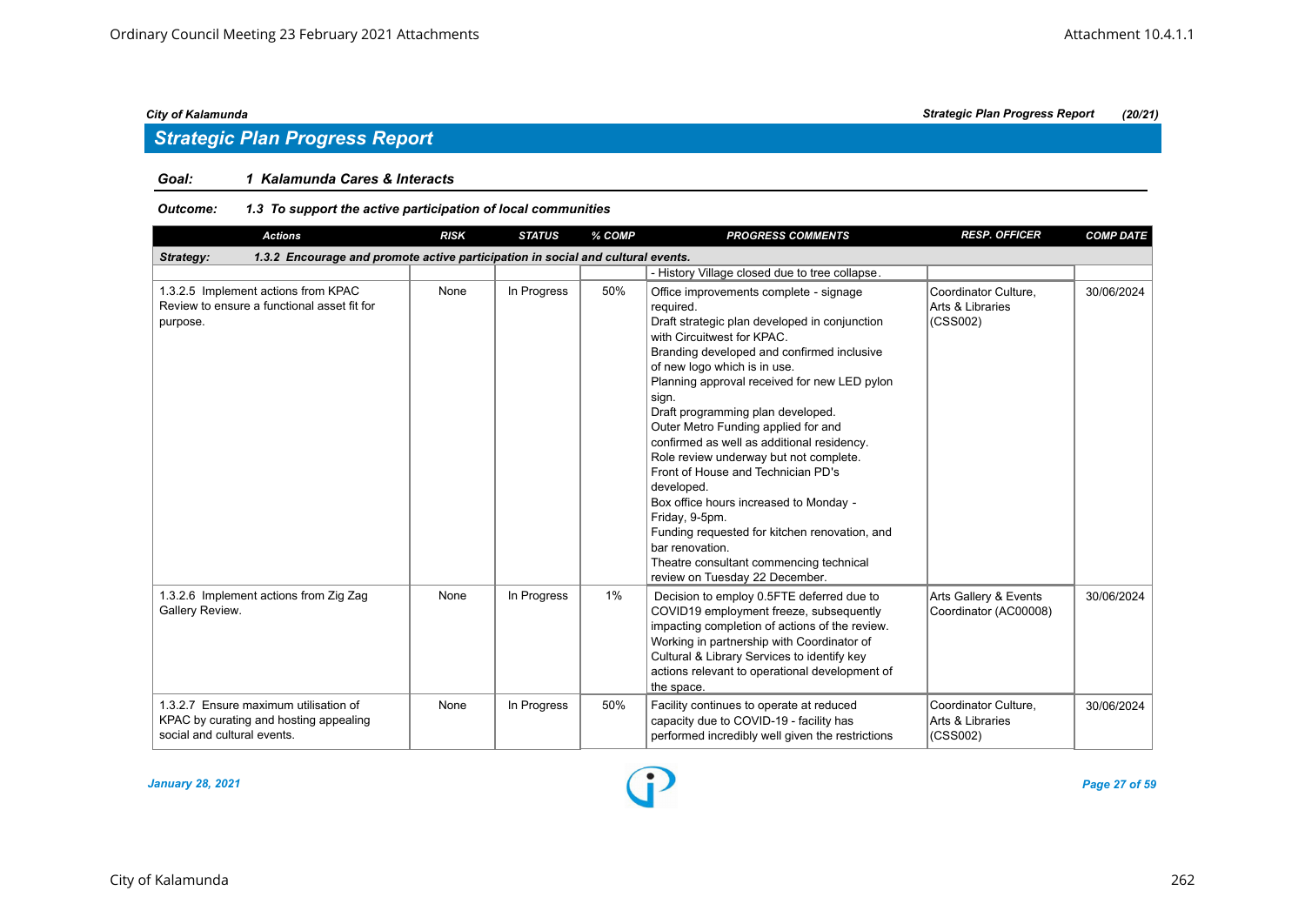## *Strategic Plan Progress Report*

### *Goal: 1 Kalamunda Cares & Interacts*

| <b>Actions</b>                                                                                    | <b>RISK</b> | <b>STATUS</b> | % COMP | <b>PROGRESS COMMENTS</b>                                                                                                                                                                                                                                                                                                                                                                                                                                                                                                                                                                                                                                                                                                                         | <b>RESP. OFFICER</b>                           | <b>COMP DATE</b> |
|---------------------------------------------------------------------------------------------------|-------------|---------------|--------|--------------------------------------------------------------------------------------------------------------------------------------------------------------------------------------------------------------------------------------------------------------------------------------------------------------------------------------------------------------------------------------------------------------------------------------------------------------------------------------------------------------------------------------------------------------------------------------------------------------------------------------------------------------------------------------------------------------------------------------------------|------------------------------------------------|------------------|
| 1.3.2 Encourage and promote active participation in social and cultural events.<br>Strategy:      |             |               |        |                                                                                                                                                                                                                                                                                                                                                                                                                                                                                                                                                                                                                                                                                                                                                  |                                                |                  |
|                                                                                                   |             |               |        | with several shows being a COVID 'sell out'.<br>2021 Launch event will take place on Friday 5<br>February 2021.<br>\$50k received for 2021 community<br>engagement program with Yirra Yaakin as well<br>as creative residency confirmed for 2021 with<br>Whiskey and Boots (all new offerings).<br>Morning Music is available online already for<br>2021 for tickets purchasing with new online<br>ticketing system and over 70 tickets already<br>sold.                                                                                                                                                                                                                                                                                         |                                                |                  |
| 1.3.2.8 Ensure maximum utilisation of Zig<br>Zag Gallery via exhibitions and art-based<br>events. | None        | In Progress   | 25%    | 2021 promises a vibrant program of<br>exhibitions. In theming of the program, the<br>gallery seeks to reflect our community interest<br>in the environment both local as well as in a<br>global sense. Focusing attention on our<br>landscapes/environment and the daily impact<br>in which they influence us and our well being,<br>it is delivered in an often playful and widely<br>engaging way.<br>The program has commenced with a<br>retrospective collection of works by students<br>from the Kalamunda High School Gifted and<br>Talented group which has been in operation<br>for over 30 years. The Zig Zag Gallery will<br>partner with KSHS in delivering an exhibition<br>every two years where student works will be<br>for sale. | Arts Gallery & Events<br>Coordinator (AC00008) | 30/06/2024       |

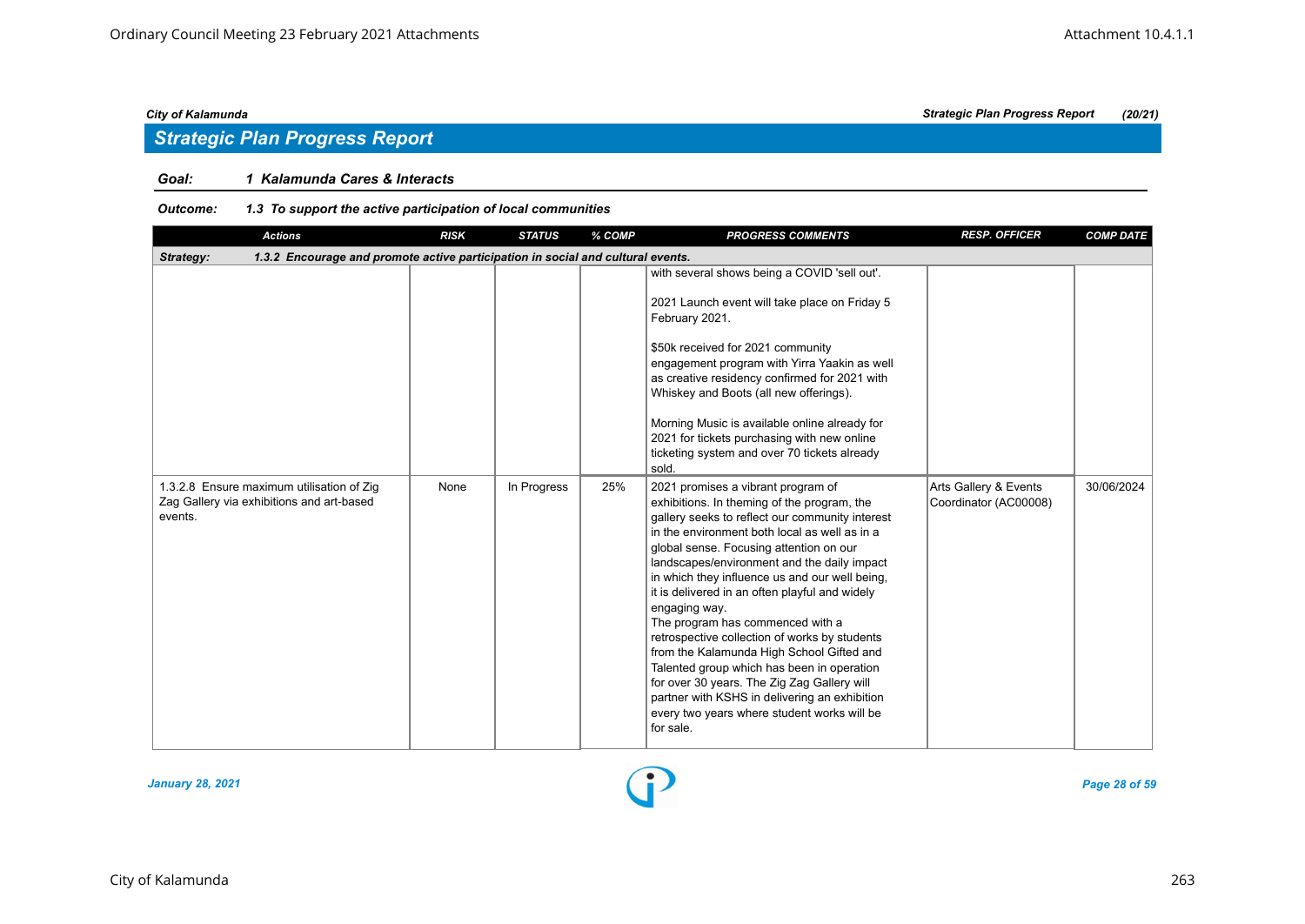## *Strategic Plan Progress Report*

#### *Goal: 1 Kalamunda Cares & Interacts*

#### *Outcome: 1.3 To support the active participation of local communities*

|           | Actions                                                                         | <b>RISK</b> | <b>STATUS</b> | % COMP | <b>PROGRESS COMMENTS</b>                        | <b>RESP. OFFICER</b> | <b>COMP DATE</b> |  |  |
|-----------|---------------------------------------------------------------------------------|-------------|---------------|--------|-------------------------------------------------|----------------------|------------------|--|--|
| Strategy: | 1.3.2 Encourage and promote active participation in social and cultural events. |             |               |        |                                                 |                      |                  |  |  |
|           |                                                                                 |             |               |        | A full program will be available on the Zig Zag |                      |                  |  |  |
|           |                                                                                 |             |               |        | Gallery web page.                               |                      |                  |  |  |

*January 28, 2021 Page 29 of 59*

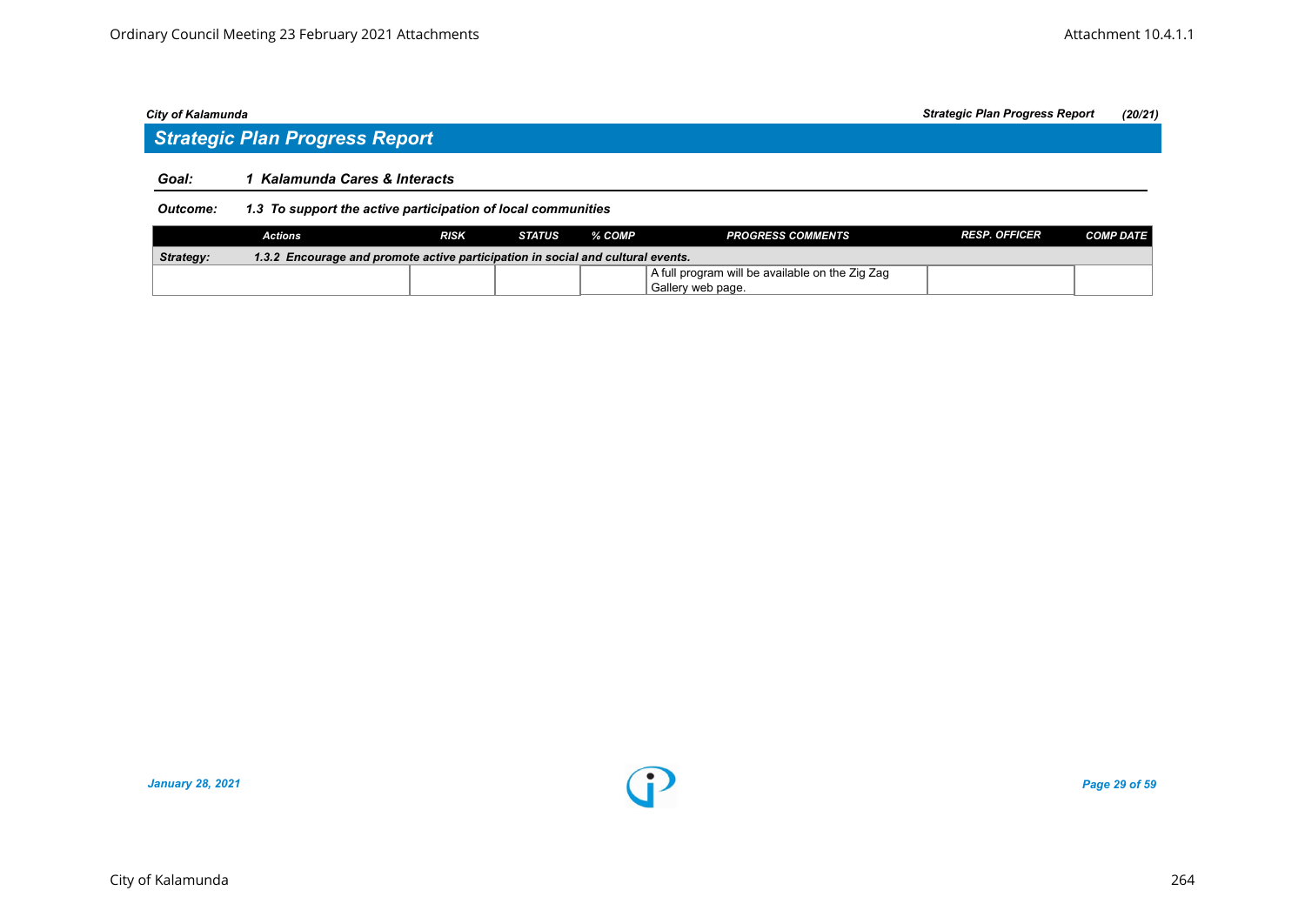#### *Goal: 2 Kalamunda Clean & Green*

#### *Outcome: 2.1 To protect and enhance the environmental values of the City*

| <b>Actions</b>                                                                                    | <b>RISK</b> | <b>STATUS</b> | % COMP | <b>PROGRESS COMMENTS</b>                                                                                                                                                                                                                                                                                                                                                                                                                                                                                                                                                                                                                                                                              | <b>RESP. OFFICER</b>                                          | <b>COMP DATE</b> |
|---------------------------------------------------------------------------------------------------|-------------|---------------|--------|-------------------------------------------------------------------------------------------------------------------------------------------------------------------------------------------------------------------------------------------------------------------------------------------------------------------------------------------------------------------------------------------------------------------------------------------------------------------------------------------------------------------------------------------------------------------------------------------------------------------------------------------------------------------------------------------------------|---------------------------------------------------------------|------------------|
| 2.1.1 Enhance our bushland, natural areas, waterways and reserves.<br>Strategy:                   |             |               |        |                                                                                                                                                                                                                                                                                                                                                                                                                                                                                                                                                                                                                                                                                                       |                                                               |                  |
| 2.1.1.2 Define and implement actions out<br>of the Local Environment Strategy.                    | None        | In Progress   | 80%    | Key achievements this quarter include:<br><b>KEAC endorsement of draft Urban Forest</b><br>Strategy.<br>Council endorsement of draft Urban Forest<br>Strategy for community engagement.<br>Community engagement commenced on<br>Urban Forest Strategy.<br>KEAC endorsement of draft Local Biodiversity<br>Strategy.<br>Council endorsement of draft Local<br><b>Biodiversity Strategy.</b><br>Commencement of Catchment Management<br>Plans.<br>Commencement of Waste Plan<br>implementation.<br>Diversion of kerbside general waste skips<br>from landfill to resource recovery with a target<br>recovery of 20%.<br>Remaining actions for 20/21 will be to list<br>projects for draft 21/22 Budget. | Manager Parks &<br><b>Environmental Services</b><br>(TO00019) | 30/06/2024       |
| 2.1.1.3 Develop, implement and review<br>actions from the approved Urban Forest<br>Strategy 2020. | None        | In Progress   | 80%    | Draft Urban Forest Strategy endorsed by<br>KEAC and subsequently Council for purposes<br>of community consultation.<br>Community consultation has commenced.<br>2020/21 outcome will be adoption of Strategy<br>by Council and listing of projects in draft<br>2021/22 Budget.                                                                                                                                                                                                                                                                                                                                                                                                                        | Manager Parks &<br><b>Environmental Services</b><br>(TO00019) | 30/06/2024       |
| <b>Actions</b>                                                                                    | <b>RISK</b> | <b>STATUS</b> | % COMP | <b>PROGRESS COMMENTS</b>                                                                                                                                                                                                                                                                                                                                                                                                                                                                                                                                                                                                                                                                              | <b>RESP. OFFICER</b>                                          | <b>COMP DATE</b> |
| 2.1.2 Support the conservation and enhancement of our biodiversity.<br>Strategy:                  |             |               |        |                                                                                                                                                                                                                                                                                                                                                                                                                                                                                                                                                                                                                                                                                                       |                                                               |                  |
|                                                                                                   |             |               |        |                                                                                                                                                                                                                                                                                                                                                                                                                                                                                                                                                                                                                                                                                                       |                                                               |                  |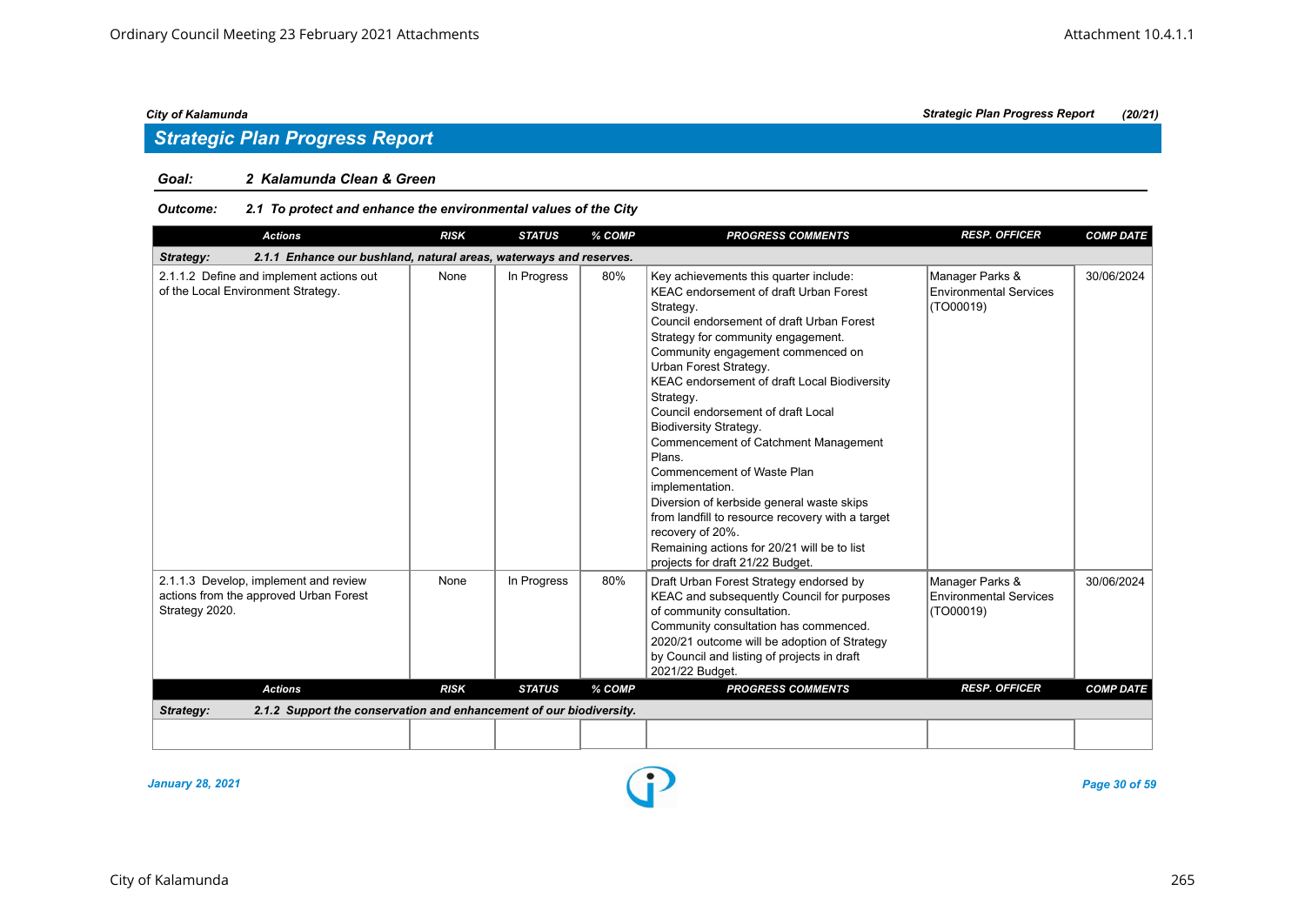### *Strategic Plan Progress Report*

#### *Goal: 2 Kalamunda Clean & Green*

#### *Outcome: 2.1 To protect and enhance the environmental values of the City*

| <b>Actions</b>                                                                                           | <b>RISK</b> | <b>STATUS</b> | % COMP | <b>PROGRESS COMMENTS</b>                                                                                                                                                                                                                                                                                                                                                           | <b>RESP. OFFICER</b>                                          | <b>COMP DATE</b> |
|----------------------------------------------------------------------------------------------------------|-------------|---------------|--------|------------------------------------------------------------------------------------------------------------------------------------------------------------------------------------------------------------------------------------------------------------------------------------------------------------------------------------------------------------------------------------|---------------------------------------------------------------|------------------|
| 2.1.2 Support the conservation and enhancement of our biodiversity.<br>Strategy:                         |             |               |        |                                                                                                                                                                                                                                                                                                                                                                                    |                                                               |                  |
| 2.1.2.1 Define, implement, and review<br>actions out of the Local Biodiversity<br>Strategy 2020.         | None        | In Progress   | 50%    | Key Achievements this quarter:<br>Draft Local Biodiversity Strategy endorsed by<br>KEAC.<br>Draft Local Biodiversity Strategy endorsed by<br>Council for purposes of community<br>engagement.<br>Community engagement plan being drafted.<br>Remaining actions in 2020/21 will be to have<br>final strategy adopted by Council and projects<br>listed in the draft 2021/22 Budget. | Manager Parks &<br><b>Environmental Services</b><br>(TO00019) | 30/06/2024       |
| <b>Actions</b>                                                                                           | <b>RISK</b> | <b>STATUS</b> | % COMP | <b>PROGRESS COMMENTS</b>                                                                                                                                                                                                                                                                                                                                                           | <b>RESP. OFFICER</b>                                          | <b>COMP DATE</b> |
| 2.1.3 Community engagement and education in environmental management.<br>Strategy:                       |             |               |        |                                                                                                                                                                                                                                                                                                                                                                                    |                                                               |                  |
| 2.1.3.1 Deliver targeted environmental<br>education events to improve community<br>skills and awareness. | None        | In Progress   | 50%    | Programs on track prior to COVID-19. New<br>delivery model developed and implemented.<br>Has been well received.<br>2020/21 program to run 8 workshops -<br>completed planning and about to commence<br>implementation.                                                                                                                                                            | Manager Parks &<br><b>Environmental Services</b><br>(TO00019) | 30/06/2024       |
| 2.1.3.2 Engage local schools in the<br>Adopt-a-patch program.                                            | None        | In Progress   | 50%    | Programs on track prior to COVID-19. New<br>delivery model developed and implemented.<br>Has been well received.<br>Works planned for 2020/21 year commencing<br>Term 1 2021.                                                                                                                                                                                                      | Manager Parks &<br><b>Environmental Services</b><br>(TO00019) | 30/06/2024       |

#### *Outcome: 2.2 To achieve environmental sustainability through effective natural resource management*

|                                                                                                     | <b>Actions</b> | <b>RISK</b> | STATUS | % COMP | <b>PROGRESS COMMENTS</b> | <b>RESP. OFFICER</b> | <b>COMP DATE</b> |  |  |  |
|-----------------------------------------------------------------------------------------------------|----------------|-------------|--------|--------|--------------------------|----------------------|------------------|--|--|--|
| <b>Strategy:</b><br>2.2.1 Facilitate the appropriate use of water and energy supplies for the City. |                |             |        |        |                          |                      |                  |  |  |  |
|                                                                                                     |                |             |        |        |                          |                      |                  |  |  |  |
|                                                                                                     |                |             |        |        |                          |                      |                  |  |  |  |
|                                                                                                     |                |             |        |        |                          |                      |                  |  |  |  |

*January 28, 2021 Page 31 of 59*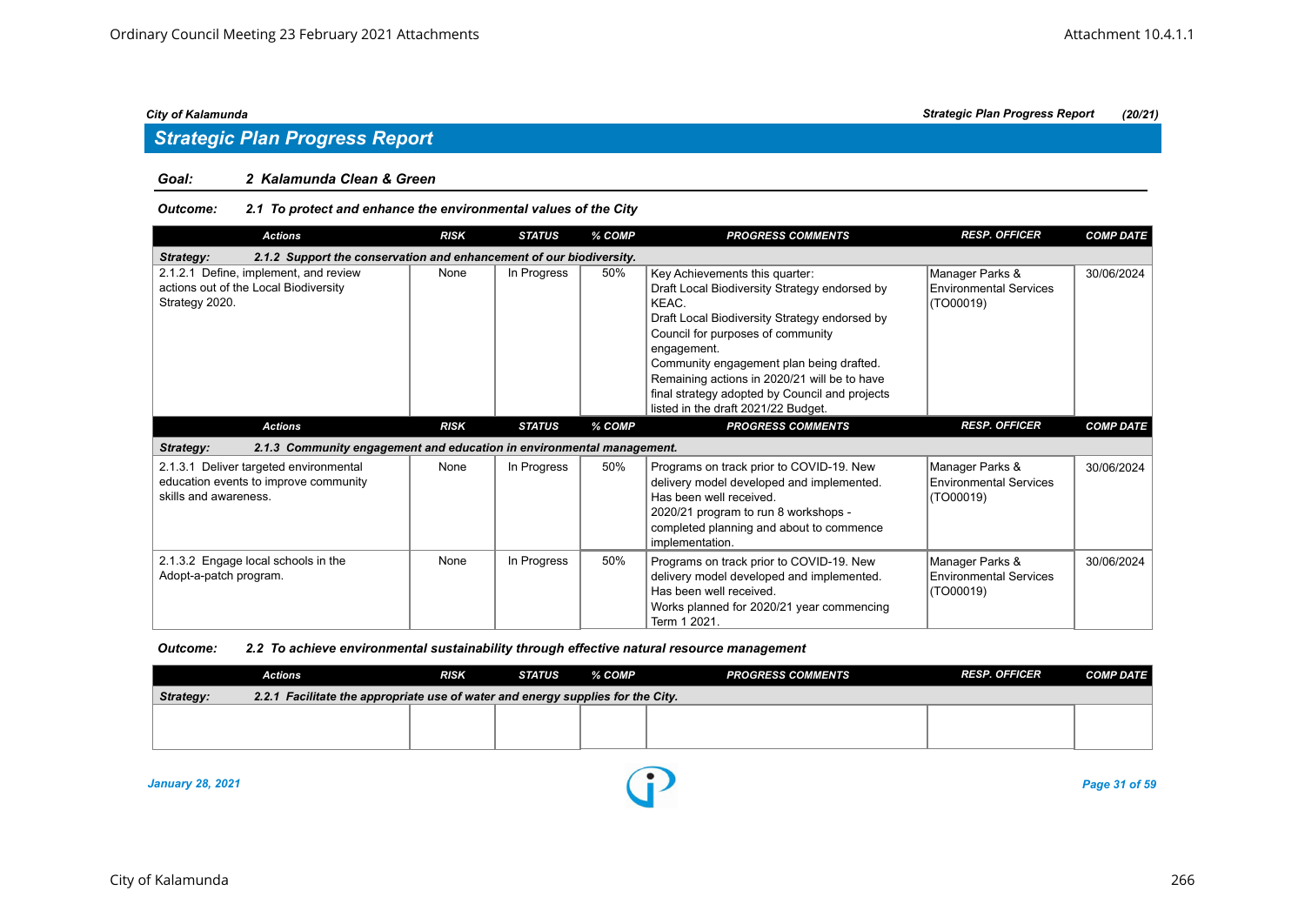## *Strategic Plan Progress Report*

#### *Goal: 2 Kalamunda Clean & Green*

#### *Outcome: 2.2 To achieve environmental sustainability through effective natural resource management*

| <b>Actions</b>                                                                                                                                                           | <b>RISK</b> | <b>STATUS</b> | % COMP | <b>PROGRESS COMMENTS</b>                                                                                                                                                                                                                                                                                                                                                                                                                                                                                                                                                                                                                                                                            | <b>RESP. OFFICER</b>                                          | <b>COMP DATE</b> |
|--------------------------------------------------------------------------------------------------------------------------------------------------------------------------|-------------|---------------|--------|-----------------------------------------------------------------------------------------------------------------------------------------------------------------------------------------------------------------------------------------------------------------------------------------------------------------------------------------------------------------------------------------------------------------------------------------------------------------------------------------------------------------------------------------------------------------------------------------------------------------------------------------------------------------------------------------------------|---------------------------------------------------------------|------------------|
| 2.2.1 Facilitate the appropriate use of water and energy supplies for the City.<br>Strategy:                                                                             |             |               |        |                                                                                                                                                                                                                                                                                                                                                                                                                                                                                                                                                                                                                                                                                                     |                                                               |                  |
| 2.2.1.2 Analyse potable water and energy<br>consumption in City managed and owned<br>facilities, identifying and implementing key<br>opportunities for efficiency gains. | None        | In Progress   | 10%    | Energy Management Plan has commenced<br>through data gathering of all buildings to<br>identify gaps where energy analysis will<br>require further work. Discussions undertaken<br>with consultants specialising in this field of<br>work to undertake energy auditing leading to<br>the plan to reduce consumption.<br>Efficiency measures continue with works to<br>roll out LED lighting in key areas, for example<br>Hartfield Park Recreation Centre, with the<br>replacement of old high bay lights with LED.<br>Likewise Ray Owen Recreation Centre Courts<br>5 & 6 high bay lights also replaced with LED.<br>Formalised Energy Management Project Plan<br>will be drafted by end June 2021. | Manager Asset &<br><b>Waste Operations</b><br>(TO00017)       | 30/06/2024       |
| 2.2.1.3 Implement Waterwise Council<br>Action Plan.                                                                                                                      | None        | In Progress   | 50%    | City's Waterwise Plan has been endorsed by<br>Water Corporation.<br>First report against actions completed and<br>submitted in November 2020.                                                                                                                                                                                                                                                                                                                                                                                                                                                                                                                                                       | Manager Parks &<br><b>Environmental Services</b><br>(TO00019) | 30/06/2024       |
| 2.2.1.4 Prepare and deliver a street<br>lighting upgrade program.                                                                                                        | None        | In Progress   | 25%    | A request has been raised with Western<br>Power to initiate the process to upgrade street<br>lights for all Distributor A roads (covering<br>approximately 740 lights). As all the street<br>lights are Western Power lights the City<br>requires them to commence the process. As<br>of 31 December 2020, WP had not<br>responded.                                                                                                                                                                                                                                                                                                                                                                 | Manager Asset<br>Planning (TO00018)                           | 30/06/2024       |

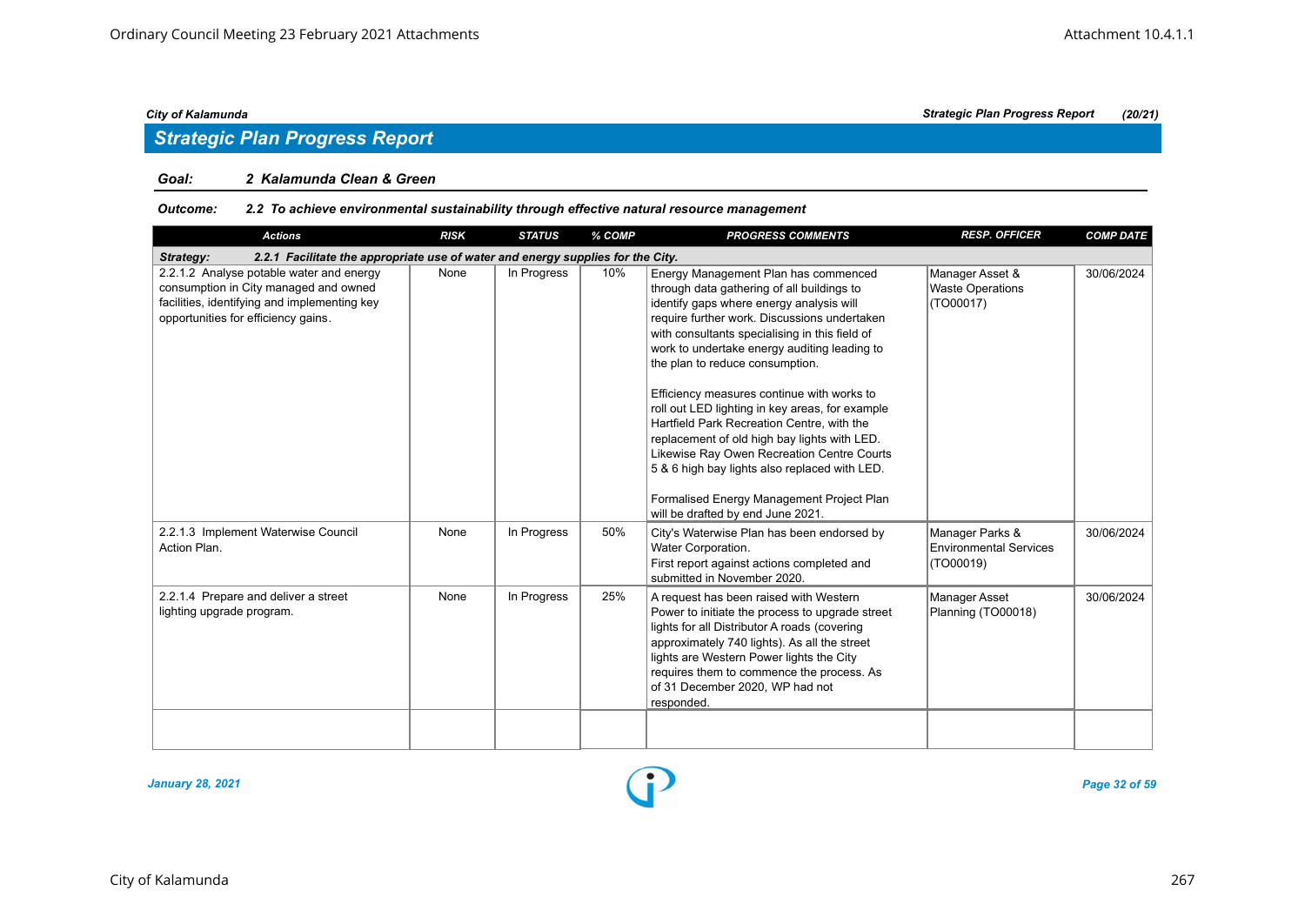## *Strategic Plan Progress Report*

#### *Goal: 2 Kalamunda Clean & Green*

#### *Outcome: 2.2 To achieve environmental sustainability through effective natural resource management*

| <b>Actions</b>                                                                                            | <b>RISK</b> | <b>STATUS</b> | % COMP | <b>PROGRESS COMMENTS</b>                                                                                                                                                                                                                                                                                                                                                                                                                                                                                                                                                                                                                                                               | <b>RESP. OFFICER</b>                                    | <b>COMP DATE</b> |
|-----------------------------------------------------------------------------------------------------------|-------------|---------------|--------|----------------------------------------------------------------------------------------------------------------------------------------------------------------------------------------------------------------------------------------------------------------------------------------------------------------------------------------------------------------------------------------------------------------------------------------------------------------------------------------------------------------------------------------------------------------------------------------------------------------------------------------------------------------------------------------|---------------------------------------------------------|------------------|
| 2.2.1 Facilitate the appropriate use of water and energy supplies for the City.<br>Strategy:              |             |               |        |                                                                                                                                                                                                                                                                                                                                                                                                                                                                                                                                                                                                                                                                                        |                                                         |                  |
| 2.2.1.5 Prepare and implement an<br>energy and water sustainability policy and<br>actions.                | None        | In Progress   | 10%    | Researched policies at other Local<br>Governments within Australia.                                                                                                                                                                                                                                                                                                                                                                                                                                                                                                                                                                                                                    | Manager Asset &<br><b>Waste Operations</b><br>(TO00017) | 30/06/2024       |
| <b>Actions</b>                                                                                            | <b>RISK</b> | <b>STATUS</b> | % COMP | <b>PROGRESS COMMENTS</b>                                                                                                                                                                                                                                                                                                                                                                                                                                                                                                                                                                                                                                                               | <b>RESP. OFFICER</b>                                    | <b>COMP DATE</b> |
| 2.2.2 Use technology to produce innovative solutions to reduce power and water usage.<br>Strategy:        |             |               |        |                                                                                                                                                                                                                                                                                                                                                                                                                                                                                                                                                                                                                                                                                        |                                                         |                  |
| 2.2.2.1 Develop, implement and review<br>discrete action plans coming from the<br>Non-Potable Water Plan. | None        | Completed     | 100%   | Draft Non Potable Water Action Plan was<br>endorsed by Council at the 23 June Ordinary<br>Council Meeting for referral to KEAC and then<br>Community Consultation.<br>KEAC and the City have met to discuss the<br>next steps and map out engagement needs /<br>stakeholders.                                                                                                                                                                                                                                                                                                                                                                                                          | <b>Manager Asset Delivery</b><br>(PD00004)              | 30/06/2024       |
| 2.2.2.2 Complete feasibility study into a<br>Solar Farm initiative.                                       | None        | Completed     | 100%   | Council Decision - OCM 200/2020 (October<br>2020 OCM) that the feasibility report was<br>received and proposed actions endorsed.<br>These actions and progress are:<br>(a) Develop and Implement community<br>engagement plan regarding the concept of a<br>solar farm at Pioneer Park (5%)<br>(b) Consult at senior level at WAPC to seek<br>their approval in principle or otherwise for a<br>solar farm at Pioneer Park. (100%). WAPC<br>will not provide this unless a DA is submitted<br>(c) complete contaminated site surveys at<br>Pioneer Park (25%)<br>(d) seek expressions of interest from the<br>market for the potential to operate a solar<br>farm at Pioneer Park (0%) | <b>Director Asset Services</b><br>(DE00002)             | 30/06/2021       |

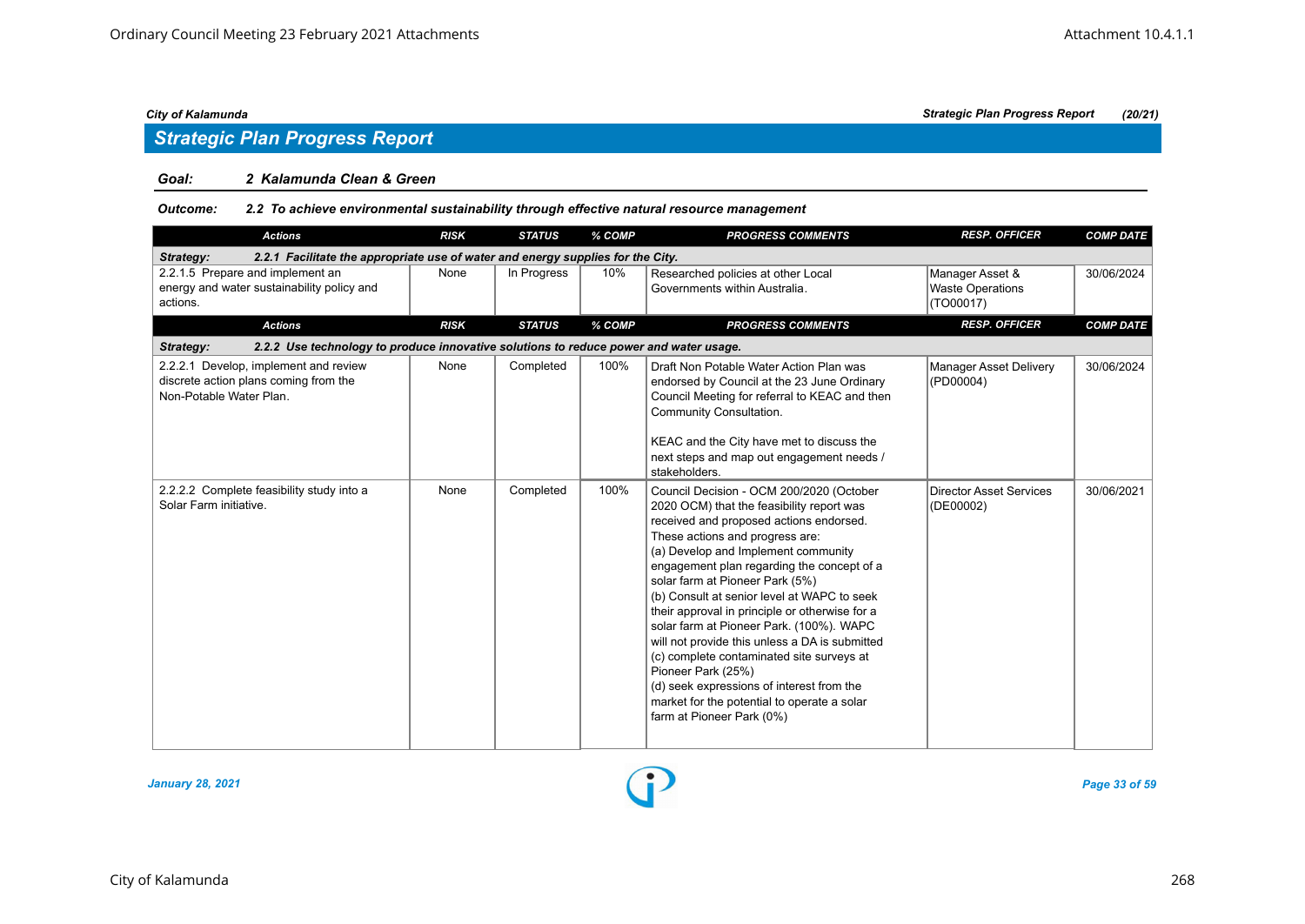# *Strategic Plan Progress Report*

#### *Goal: 2 Kalamunda Clean & Green*

#### *Outcome: 2.2 To achieve environmental sustainability through effective natural resource management*

| <b>Actions</b>                                                                                             | <b>RISK</b> | <b>STATUS</b> | % COMP | <b>PROGRESS COMMENTS</b>                                                                                                                      | <b>RESP. OFFICER</b>                     | <b>COMP DATE</b> |  |  |  |  |
|------------------------------------------------------------------------------------------------------------|-------------|---------------|--------|-----------------------------------------------------------------------------------------------------------------------------------------------|------------------------------------------|------------------|--|--|--|--|
| 2.2.2 Use technology to produce innovative solutions to reduce power and water usage.<br>Strategy:         |             |               |        |                                                                                                                                               |                                          |                  |  |  |  |  |
|                                                                                                            |             |               |        | These subsequent actions will be reported on<br>via CAMMS Strategy in 2021/22 as they are<br>new actions approved by Council.                 |                                          |                  |  |  |  |  |
| 2.2.2.3 Develop & implement a policy and<br>guidelines for a community facilities solar<br>panels program. | None        | Completed     | 100%   | Policy was endorsed by Council (OCM<br>234/2020) at November 2020 OCM.<br>Next action is to include grant funding in draft<br>2021/22 budaet. | Director Asset Services<br>$ $ (DE00002) | 30/06/2024       |  |  |  |  |

#### *Outcome: 2.3 To reduce the amount of waste produced and increase the amount of reuse and recycling of waste*

| <b>Actions</b>                                                                                                                                              | <b>RISK</b> | <b>STATUS</b> | % COMP | <b>PROGRESS COMMENTS</b>                                                                                                                                                                                                                                                                                                                                                                                                                                                                                                 | <b>RESP. OFFICER</b>                                    | <b>COMP DATE</b> |
|-------------------------------------------------------------------------------------------------------------------------------------------------------------|-------------|---------------|--------|--------------------------------------------------------------------------------------------------------------------------------------------------------------------------------------------------------------------------------------------------------------------------------------------------------------------------------------------------------------------------------------------------------------------------------------------------------------------------------------------------------------------------|---------------------------------------------------------|------------------|
| 2.3.1 Identify and implement strategies to reduce waste.<br>Strategy:                                                                                       |             |               |        |                                                                                                                                                                                                                                                                                                                                                                                                                                                                                                                          |                                                         |                  |
| 2.3.1.1 Develop and implement the<br>Waste Plan (including the introduction of<br>a 3rd (Food Organics & Garden Organics)<br>bin.                           | None        | In Progress   | 50%    | Waste Plan adopted by Council at 23 June<br>2020 Ordinary Council Meeting.<br>DWER approved the City's Waste Plan on 8<br>September 2020.<br>It was the First Waste Plan endorsed by<br>Director General in WA.<br>Works are commencing on its<br>implementation, already 5 tasks have been<br>completed.<br>The introduction of a 3rd bin for FOGO is<br>dependent upon FOGO Processing capacity<br>being built at the EMRC Redhill Facility,<br>currently at finalising tender documentation<br>ready for advertising. | Manager Asset &<br><b>Waste Operations</b><br>(TO00017) | 30/06/2024       |
| 2.3.1.2 Improve access and facilities at<br>Walliston Transfer Station for community<br>to divert waste from landfill into recycled<br>or reused materials. | None        | In Progress   | 50%    | On 16 June 2020, DWER granted the City a<br>20 year conditional licence with improvements<br>to Infrastructure to be completed by June<br>2023.<br>RFQ awarded to TALIS Consultants.                                                                                                                                                                                                                                                                                                                                     | Manager Asset &<br><b>Waste Operations</b><br>(TO00017) | 30/06/2024       |

*January 28, 2021 Page 34 of 59*

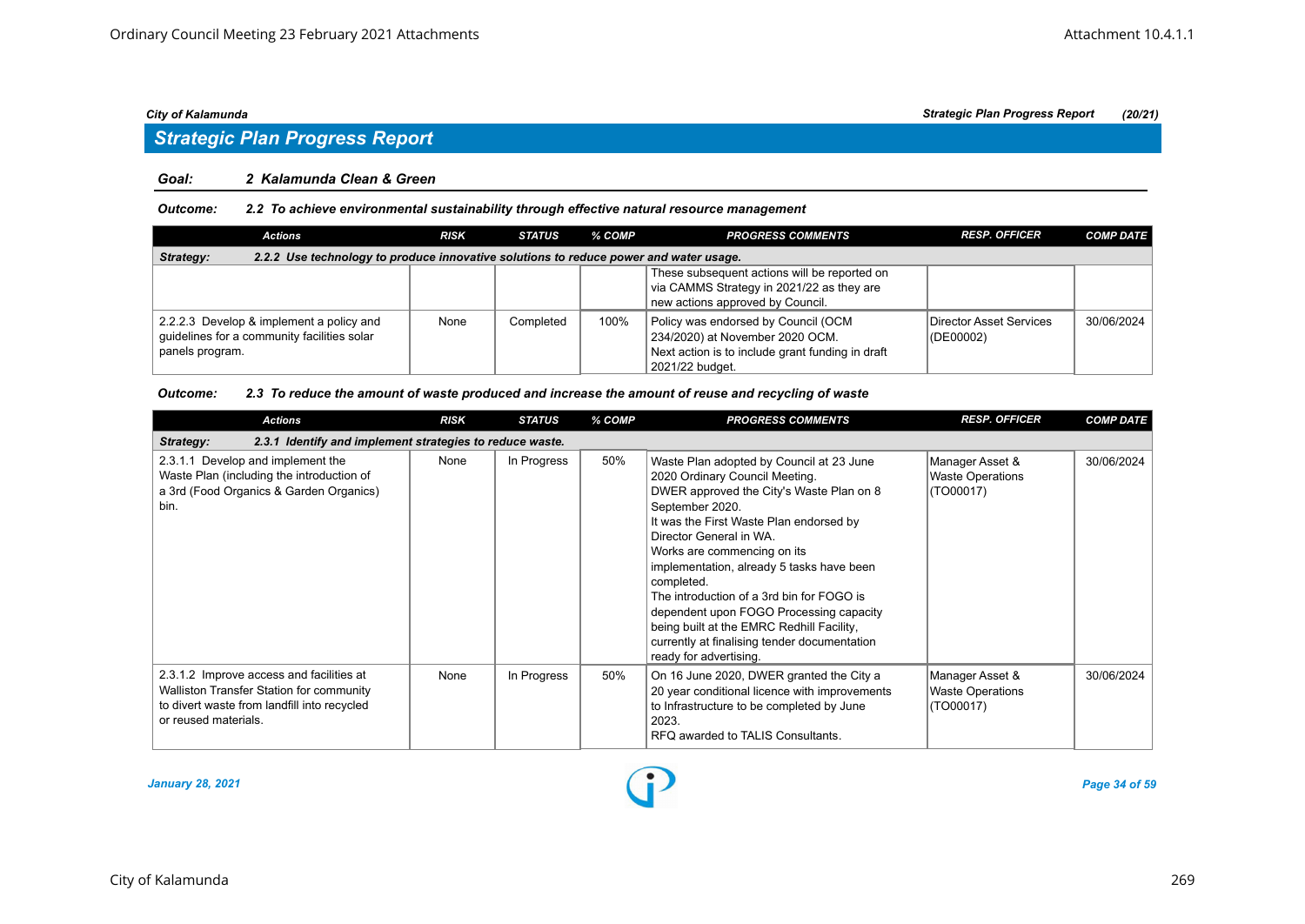## *Strategic Plan Progress Report*

#### *Goal: 2 Kalamunda Clean & Green*

#### *Outcome: 2.3 To reduce the amount of waste produced and increase the amount of reuse and recycling of waste*

| <b>Actions</b>                                                                                                      | <b>RISK</b> | <b>STATUS</b> | % COMP | <b>PROGRESS COMMENTS</b>                                                                                                                                                                                                                                                                                                                                                                                                                                                                                                                                                                                                                                                                                                                                                                                                                           | <b>RESP. OFFICER</b>                        | <b>COMP DATE</b> |
|---------------------------------------------------------------------------------------------------------------------|-------------|---------------|--------|----------------------------------------------------------------------------------------------------------------------------------------------------------------------------------------------------------------------------------------------------------------------------------------------------------------------------------------------------------------------------------------------------------------------------------------------------------------------------------------------------------------------------------------------------------------------------------------------------------------------------------------------------------------------------------------------------------------------------------------------------------------------------------------------------------------------------------------------------|---------------------------------------------|------------------|
| 2.3.1 Identify and implement strategies to reduce waste.<br>Strategy:                                               |             |               |        |                                                                                                                                                                                                                                                                                                                                                                                                                                                                                                                                                                                                                                                                                                                                                                                                                                                    |                                             |                  |
|                                                                                                                     |             |               |        | Detailed design being finalised, expected by<br>28 February 2021.<br>Access Road has now been cleared.                                                                                                                                                                                                                                                                                                                                                                                                                                                                                                                                                                                                                                                                                                                                             |                                             |                  |
| 2.3.1.4 Drive greater cost efficiency and<br>better waste management practices from<br>facilities operated by EMRC. | None        | In Progress   | 80%    | Tasks completed thus far:<br>Reviewed & revision to Business Case for<br>EMRC to provide FOGO facilities for member<br>councils, identifying cost allocations<br>Reviewed draft Business Case by EMRC for a<br>'bulk up' Waste Transfer Station at Hazelmere<br>for waste going to the East Rockingham RRF<br>Rejected draft Business Case by EMRC to<br>provide 'bulk up' Waste Transfer Station at<br>Hazelmere for FOGO going to Red Hill<br>Developed Technical Officer (Director Level)<br>working group with EMRC to ensure cost<br>efficiencies are developed<br>Draft Specifications for a FOGO facility at Red<br>Hill (EMRC) being finalised with EMRC and<br>member councils<br>Changed Kerbside General Waste Skip Bins<br>from Landfill (via EMRC) to resource recovery<br>(via Cleanaway), with a target of 20%<br>resource recovery | <b>Director Asset Services</b><br>(DE00002) | 30/06/2024       |

| <b>Outcome:</b> | 2.4 To ensure contaminated sites are safe and managed to ultimate use |
|-----------------|-----------------------------------------------------------------------|
|-----------------|-----------------------------------------------------------------------|

| Actions                                                                                                       | <b>RISK</b> | STATUS      | % COMP | <b>PROGRESS COMMENTS</b>                                                                                                                | <b>RESP. OFFICER</b>                                                | <b>COMP DATE</b> |  |  |
|---------------------------------------------------------------------------------------------------------------|-------------|-------------|--------|-----------------------------------------------------------------------------------------------------------------------------------------|---------------------------------------------------------------------|------------------|--|--|
| 2.4.1 Identify, examine and manage risk associated with contaminated sites.<br>Strategy:                      |             |             |        |                                                                                                                                         |                                                                     |                  |  |  |
| 2.4.1.1 Investigate all City managed<br>contaminated sites to understand the full<br>extent of contamination. | None        | In Progress | 50%    | Brand Road Tip Site - Phase 2 Detailed Site<br>Investigation has been completed and final<br>report provided. Mandatory Site Auditor is | l Coordinator<br><b>IEnvironmental Health</b><br>Services (CS00006) | 30/06/2024       |  |  |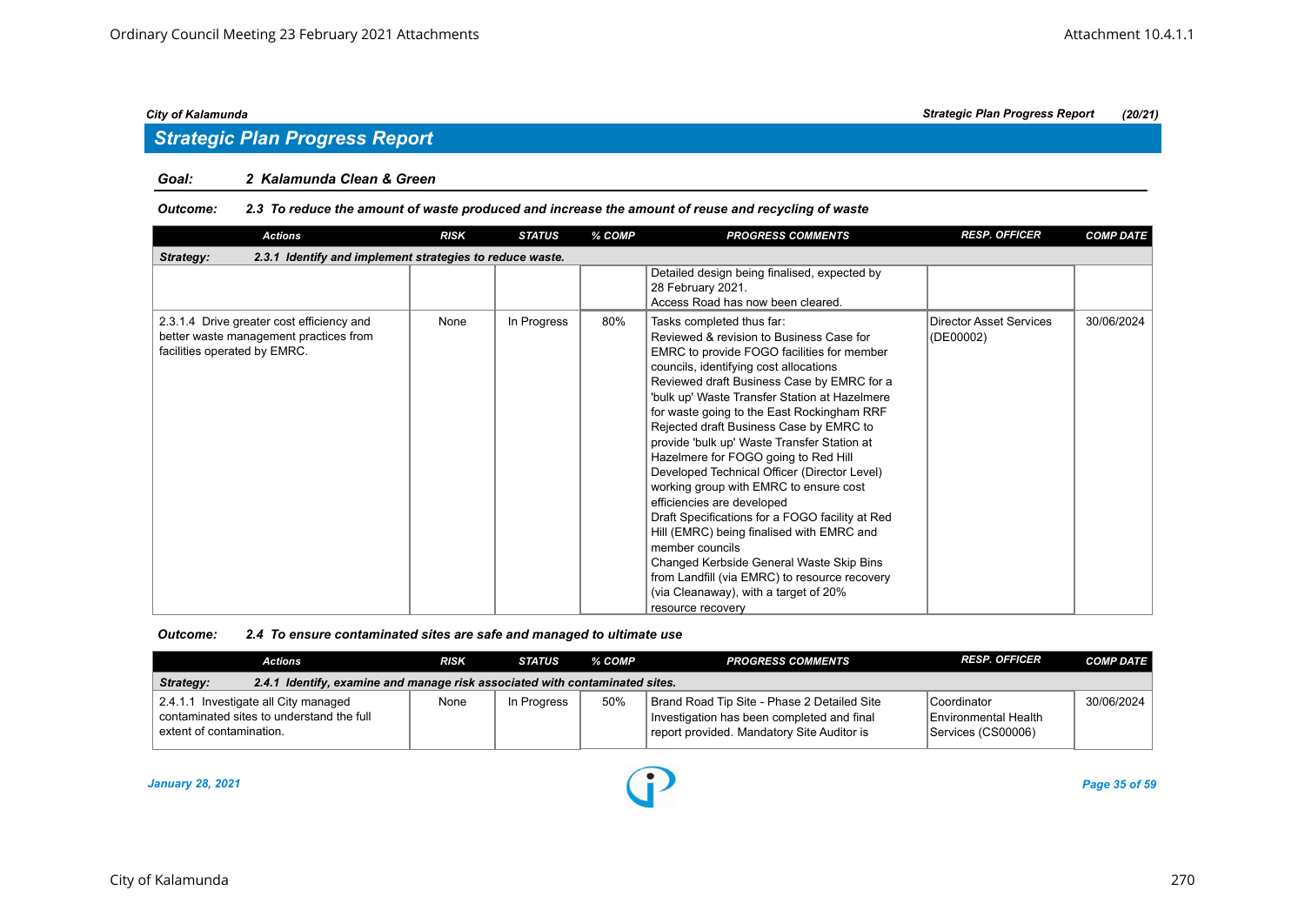## *Strategic Plan Progress Report*

#### *Goal: 2 Kalamunda Clean & Green*

### *Outcome: 2.4 To ensure contaminated sites are safe and managed to ultimate use*

| <b>Actions</b>                                                                           | <b>RISK</b> | <b>STATUS</b> | % COMP | <b>PROGRESS COMMENTS</b>                                                                                                                                                                                                                                                                                                                                                                                                                                                                                       | <b>RESP. OFFICER</b>                                      | <b>COMP DATE</b> |
|------------------------------------------------------------------------------------------|-------------|---------------|--------|----------------------------------------------------------------------------------------------------------------------------------------------------------------------------------------------------------------------------------------------------------------------------------------------------------------------------------------------------------------------------------------------------------------------------------------------------------------------------------------------------------------|-----------------------------------------------------------|------------------|
| 2.4.1 Identify, examine and manage risk associated with contaminated sites.<br>Strategy: |             |               |        |                                                                                                                                                                                                                                                                                                                                                                                                                                                                                                                |                                                           |                  |
|                                                                                          |             |               |        | currently reviewing the documentation and<br>preparing the Mandatory Auditor's Review,<br>which will be provided to the City and<br>Department of Water and Environmental<br>Regulation. Consultants have also been<br>appointed to continue bi-annual groundwater<br>monitoring at the site. Pending receipt of the<br>Mandatory Auditor review will determine next<br>steps in the investigation and remediation<br>process.<br>Dawson / Pioneer Tip Site - Tender<br>documentation for phased detailed site |                                                           |                  |
|                                                                                          |             |               |        | investigations almost complete. Request for<br>quote documentation for Voluntary Site Auditor<br>almost complete. Liaising with Department of<br>Education to participate in investigations and<br>share costs associated as the contaminated<br>site extends into their land.                                                                                                                                                                                                                                 |                                                           |                  |
|                                                                                          |             |               |        | Maida Vale Reserve - Action<br>recommendations from preliminary site<br>investigations. Site has been cleaned up and<br>currently following up with contractor. Signage<br>for the site similar to Ledger Road will soon be<br>erected.                                                                                                                                                                                                                                                                        |                                                           |                  |
| 2.4.1.2 Manage all contaminated sites to<br>support existing and future land uses.       | None        | In Progress   | 50%    | - Ledger Rd - Asbestos management plan has<br>been updated, gravel and mulch to be brought<br>onto site to provide extra clearance to any<br>asbestos and to support the Friends group.<br>Currently working through procurement                                                                                                                                                                                                                                                                               | Coordinator<br>Environmental Health<br>Services (CS00006) | 30/06/2024       |

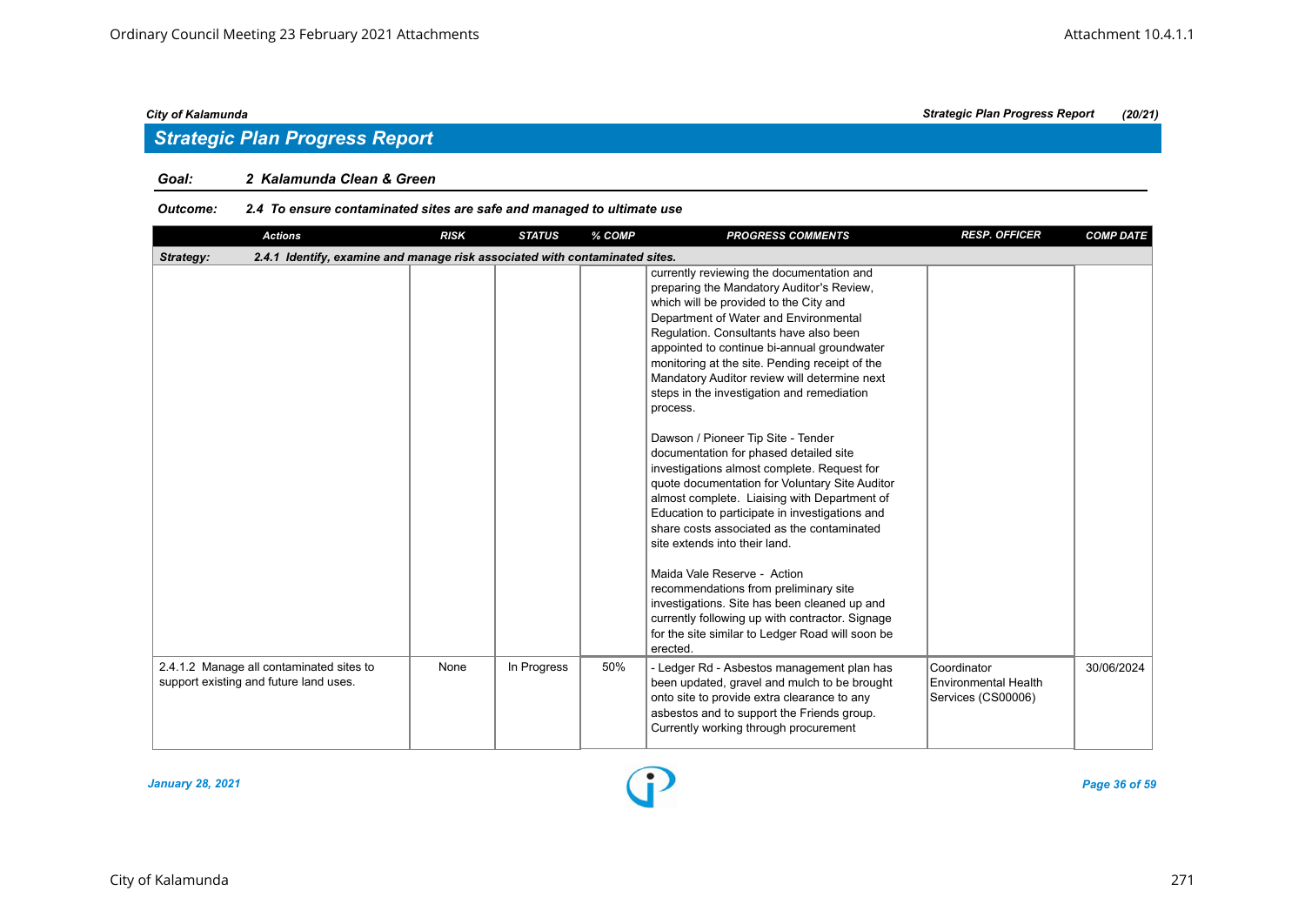## *Strategic Plan Progress Report*

#### *Goal: 2 Kalamunda Clean & Green*

### *Outcome: 2.4 To ensure contaminated sites are safe and managed to ultimate use*

|           | <b>Actions</b>                                                              | <b>RISK</b> | <b>STATUS</b> | % COMP | <b>PROGRESS COMMENTS</b>                                                                                                                                                                                                                                                                                                                                                                            | <b>RESP. OFFICER</b> | <b>COMP DATE</b> |
|-----------|-----------------------------------------------------------------------------|-------------|---------------|--------|-----------------------------------------------------------------------------------------------------------------------------------------------------------------------------------------------------------------------------------------------------------------------------------------------------------------------------------------------------------------------------------------------------|----------------------|------------------|
| Strategy: | 2.4.1 Identify, examine and manage risk associated with contaminated sites. |             |               |        |                                                                                                                                                                                                                                                                                                                                                                                                     |                      |                  |
|           |                                                                             |             |               |        | processes for this financial year's Emu Picks.<br>Bi-annual asbestos removal has been<br>completed. Implementing management plan<br>actions.                                                                                                                                                                                                                                                        |                      |                  |
|           |                                                                             |             |               |        | - Alan Anderson Park - Appointing consultant<br>to review remediation measures to ensure<br>their continued effectiveness, undertaking<br>regular inspections.<br>Site management plan has been reviewed by<br>external consultant and found to be adequate.<br>Continue to implement management plan and<br>conduct monthly checks of the site, to ensure<br>capping material is being maintained. |                      |                  |

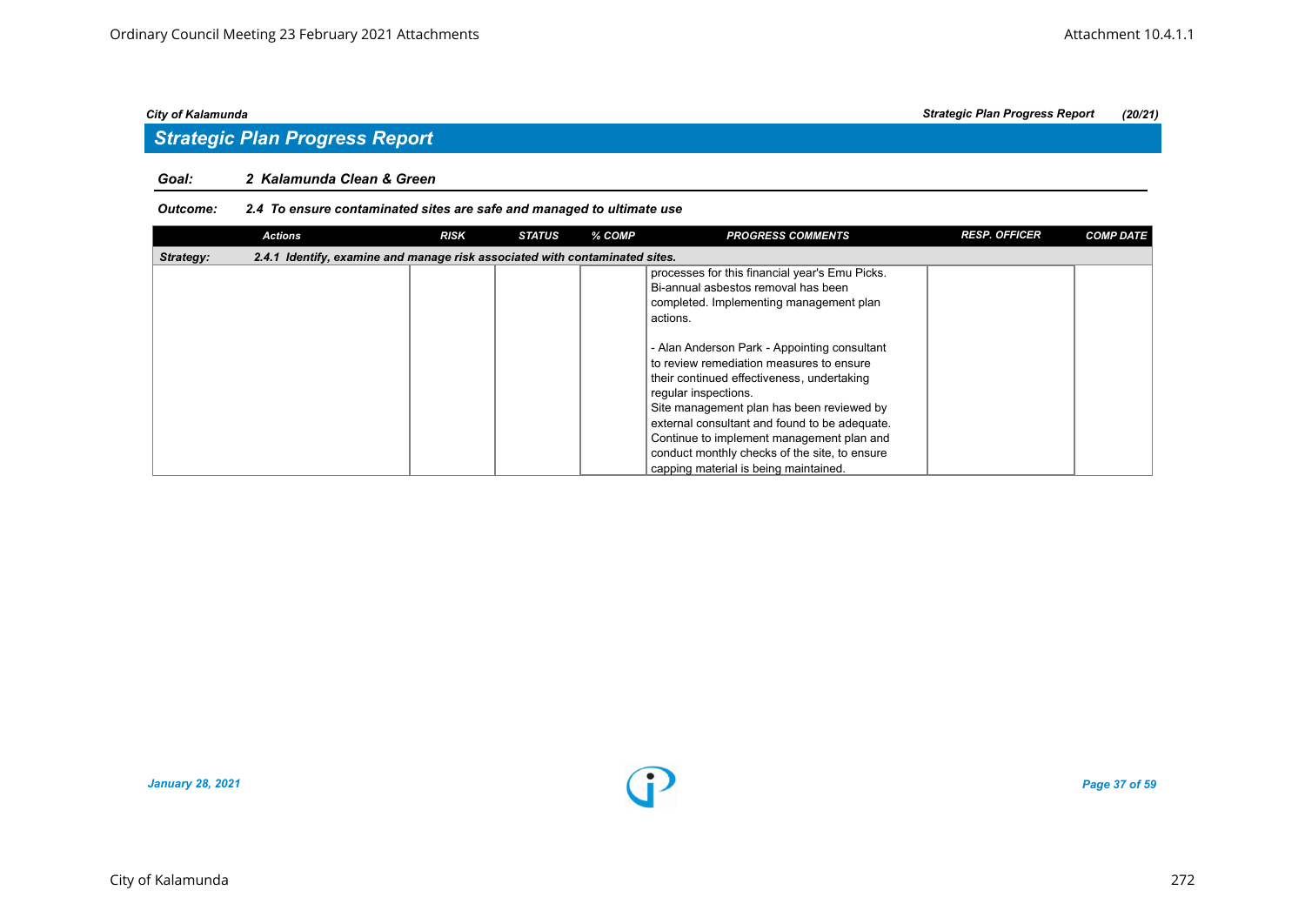## *Strategic Plan Progress Report*

### *Goal: 3 Kalamunda Develops*

| <b>Actions</b>                                                                                           | <b>RISK</b> | <b>STATUS</b> | % COMP | <b>PROGRESS COMMENTS</b>                                                                                                                                                                                                                                                                                                                                                                                                                                                                                                                                                                                                                                                                                                                                                                                                                                                                                                                                         | <b>RESP. OFFICER</b>                     | <b>COMP DATE</b> |
|----------------------------------------------------------------------------------------------------------|-------------|---------------|--------|------------------------------------------------------------------------------------------------------------------------------------------------------------------------------------------------------------------------------------------------------------------------------------------------------------------------------------------------------------------------------------------------------------------------------------------------------------------------------------------------------------------------------------------------------------------------------------------------------------------------------------------------------------------------------------------------------------------------------------------------------------------------------------------------------------------------------------------------------------------------------------------------------------------------------------------------------------------|------------------------------------------|------------------|
| Strategy:                                                                                                |             |               |        | 3.1.1 Plan for diverse and sustainable housing, community facilities and industrial development to meet changing social and economic needs.                                                                                                                                                                                                                                                                                                                                                                                                                                                                                                                                                                                                                                                                                                                                                                                                                      |                                          |                  |
| 3.1.1.1 Commence preparation of new<br>Local Planning Strategy to inform Local<br>Planning Scheme No. 4. | None        | In Progress   | 50%    | Public Open Space Strategy:<br>- Public Open Space Strategy adopted by<br>Council in July 2018 and is currently in<br>implementation phase.<br>Industrial Development Strategy:<br>- Industrial Development Strategy adopted by<br>Council in December 2018 and is currently in<br>implementation phase.<br>Environmental Land Use Planning Strategy:<br>Environmental Land Use Planning Strategy<br>adopted by Council in July 2019 and is<br>currently in implementation phase.<br><b>Activity Centres Strategy:</b><br>- Draft Activity Centre Strategy has been<br>prepared.<br>- Scheduled to be considered by the Council<br>for adoption February 2021.<br>Housing Strategy:<br>- The draft Housing Strategy has been<br>prepared and preliminary community<br>engagement is complete.<br>- Advertised mid 2020.<br>- Scheduled to be considered by the Council<br>for adoption late 2020.<br>Rural Strategy:<br>- To be assimilated as part of new Local | Principal Strategic<br>Planner (TO00038) | 30/06/2023       |

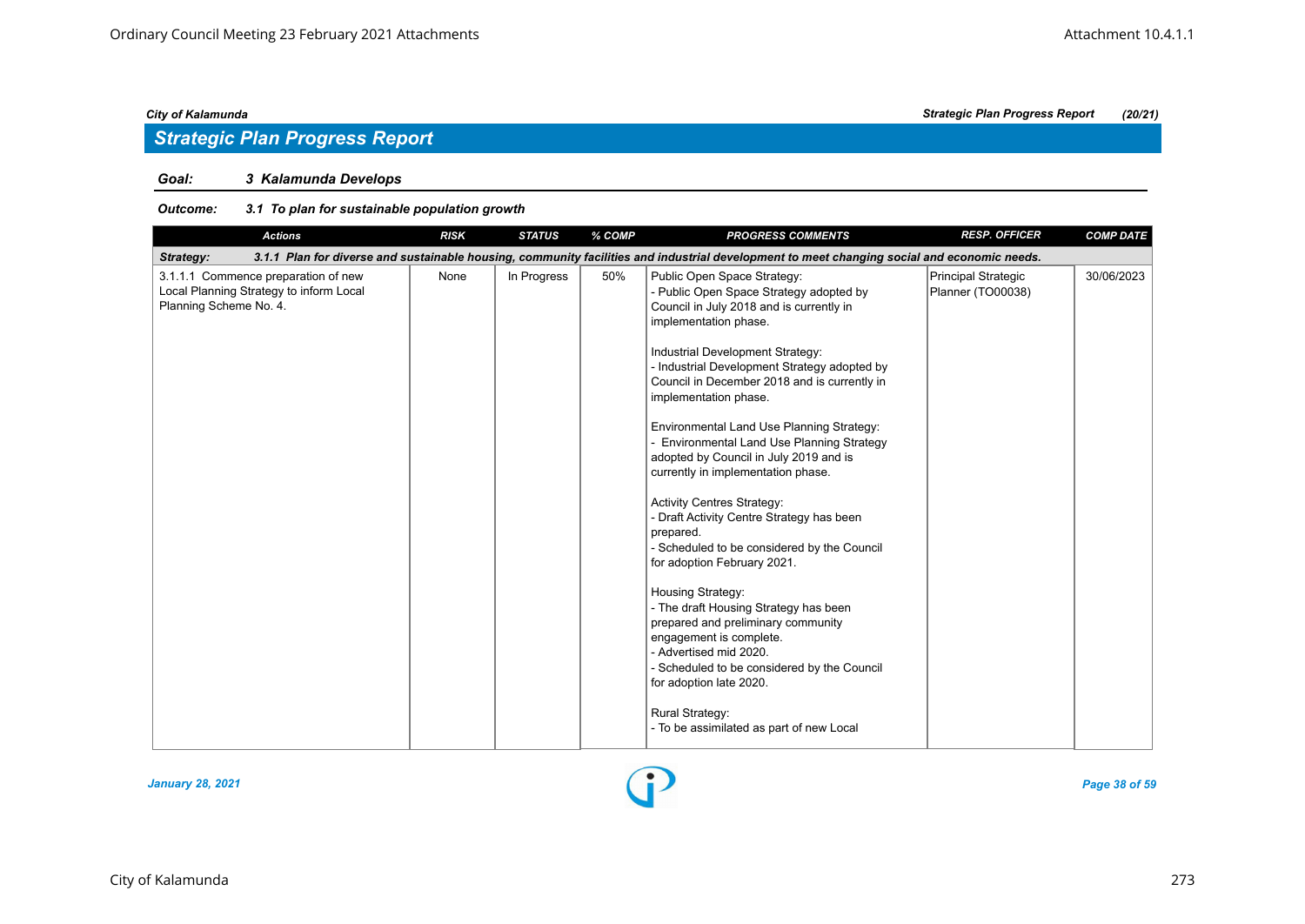## *Strategic Plan Progress Report*

### *Goal: 3 Kalamunda Develops*

| <b>Actions</b>                                                                                                                                                                                                                                   | <b>RISK</b> | <b>STATUS</b> | % COMP | <b>PROGRESS COMMENTS</b>                                                                                                                                                                                                                                                                                                                                                         | <b>RESP. OFFICER</b>                            | <b>COMP DATE</b> |
|--------------------------------------------------------------------------------------------------------------------------------------------------------------------------------------------------------------------------------------------------|-------------|---------------|--------|----------------------------------------------------------------------------------------------------------------------------------------------------------------------------------------------------------------------------------------------------------------------------------------------------------------------------------------------------------------------------------|-------------------------------------------------|------------------|
| Strategy:                                                                                                                                                                                                                                        |             |               |        | 3.1.1 Plan for diverse and sustainable housing, community facilities and industrial development to meet changing social and economic needs.                                                                                                                                                                                                                                      |                                                 |                  |
|                                                                                                                                                                                                                                                  |             |               |        | Planning Strategy.<br>- Rural zone rationalisation analysis well<br>underway.<br>- Pending outcomes from Pickering Brook and<br>Surrounds taskforce phase 2.<br>Infrastructure and Servicing Strategy:<br>- the final sub-strategy to the above, to be<br>assimilated into the future Local Planning<br>Strategy in 2020.<br>Local Planning Strategy:<br>- Project Plan Prepared |                                                 |                  |
| 3.1.1.2 Implement the Kalamunda Activity<br>Centre Plan and scope the resource<br>requirements for an Activity Centre Plan<br>for the Forrestfield District Centre for<br>future budget consideration.                                           | None        | In Progress   | 50%    | - The draft Kalamunda Activity Centre Plan<br>(KACP) was adopted by Council for<br>advertising in May 2019, adopted by Council<br>in March 2020.<br>- Scheme amendment initiated by Council in<br>November 2020. Advertisement to occur early<br>2021.<br>- DPLH advised ACP endorsement to occur<br>following consideration of Scheme<br>Amendment.                             | <b>Principal Strategic</b><br>Planner (TO00038) | 30/06/2023       |
| 3.1.1.3 Finalise the Forrestfield North<br>Local Structure Plan for the Residential<br>Precinct. Prepare the Activity Centre<br>Structure Plan for the Transit Oriented<br>Development Precinct for submission to<br>DevelopmentWA for approval. | None        | In Progress   | 50%    | Residential Precinct Local Structure Plan:<br>- Approved June 2020.<br><b>Transit Oriented Development Precinct Local</b><br>Structure Plan:<br>- TOD Precinct LSP in the process of being<br>prepared with key inputs required by State<br>Government agencies.                                                                                                                 | <b>Principal Strategic</b><br>Planner (TO00038) | 30/06/2022       |

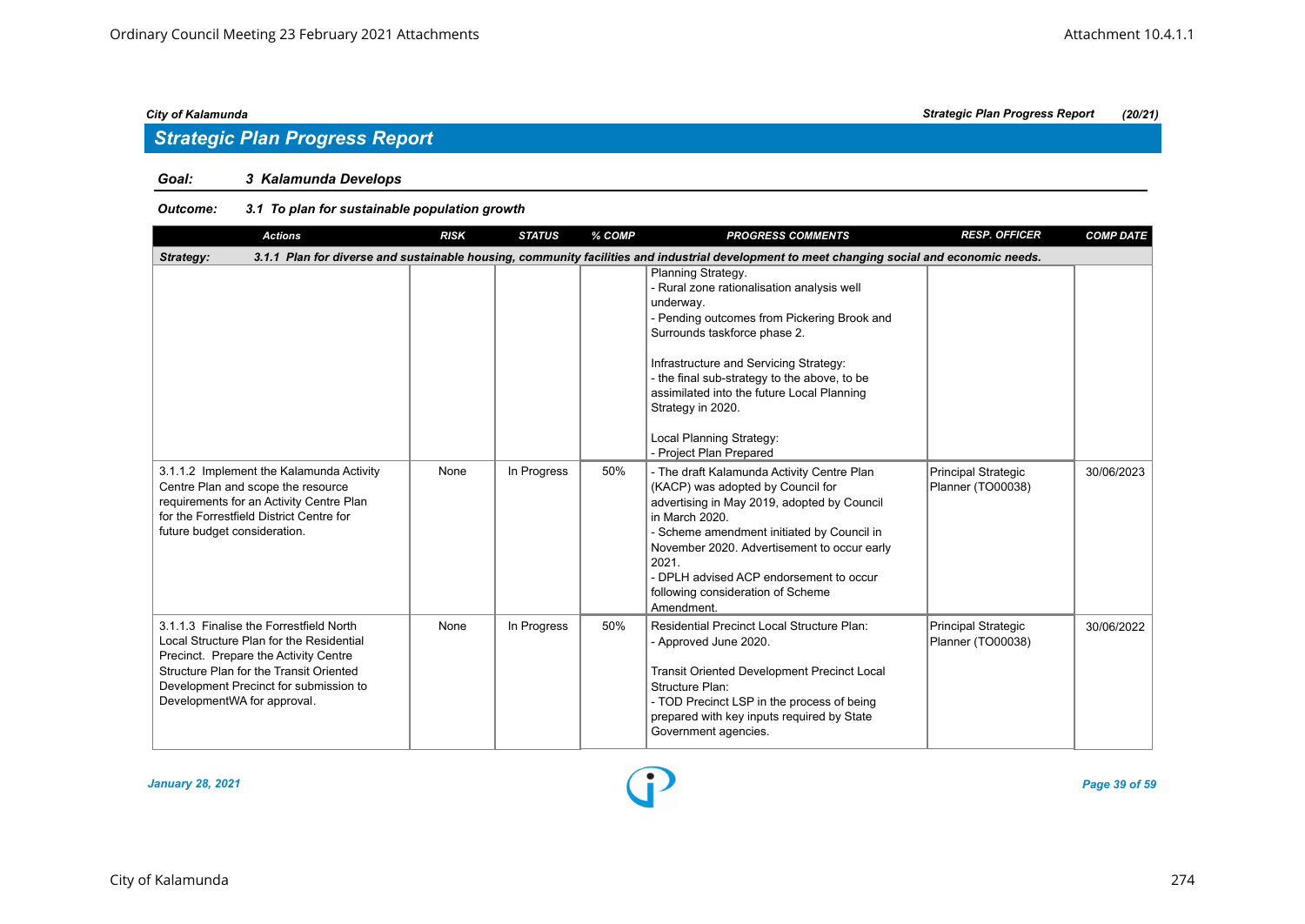## *Strategic Plan Progress Report*

### *Goal: 3 Kalamunda Develops*

| <b>Actions</b>                                                                                                                                                                                                                             | <b>RISK</b> | <b>STATUS</b> | % COMP | <b>PROGRESS COMMENTS</b>                                                                                                                                                                                                                                                                                                                                                                                                                                                                                             | <b>RESP. OFFICER</b>                            | <b>COMP DATE</b> |  |  |  |  |
|--------------------------------------------------------------------------------------------------------------------------------------------------------------------------------------------------------------------------------------------|-------------|---------------|--------|----------------------------------------------------------------------------------------------------------------------------------------------------------------------------------------------------------------------------------------------------------------------------------------------------------------------------------------------------------------------------------------------------------------------------------------------------------------------------------------------------------------------|-------------------------------------------------|------------------|--|--|--|--|
| 3.1.1 Plan for diverse and sustainable housing, community facilities and industrial development to meet changing social and economic needs.<br>Strategy:                                                                                   |             |               |        |                                                                                                                                                                                                                                                                                                                                                                                                                                                                                                                      |                                                 |                  |  |  |  |  |
|                                                                                                                                                                                                                                            |             |               |        | - Draft TOD expected to be presented to the<br>Council mid 2021 for the purposes of initiating<br>public advertising.                                                                                                                                                                                                                                                                                                                                                                                                |                                                 |                  |  |  |  |  |
| 3.1.1.4 Finalise the Wattle Grove South<br>(Crystal Brook) community engagement<br>and concept planning, including any<br>outstanding environmental investigations<br>(i.e. water monitoring).                                             | None        | In Progress   | 90%    | - Council resolution November 2020.<br>Resolved to make modifications to Concept<br>Plan. Note the Plan and Cease further<br>planning for the area.<br>- Concept Plan to be modified by consultants<br>early 2021 and uploaded on website.                                                                                                                                                                                                                                                                           | Principal Strategic<br>Planner (TO00038)        | 30/06/2021       |  |  |  |  |
| 3.1.1.6 Operational Strategic Planning<br>* Forrestfield/High Wycombe Stage 1<br>annual DCP review and management of<br>structure plan implementation.<br>* Cell 9 annual review of shared<br>infrastructure guided development<br>scheme. | None        | In Progress   | 50%    | <b>FFHW</b><br>- FF/HW Stage 1 annual DCP review adopted<br>by Council July 2020.<br>- Next Review mid 2021.<br>Cell 9<br>- Cell 9 annual Guided Development Scheme<br>Review adopted by Council November 2020.<br>- Next review mid 2021.                                                                                                                                                                                                                                                                           | <b>Principal Strategic</b><br>Planner (TO00038) | 30/06/2024       |  |  |  |  |
| 3.1.1.7 Biennial review of existing Local<br>Planning Policies and implementation of<br>new Local Planning Policies as required.                                                                                                           | None        | In Progress   | 50%    | Existing Local Planning Policies identified for<br>review and new Policies to be prepared.<br>LPP 30 - KACP Built Form Design Guidelines<br>adopted at the November OCM for<br>advertising.<br>LPP 32 - Container Scheme Deposit<br>Infrastructure for adoption advertising at the<br>March/April PAB/OCM.<br>LPP 6 - Telecommunications Infrastructure to<br>be revoked at the March PAB/OCM.<br>LPP 14 - Car Parking scheduled for review at<br>the March PAB/OCM.<br>LPP 26 - Public Art Policy for review at the | Manager Approval<br>Services (TO00016)          | 30/06/2024       |  |  |  |  |

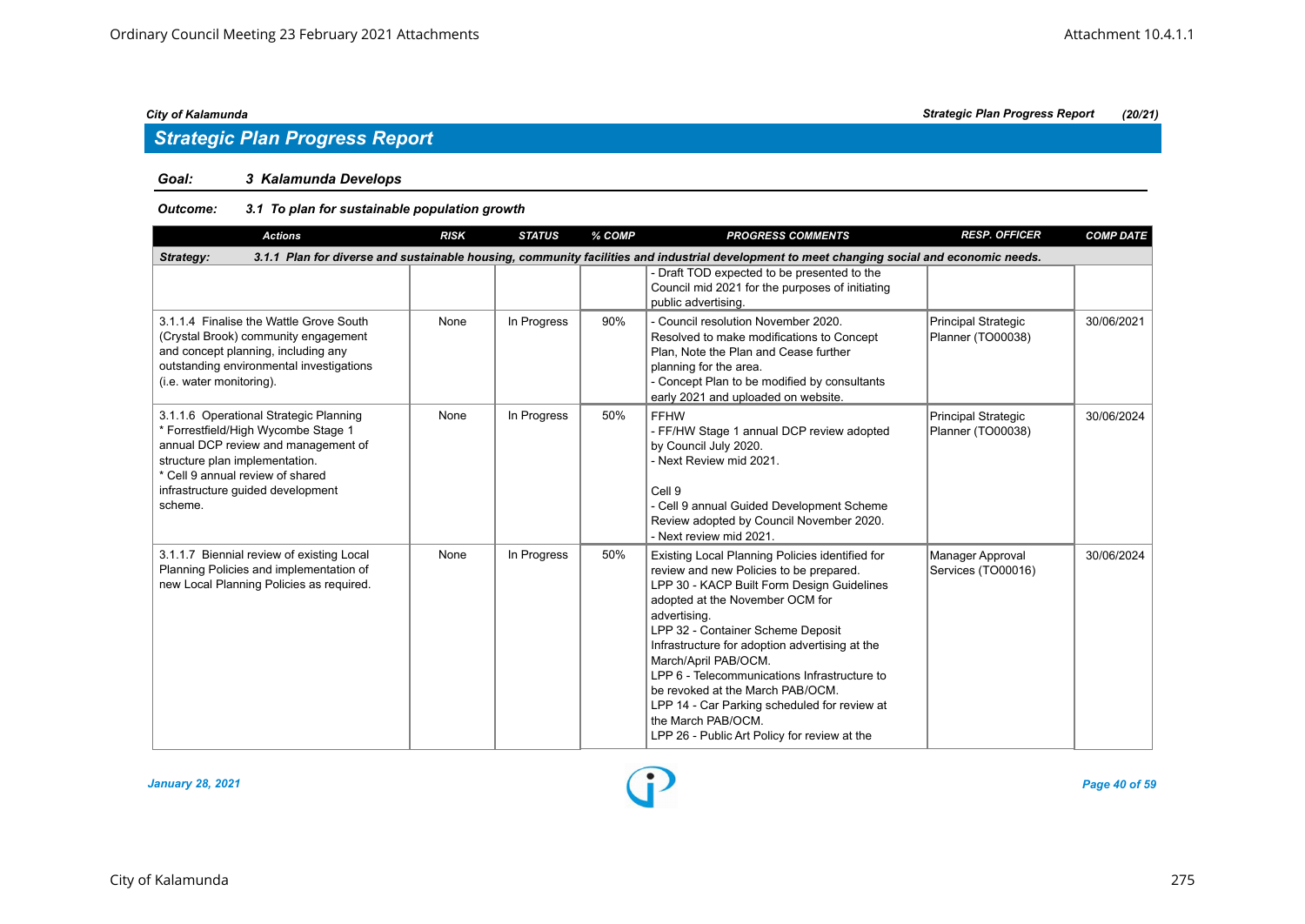### *Goal: 3 Kalamunda Develops*

#### *Outcome: 3.1 To plan for sustainable population growth*

| <b>Actions</b>                                                                                                                                   | <b>RISK</b> | <b>STATUS</b> | % COMP | <b>PROGRESS COMMENTS</b>                                                                                                                                                                                                                                                                                                                                                                                                                                                                                                                                                                                                                                                                                                                                                                                                                                                                                                                                                                                                                                                                                          | <b>RESP. OFFICER</b>                   | <b>COMP DATE</b> |
|--------------------------------------------------------------------------------------------------------------------------------------------------|-------------|---------------|--------|-------------------------------------------------------------------------------------------------------------------------------------------------------------------------------------------------------------------------------------------------------------------------------------------------------------------------------------------------------------------------------------------------------------------------------------------------------------------------------------------------------------------------------------------------------------------------------------------------------------------------------------------------------------------------------------------------------------------------------------------------------------------------------------------------------------------------------------------------------------------------------------------------------------------------------------------------------------------------------------------------------------------------------------------------------------------------------------------------------------------|----------------------------------------|------------------|
| Strategy:                                                                                                                                        |             |               |        | 3.1.1 Plan for diverse and sustainable housing, community facilities and industrial development to meet changing social and economic needs.                                                                                                                                                                                                                                                                                                                                                                                                                                                                                                                                                                                                                                                                                                                                                                                                                                                                                                                                                                       |                                        |                  |
|                                                                                                                                                  |             |               |        | April/May PAB/OCM.                                                                                                                                                                                                                                                                                                                                                                                                                                                                                                                                                                                                                                                                                                                                                                                                                                                                                                                                                                                                                                                                                                |                                        |                  |
| 3.1.1.8 Customer survey form is provided<br>with all planning and building approvals,<br>with survey results reported to Council<br>half yearly. | None        | In Progress   | 50%    | Customer Survey responses for the<br>July-December 2020 half year:<br><b>Statutory Planning:</b><br>55 responses to the question of level of<br>service<br>80% were either satisfied, very satisfied and<br>neutral and 20% either unsatisfied or very<br>unsatisfied with the level of service provided.<br>34 responses to the question of whether staff<br>assessed the planning application within a<br>reasonable period of time.<br>77% (26) indicated that the time taken was<br>either good, very good or average, whist 23%<br>(8) indicated the time taken was either poor or<br>very poor.<br>Building:<br>47 responses to the question of level of<br>service<br>83% were either satisfied, very satisfied or<br>neutral and 17% either unsatisfied or very<br>unsatisfied with the level of service provided.<br>18 responses to the question of whether staff<br>assessed the building permit within a<br>reasonable period of time.<br>89% (16) indicated that the time taken was<br>either good, very good or average, whist 11%<br>(2) indicated the time taken was either poor or<br>very poor. | Manager Approval<br>Services (TO00016) | 30/06/2024       |
|                                                                                                                                                  |             |               |        |                                                                                                                                                                                                                                                                                                                                                                                                                                                                                                                                                                                                                                                                                                                                                                                                                                                                                                                                                                                                                                                                                                                   |                                        |                  |



*City of Kalamunda Strategic Plan Progress Report (20/21)*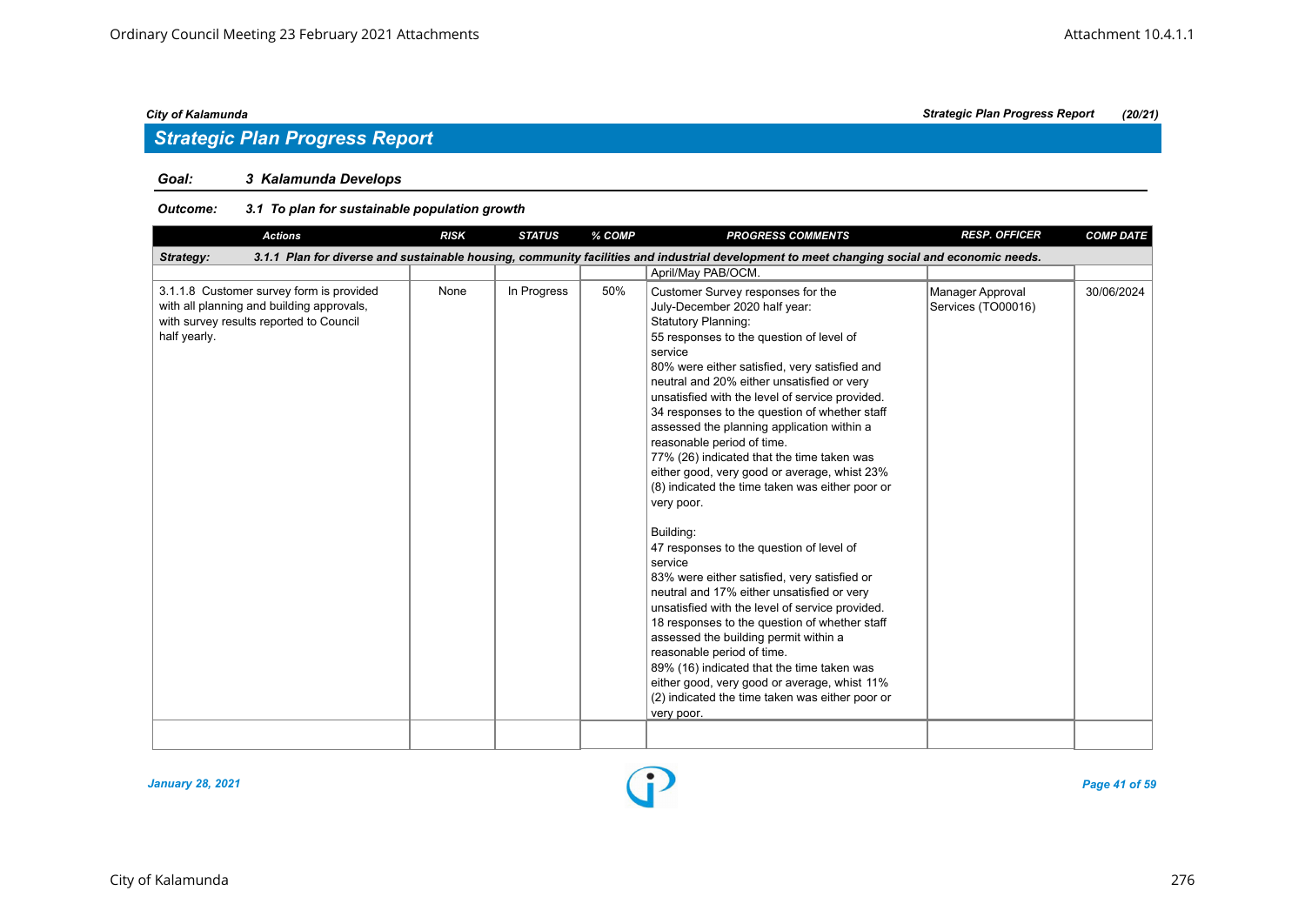## *Strategic Plan Progress Report*

### *Goal: 3 Kalamunda Develops*

| <b>Actions</b>                                                                                                                                                              | <b>RISK</b> | <b>STATUS</b> | % COMP | <b>PROGRESS COMMENTS</b>                                                                                                                                                                                                                                                                                                                                                                                                                                                                                                                                                                                                                                                                                                                                                                                                                                                                                                                                                             | <b>RESP. OFFICER</b>                              | <b>COMP DATE</b> |
|-----------------------------------------------------------------------------------------------------------------------------------------------------------------------------|-------------|---------------|--------|--------------------------------------------------------------------------------------------------------------------------------------------------------------------------------------------------------------------------------------------------------------------------------------------------------------------------------------------------------------------------------------------------------------------------------------------------------------------------------------------------------------------------------------------------------------------------------------------------------------------------------------------------------------------------------------------------------------------------------------------------------------------------------------------------------------------------------------------------------------------------------------------------------------------------------------------------------------------------------------|---------------------------------------------------|------------------|
| Strategy:                                                                                                                                                                   |             |               |        | 3.1.1 Plan for diverse and sustainable housing, community facilities and industrial development to meet changing social and economic needs.                                                                                                                                                                                                                                                                                                                                                                                                                                                                                                                                                                                                                                                                                                                                                                                                                                          |                                                   |                  |
| 3.1.1.10 Ensure all planning and building<br>applications are processed within required<br>statutory timeframes.                                                            | None        | In Progress   | 50%    | Planning statistics are reported for Basic (20<br>days), Standard (60 days) and Complex (90<br>days) development applications on a monthly<br>basis. The statistics are reviewed and<br>monitored to ensure compliance with the<br>statutory time frames.<br>Planning Applications processed July -<br>December period:<br>288 development applications processed -<br>95% completed within statutory time frames<br>as follows:<br>Basic development applications (20 days) 81<br>applications, 72% completed on time<br>Standard development applications (60 days)<br>96 applications, 90% completed on time<br>Complex development applications (90 days)<br>111 applications, 98% completed on time<br>Building Permits July -December period:<br>Certified Building Permits 334 permits<br>processed with 98% completed with the<br>statutory 10 day timeframe.<br>Uncertified Building Permits - 225 processed<br>with 100% completed with the statutory 25 day<br>timeframe. | Manager Approval<br>Services (TO00016)            | 30/06/2024       |
| 3.1.1.11 Finalise and manage the<br>implementation of Local Planning<br>Strategy sub-strategies:<br>Public Open Space Strategy 2018<br>Industrial Development Strategy 2018 | None        | In Progress   | 70%    | Public Open Space Strategy:<br>- Public Open Space Strategy adopted by<br>Council in July 2018 and is currently in<br>implementation phase.                                                                                                                                                                                                                                                                                                                                                                                                                                                                                                                                                                                                                                                                                                                                                                                                                                          | <b>Director Development</b><br>Services (DE00004) | 30/06/2024       |

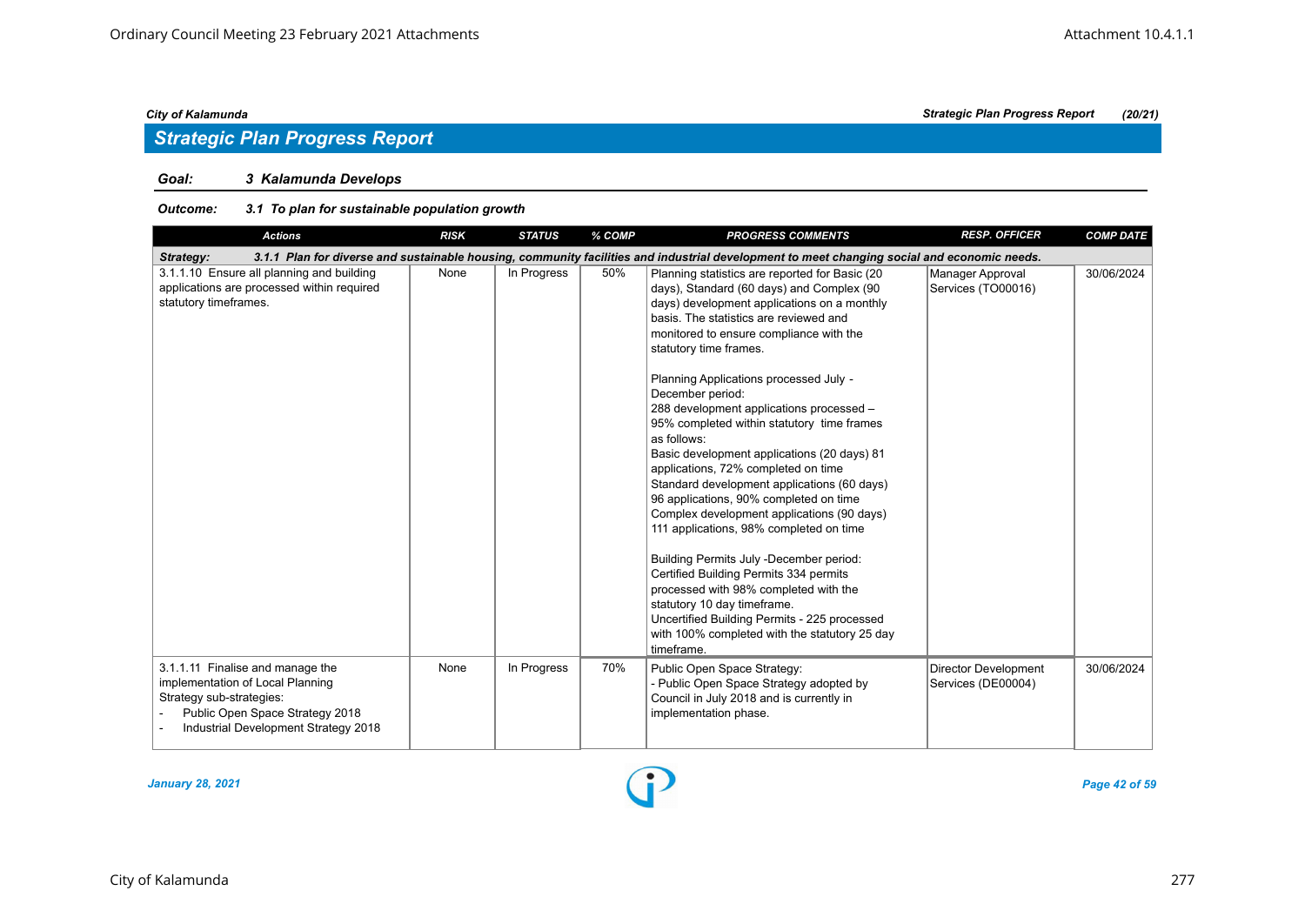## *Strategic Plan Progress Report*

### *Goal: 3 Kalamunda Develops*

| <b>Actions</b>                                                                                                                                    | <b>RISK</b> | <b>STATUS</b> | % COMP | <b>PROGRESS COMMENTS</b>                                                                                                                                                                                                                                                                                                                                                                                                                                                                                                                                                                                                                                                                                                                                                                                                                                                                                                                                                                                                              | <b>RESP. OFFICER</b> | <b>COMP DATE</b> |
|---------------------------------------------------------------------------------------------------------------------------------------------------|-------------|---------------|--------|---------------------------------------------------------------------------------------------------------------------------------------------------------------------------------------------------------------------------------------------------------------------------------------------------------------------------------------------------------------------------------------------------------------------------------------------------------------------------------------------------------------------------------------------------------------------------------------------------------------------------------------------------------------------------------------------------------------------------------------------------------------------------------------------------------------------------------------------------------------------------------------------------------------------------------------------------------------------------------------------------------------------------------------|----------------------|------------------|
| Strategy:                                                                                                                                         |             |               |        | 3.1.1 Plan for diverse and sustainable housing, community facilities and industrial development to meet changing social and economic needs.                                                                                                                                                                                                                                                                                                                                                                                                                                                                                                                                                                                                                                                                                                                                                                                                                                                                                           |                      |                  |
| <b>Environmental Land Use Planning</b><br>Strategy 2019<br>Local Housing Strategy 2020<br>Activity Centres Strategy 2020<br><b>Rural Strategy</b> |             |               |        | Industrial Development Strategy:<br>- Industrial Development Strategy adopted by<br>Council in December 2018 and is currently in<br>implementation phase.<br>Environmental Land Use Planning Strategy:<br>- Environmental Land Use Planning Strategy<br>adopted by Council in July 2019 and is<br>currently in implementation phase.<br>- Significant tree local planning policy is<br>scheduled for strategic presentation to Council<br>Q1 2021.<br><b>Activity Centres Strategy:</b><br>- Public advertising has concluded.<br>- Submissions being considered with a report<br>scheduled to be presented to Council in Q1<br>2021.<br>Housing Strategy:<br>- Public advertising has concluded.<br>- Submissions being considered with a report<br>scheduled to be presented to Council in Q1<br>2021.<br>Rural Strategy:<br>- Draft Rural Strategy has been scoped with<br>parts progressed.<br>- Considers preliminary outcomes from<br>investigations undertaken by Department of<br>Primary Industries and Regional Development |                      |                  |
|                                                                                                                                                   |             |               |        |                                                                                                                                                                                                                                                                                                                                                                                                                                                                                                                                                                                                                                                                                                                                                                                                                                                                                                                                                                                                                                       |                      |                  |

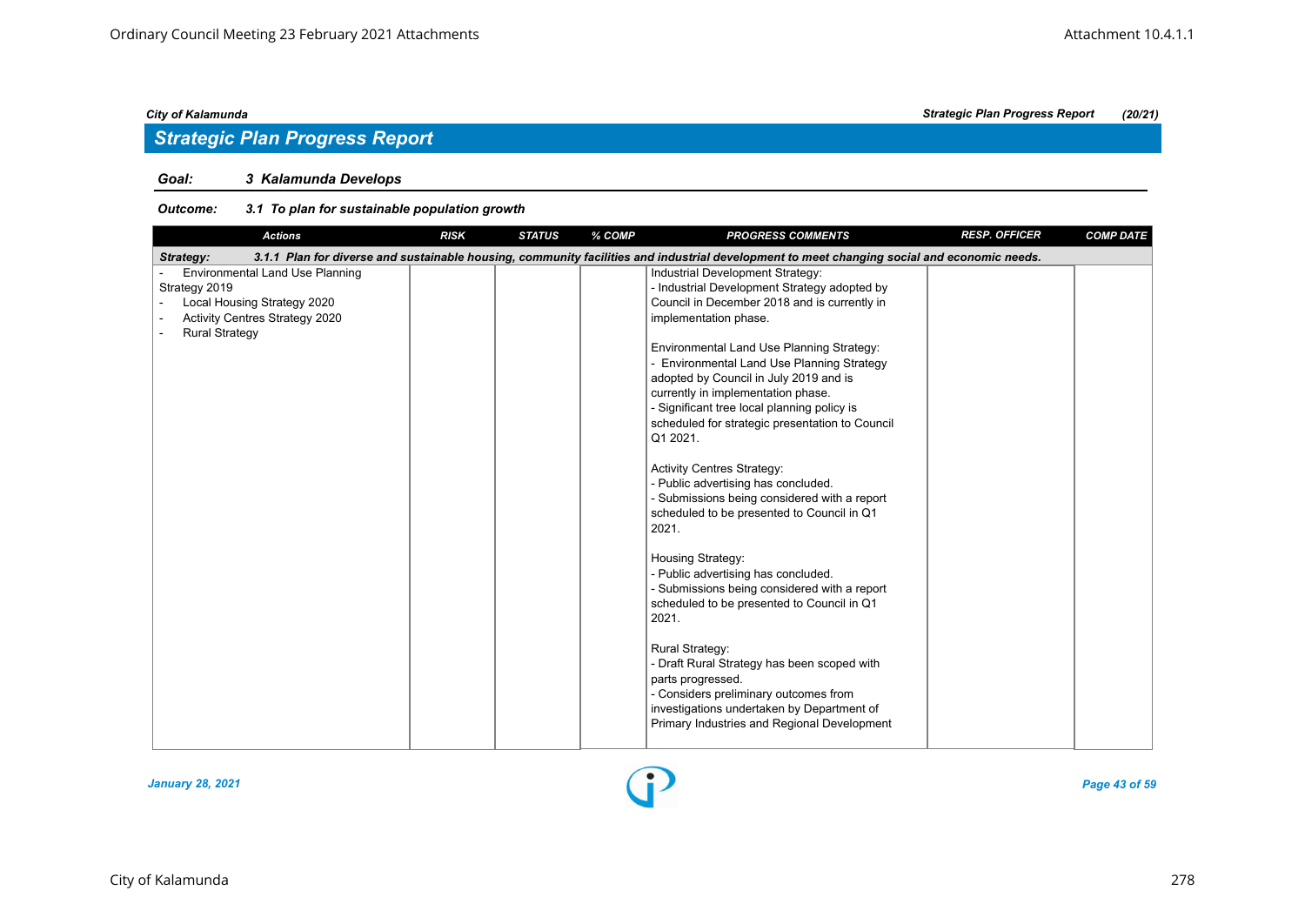### *Goal: 3 Kalamunda Develops*

| <b>Actions</b>                                                                                                                                                 | <b>RISK</b> | <b>STATUS</b> | % COMP | <b>PROGRESS COMMENTS</b>                                                                                                                                                                                                                                                                                                                                                                                                                 | <b>RESP. OFFICER</b>                              | <b>COMP DATE</b> |  |  |  |
|----------------------------------------------------------------------------------------------------------------------------------------------------------------|-------------|---------------|--------|------------------------------------------------------------------------------------------------------------------------------------------------------------------------------------------------------------------------------------------------------------------------------------------------------------------------------------------------------------------------------------------------------------------------------------------|---------------------------------------------------|------------------|--|--|--|
| 3.1.1 Plan for diverse and sustainable housing, community facilities and industrial development to meet changing social and economic needs.<br>Strategy:       |             |               |        |                                                                                                                                                                                                                                                                                                                                                                                                                                          |                                                   |                  |  |  |  |
|                                                                                                                                                                |             |               |        | and the Department of Water and<br>Environment Regulation.<br>- Further progress is pending outcomes from<br>the State Government Pickering Brook and<br>Surrounds Sustainability and Tourism<br>Taskforce and Working Group and as part of<br>the Local Planning Strategy.<br>Infrastructure and Servicing Strategy:<br>- The final sub-strategy to the above, to be<br>assimilated into the future Local Planning<br>Strategy in 2020. |                                                   |                  |  |  |  |
| 3.1.1.12 Prepare a project plan and<br>commence review of Local Planning<br>Scheme No. 3 in preparation for Local<br>Planning Scheme 4.                        | None        | In Progress   | 50%    | Project Plan completed.<br>Local Planning Scheme review underway,<br>regarding the following elements:<br>Rural analysis;<br>Residential analysis - Dual Density codes;<br>Industrial and commercial:<br>Environmental.                                                                                                                                                                                                                  | Manager Approval<br>Services (TO00016)            | 30/06/2024       |  |  |  |
| 3.1.1.13 Provide half yearly report to<br>Council on regulatory planning and<br>building performance of Approval<br>Services.                                  | None        | In Progress   | 50%    | Current review of performance for the period<br>July - December 2020 underway for<br>presentation to Council at March PAB/OCM.                                                                                                                                                                                                                                                                                                           | Manager Approval<br>Services (TO00016)            | 30/06/2024       |  |  |  |
| 3.1.1.14 Compliance audit of all<br>contentious, high-risk planning approvals.                                                                                 | None        | In Progress   | 50%    | Ongoing.<br>High risk development applications identified<br>and planning process for compliance<br>monitoring established.                                                                                                                                                                                                                                                                                                              | Manager Approval<br>Services (TO00016)            | 30/06/2024       |  |  |  |
| 3.1.1.15 Prepare a development<br>contribution plan for the Forrestfield North<br>development area to facilitate coordinated<br>and timely provision of shared | None        | In Progress   | 50%    | Scope of works prepared and settled with<br>Development WA to undertake the DCP<br>preparation process.<br>Scope of works communicated with                                                                                                                                                                                                                                                                                              | <b>Director Development</b><br>Services (DE00004) | 30/06/2023       |  |  |  |

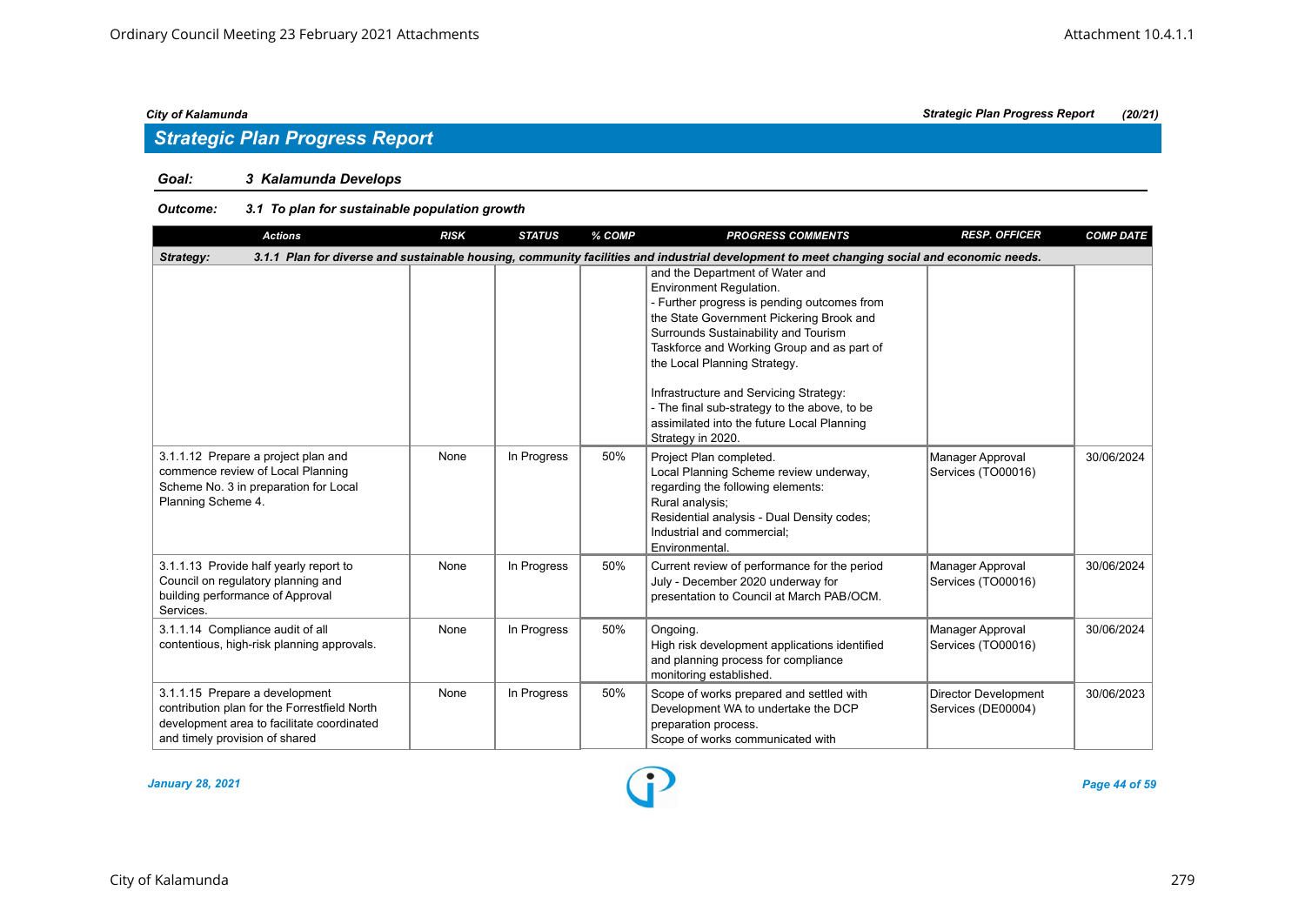### *Goal: 3 Kalamunda Develops*

| <b>Actions</b>                                                                                                                                                                                                                                                                                                             | <b>RISK</b> | <b>STATUS</b> | % COMP | <b>PROGRESS COMMENTS</b>                                                                                                                                                                                                                                                                                                                                                                                                                                                                                                                                                                                                           | <b>RESP. OFFICER</b>                     | <b>COMP DATE</b> |  |  |  |
|----------------------------------------------------------------------------------------------------------------------------------------------------------------------------------------------------------------------------------------------------------------------------------------------------------------------------|-------------|---------------|--------|------------------------------------------------------------------------------------------------------------------------------------------------------------------------------------------------------------------------------------------------------------------------------------------------------------------------------------------------------------------------------------------------------------------------------------------------------------------------------------------------------------------------------------------------------------------------------------------------------------------------------------|------------------------------------------|------------------|--|--|--|
| 3.1.1 Plan for diverse and sustainable housing, community facilities and industrial development to meet changing social and economic needs.<br>Strategy:                                                                                                                                                                   |             |               |        |                                                                                                                                                                                                                                                                                                                                                                                                                                                                                                                                                                                                                                    |                                          |                  |  |  |  |
| infrastructure.                                                                                                                                                                                                                                                                                                            |             |               |        | Department of Planning, Lands and Heritage<br>to establish a contact point through the<br>preparation process.<br>Scope of works actioned with consultant team<br>and works currently being undertaken<br>externally and internally.<br>Draft DCP Report and Scheme Amendment<br>scheduled for presentation to Council Q2<br>2021.                                                                                                                                                                                                                                                                                                 |                                          |                  |  |  |  |
| 3.1.1.16 Facilitate rezoning of the<br>remaining Special Rural zoned areas of<br>the 'Kalamunda Wedge' of the<br>Maddington Kenwick Strategic<br>Employment Area (MKSEA) to ensure<br>consistency with the Metropolitan Region<br>Scheme Industrial zoning and finalise the<br>Development Contribution Plan for<br>MKSEA. | None        | In Progress   | 25%    | Area north-west of Coldwell Road requires<br>finalisation of DCP in liaison with the City of<br>Gosnells, this is underway. Flora and fauna<br>surveys were undertaken in Spring 2019 for<br>the area between Coldwell and Brook Road.<br>Hydrological investigations in this area are<br>underway as part of the Environmental<br>Review of Scheme amendments adjoining this<br>area in the City of Gosnells. City of<br>Kalamunda will receive a summary report in<br>this regard.<br>Private landowner is preparing a LWMS for<br>the precinct with a view to commencing<br>rezoning. Likely to be progressed by early<br>2021. | Principal Strategic<br>Planner (TO00038) | 30/06/2022       |  |  |  |
| 3.1.1.17 Operational Strategic Planning<br>* Review and respond to Government<br>policy at strategic level as required.<br>* Initiate policy review at strategic level<br>and implement innovative strategic                                                                                                               | None        | In Progress   | 60%    | Provided written submissions for:<br>- Development Control Policy - School Sites<br>(WAPC) October 2020.<br>- Forrestfield North MRS Amendment<br>Conservation Areas late 2020.                                                                                                                                                                                                                                                                                                                                                                                                                                                    | Principal Strategic<br>Planner (TO00038) | 30/06/2024       |  |  |  |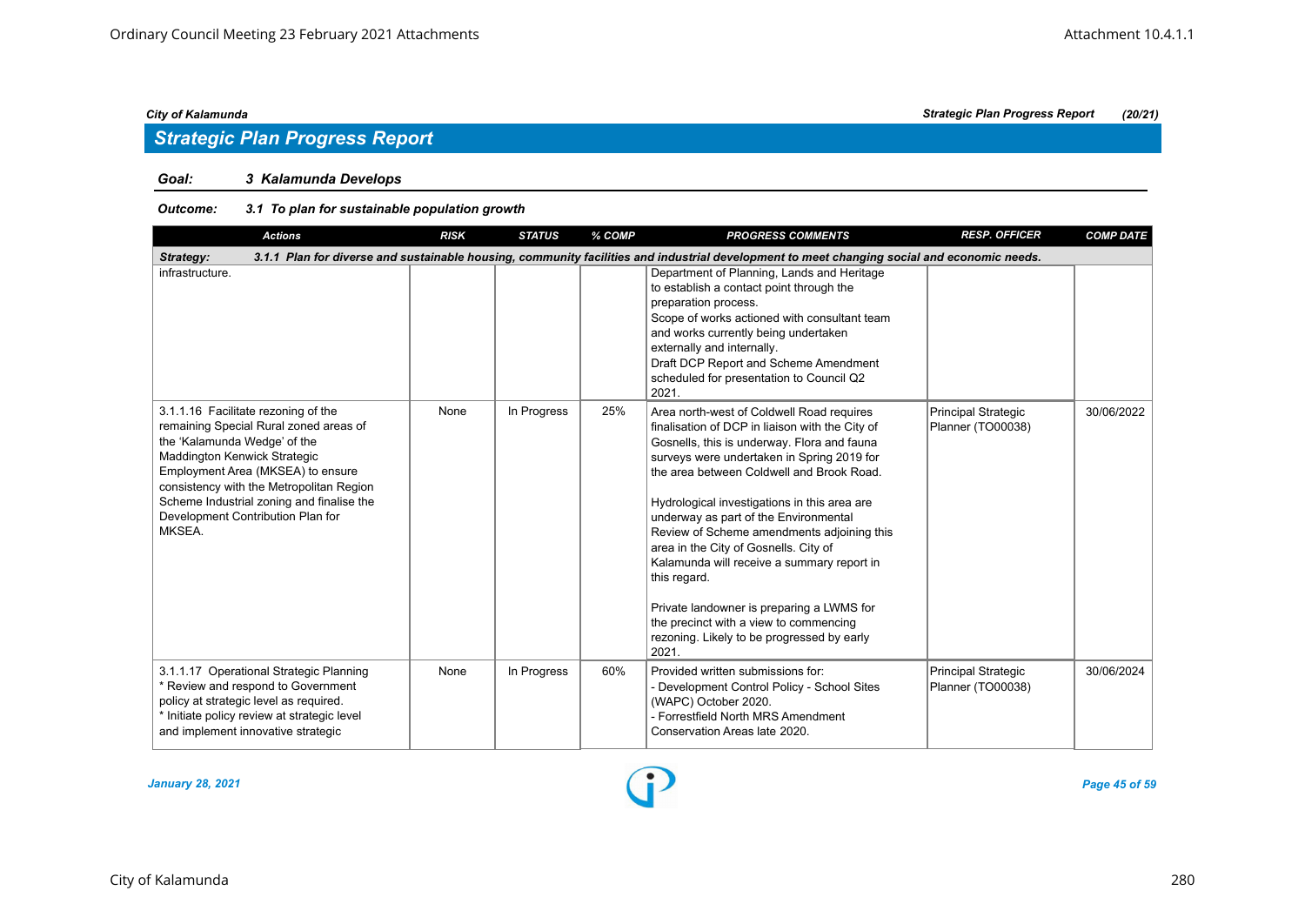# *Strategic Plan Progress Report*

#### *Goal: 3 Kalamunda Develops*

#### *Outcome: 3.1 To plan for sustainable population growth*

| Actions                                                                                                                                                  | <b>RISK</b> | STATUS | % COMP | <b>PROGRESS COMMENTS</b>             | <b>RESP. OFFICER</b> | <b>COMP DATE</b> |  |  |
|----------------------------------------------------------------------------------------------------------------------------------------------------------|-------------|--------|--------|--------------------------------------|----------------------|------------------|--|--|
| 3.1.1 Plan for diverse and sustainable housing, community facilities and industrial development to meet changing social and economic needs.<br>Strategy: |             |        |        |                                      |                      |                  |  |  |
| planning practices.                                                                                                                                      |             |        |        | - Metronet East Redevelopment Scheme |                      |                  |  |  |
| * Monitor and influence City projects to                                                                                                                 |             |        |        | Amendment October 2020.              |                      |                  |  |  |
| facilitate consistency with the City's                                                                                                                   |             |        |        |                                      |                      |                  |  |  |
| strategic plans and objectives.                                                                                                                          |             |        |        |                                      |                      |                  |  |  |

#### *Outcome: 3.2 To connect the community to quality amenities*

| <b>Actions</b>                                                                                                                 | <b>RISK</b> | <b>STATUS</b> | % COMP | <b>PROGRESS COMMENTS</b>                                                                                                                                                                                                                                                                                                                                                                                                  | <b>RESP. OFFICER</b>                                          | <b>COMP DATE</b> |
|--------------------------------------------------------------------------------------------------------------------------------|-------------|---------------|--------|---------------------------------------------------------------------------------------------------------------------------------------------------------------------------------------------------------------------------------------------------------------------------------------------------------------------------------------------------------------------------------------------------------------------------|---------------------------------------------------------------|------------------|
| 3.2.1 Optimal management of all assets.<br>Strategy:                                                                           |             |               |        |                                                                                                                                                                                                                                                                                                                                                                                                                           |                                                               |                  |
| 3.2.1.3 Undertake a major review of the<br>Asset Management Strategy.                                                          | None        | In Progress   | 50%    | A Project Plan has been prepared to address<br>this review and deliver a new Strategic Asset<br>Management Plan. Internal workshops are<br>planned for the March 2021 quarter, and the<br>City is reviewing templates for the resulting<br>plan.                                                                                                                                                                          | Manager Asset<br>Planning (TO00018)                           | 30/06/2021       |
| 3.2.1.5 Develop area specific verge<br>landscaping guidelines.                                                                 | None        | In Progress   | 50%    | City website has been updated in regard to<br>Verge Management Guidelines, Street Tree<br>Policy and Resident information.<br>Council report regarding verge management<br>by City including landscaping issues will be<br>presented by end May 2021.                                                                                                                                                                     | Manager Parks &<br><b>Environmental Services</b><br>(TO00019) | 30/06/2024       |
| 3.2.1.7 Prepare the drainage strategy<br>'Kalamunda Flowing, A Drainage and<br>Waterways Strategy' as per the project<br>plan. | None        | In Progress   | 15%    | With the Senior Drainage Engineer on board,<br>a framework and timeline has been prepared<br>to work on the strategy. The Kalamunda<br>Flowing Reference Group reviewed these in<br>November, and supported the selection of the<br>Lower Helena Catchment as being the first<br>catchment to assess. The next major steps<br>will be in January 2021, where there will be an<br>internal working group on local drainage | Manager Asset<br>Planning (TO00018)                           | 30/06/2023       |

*January 28, 2021 Page 46 of 59*

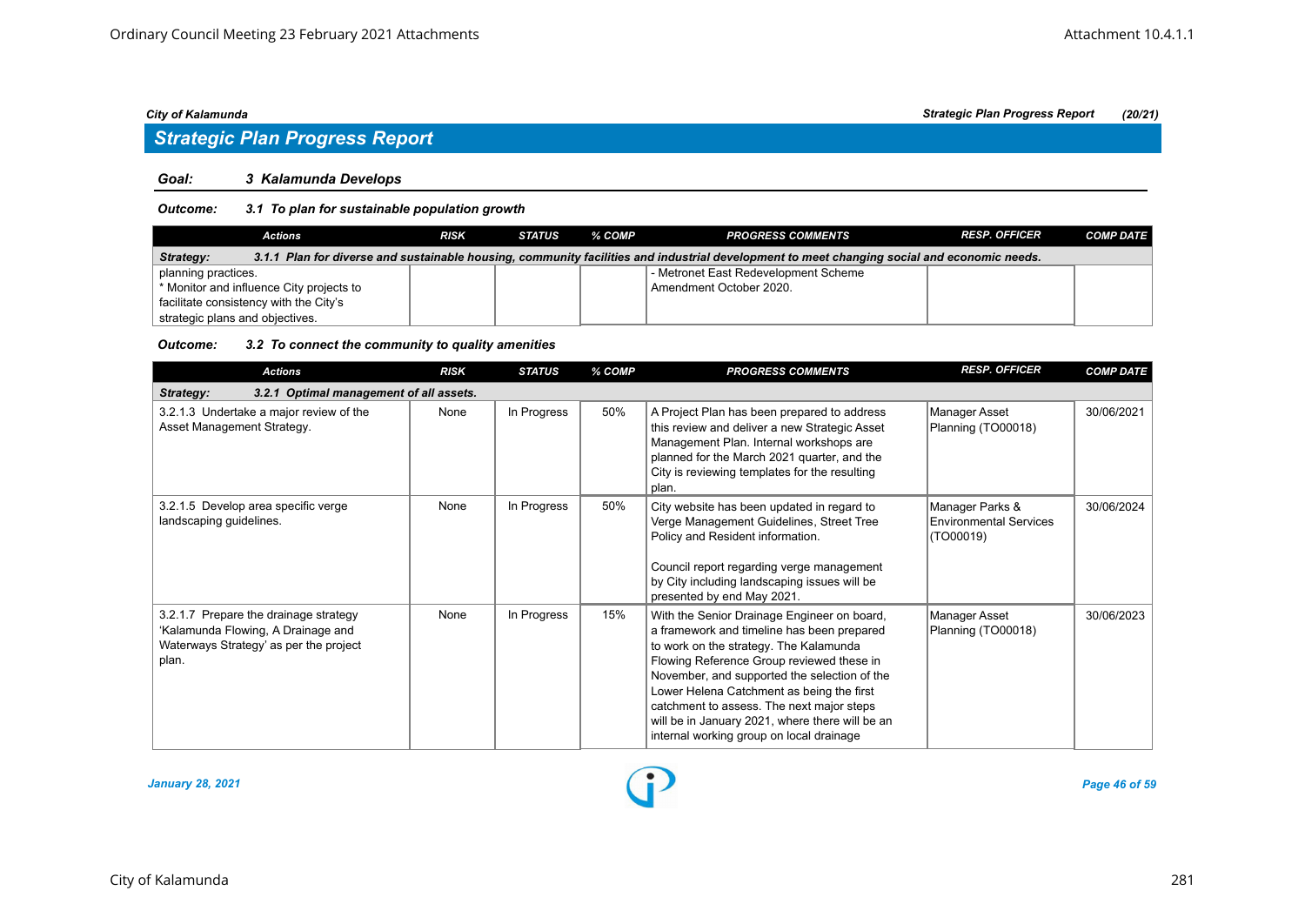### *Goal: 3 Kalamunda Develops*

#### *Outcome: 3.2 To connect the community to quality amenities*

| <b>Actions</b>                                                                                                                                                                                                                                                                                                                                 | <b>RISK</b>                             | <b>STATUS</b> | % COMP | <b>PROGRESS COMMENTS</b>                                                                                                                                                                                                                                                                                                                                                                                                                                                                                                                     | <b>RESP. OFFICER</b>                                          | <b>COMP DATE</b> |  |  |  |  |  |
|------------------------------------------------------------------------------------------------------------------------------------------------------------------------------------------------------------------------------------------------------------------------------------------------------------------------------------------------|-----------------------------------------|---------------|--------|----------------------------------------------------------------------------------------------------------------------------------------------------------------------------------------------------------------------------------------------------------------------------------------------------------------------------------------------------------------------------------------------------------------------------------------------------------------------------------------------------------------------------------------------|---------------------------------------------------------------|------------------|--|--|--|--|--|
| Strategy:                                                                                                                                                                                                                                                                                                                                      | 3.2.1 Optimal management of all assets. |               |        |                                                                                                                                                                                                                                                                                                                                                                                                                                                                                                                                              |                                                               |                  |  |  |  |  |  |
|                                                                                                                                                                                                                                                                                                                                                |                                         |               |        | concerns, and the appointment of a data<br>collection service for the drainage<br>infrastructure data.                                                                                                                                                                                                                                                                                                                                                                                                                                       |                                                               |                  |  |  |  |  |  |
| 3.2.1.8 Develop a 10-year plan for<br>targeted tree planting in road reserves.                                                                                                                                                                                                                                                                 | None                                    | In Progress   | 75%    | The draft Urban Forest Strategy endorsed by<br>Council includes targeted outcomes for Street<br>Tree planting.<br>On the basis that the draft Strategy is<br>endorsed by Council later in 2020/21, the<br>planting program will be used as basis of<br>proposing projects for each budget<br>commencing 2021/22.                                                                                                                                                                                                                             | Manager Parks &<br><b>Environmental Services</b><br>(TO00019) | 30/06/2024       |  |  |  |  |  |
| 3.2.1.9 Develop and implement Building<br>Asset Plans for ZZCC and Hartfield Park<br>Rec Centre to ensure ongoing<br>maintenance and required renewal works<br>are programmed and delivered.                                                                                                                                                   | None                                    | Not Started   | $0\%$  | Anticipated start for the Zig Zag Cultural<br>Centre is January 2021.                                                                                                                                                                                                                                                                                                                                                                                                                                                                        | <b>Manager Asset</b><br>Planning (TO00018)                    | 30/06/2023       |  |  |  |  |  |
| 3.2.1.11 Provide engineering advice,<br>design management and oversight for<br>Development Contribution Plan<br>infrastructure for existing and proposed<br>DCPs:<br>a) Forrestfield / High Wycombe<br>Industrial Area (existing).<br>Cell 9 Wattle Grove (existing).<br>b)<br>MKSEA (proposed).<br>C)<br>Forrestfield North (proposed).<br>d) | None                                    | In Progress   | 65%    | Cell 9 Projects:<br>Woodlupine Living Brook #3 - the have been<br>recent discussions with WaterCorp about<br>project approvals, funding and discussion on<br>deliverables for FY 20-21. Discrete /<br>preparation works have been undertaken in<br>the last 2 months. AD are in strong<br>collaboration with the Parks and Environment<br>team.<br>Hale Rd Widening: SCM 19th Jan should see<br>adoption of Tender recommendation with a<br>forecasted construction KO of early February.<br>Construction and project acquittal targeted for | <b>Manager Asset Delivery</b><br>(PD00004)                    | 30/06/2024       |  |  |  |  |  |

*January 28, 2021 Page 47 of 59*

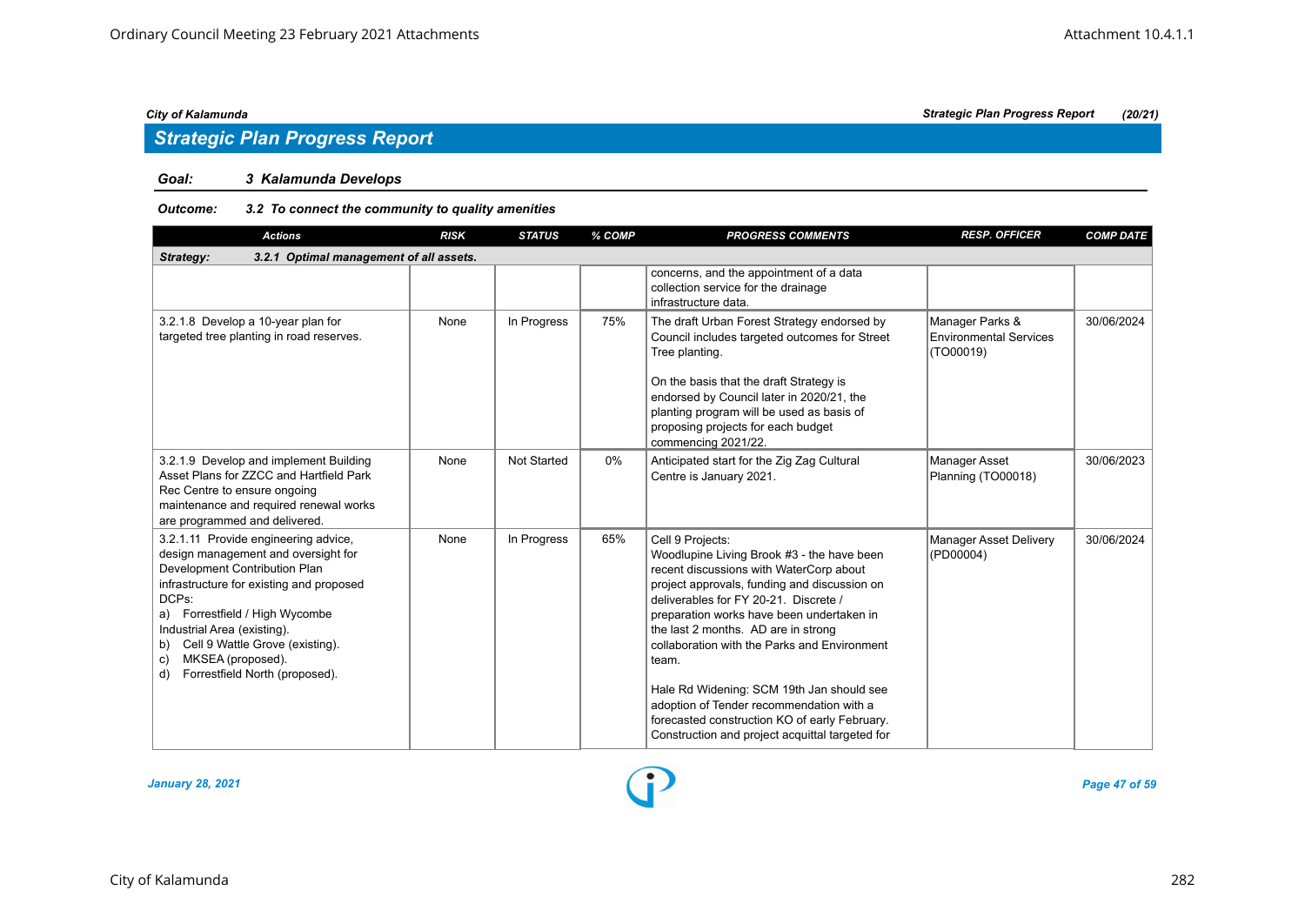## *Strategic Plan Progress Report*

#### *Goal: 3 Kalamunda Develops*

#### *Outcome: 3.2 To connect the community to quality amenities*

| <b>Actions</b>                                                                                                                                                                                                                                                                                                 | <b>RISK</b> | <b>STATUS</b> | % COMP | <b>PROGRESS COMMENTS</b>                                                                                                                                                                                                                                                                                                                                                                                                                                                                                                                                                                                                                                                                                                                         | <b>RESP. OFFICER</b>                                          | <b>COMP DATE</b> |
|----------------------------------------------------------------------------------------------------------------------------------------------------------------------------------------------------------------------------------------------------------------------------------------------------------------|-------------|---------------|--------|--------------------------------------------------------------------------------------------------------------------------------------------------------------------------------------------------------------------------------------------------------------------------------------------------------------------------------------------------------------------------------------------------------------------------------------------------------------------------------------------------------------------------------------------------------------------------------------------------------------------------------------------------------------------------------------------------------------------------------------------------|---------------------------------------------------------------|------------------|
| 3.2.1 Optimal management of all assets.<br>Strategy:                                                                                                                                                                                                                                                           |             |               |        |                                                                                                                                                                                                                                                                                                                                                                                                                                                                                                                                                                                                                                                                                                                                                  |                                                               |                  |
|                                                                                                                                                                                                                                                                                                                |             |               |        | end of current FY.<br>FFN: minimal involvement/progression to date<br>with AD - some design services provided to<br>assist with the progression of land acquisition<br>/ City management of Nardine Rd                                                                                                                                                                                                                                                                                                                                                                                                                                                                                                                                           |                                                               |                  |
| 3.2.1.12 Manage the cost estimation,<br>design and delivery of City delivered<br>Development Contribution Plan<br>infrastructure:<br>a) Forrestfield / High Wycombe<br>Industrial Area (existing).<br>Cell 9 Wattle Grove (existing).<br>b)<br>MKSEA (proposed).<br>c)<br>Forrestfield North (proposed).<br>d) | None        | In Progress   | 50%    | For the MKSEA draft development<br>contribution scheme, Porter Engineering<br>Consultants have been appointed to<br>undertake the detailed design and approvals<br>for the upgrade of the Welshpool Road East<br>and Coldwell Road intersection.<br>For the Forrestfield Industrial scheme,<br>designs were commenced for the upgrade of<br>Milner Road and Sultana Road West however<br>these are now on hold as they are not<br>required for some time.<br>Stormwater plans are being reviewed for the<br>High Wycombe Development Area (TOD<br>precinct) and the Forrestfield North<br><b>Residential Precinct.</b><br>Under the Wattle Grove Cell 9 scheme. Hale<br>Road is being upgraded as reported through<br>the capital works program. | Manager Asset<br>Planning (TO00018)                           | 30/06/2024       |
| 3.2.1.13 Assess and prioritise City parks<br>leading to development of Park<br>Improvement Plans.                                                                                                                                                                                                              | None        | In Progress   | 25%    | Assessment of Environmental reserves<br>completed for LBS. In progress.                                                                                                                                                                                                                                                                                                                                                                                                                                                                                                                                                                                                                                                                          | Manager Parks &<br><b>Environmental Services</b><br>(TO00019) | 30/06/2021       |

*January 28, 2021 Page 48 of 59*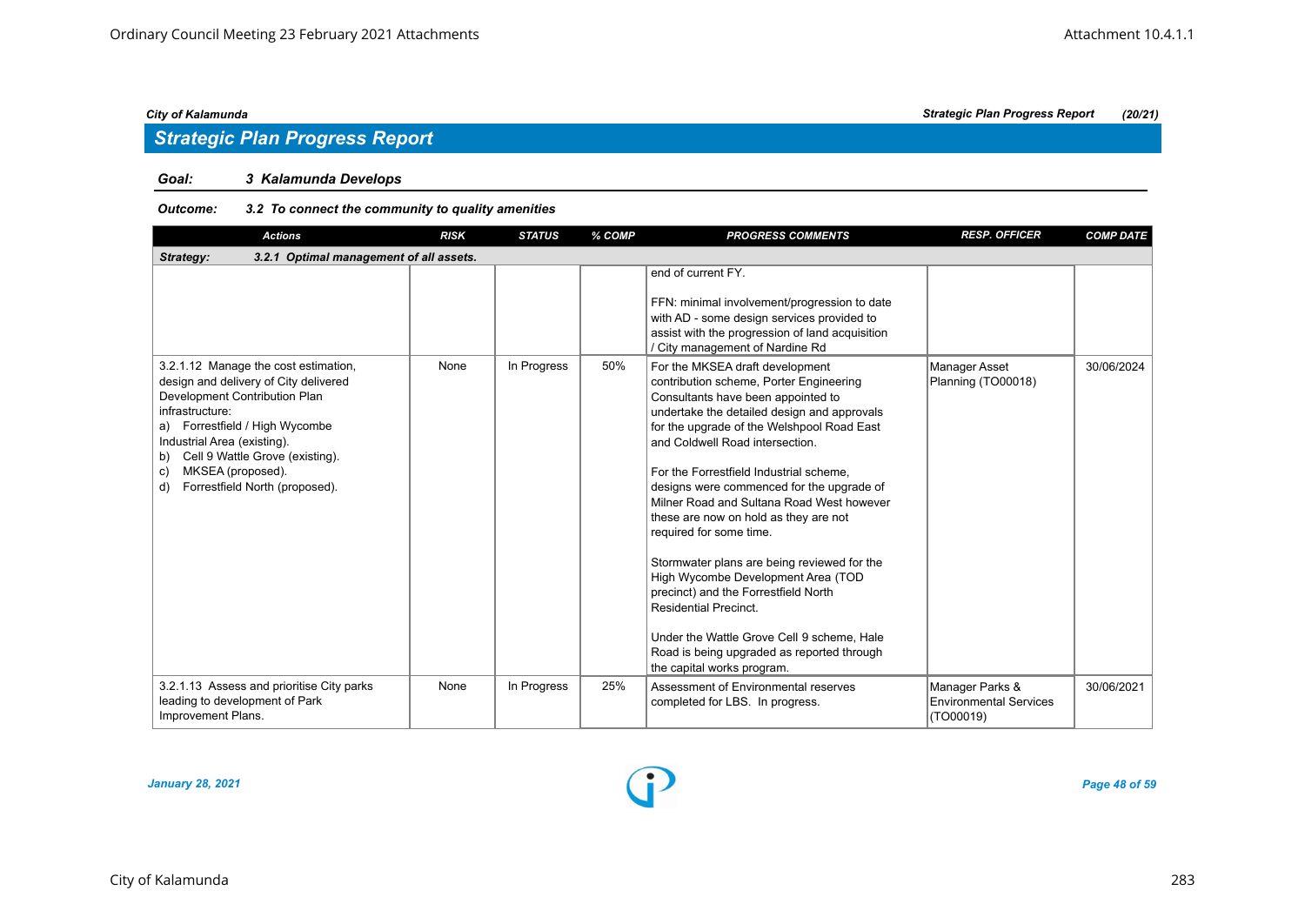# *Strategic Plan Progress Report*

#### *Goal: 3 Kalamunda Develops*

#### *Outcome: 3.2 To connect the community to quality amenities*

| <b>Actions</b>                                                                                                                                                                           | <b>RISK</b> | <b>STATUS</b> | % COMP | <b>PROGRESS COMMENTS</b>                                                                                                                                                                                                                                                                                                                                                                                                                                                                                                                                                                                                               | <b>RESP. OFFICER</b>                | <b>COMP DATE</b> |  |  |  |
|------------------------------------------------------------------------------------------------------------------------------------------------------------------------------------------|-------------|---------------|--------|----------------------------------------------------------------------------------------------------------------------------------------------------------------------------------------------------------------------------------------------------------------------------------------------------------------------------------------------------------------------------------------------------------------------------------------------------------------------------------------------------------------------------------------------------------------------------------------------------------------------------------------|-------------------------------------|------------------|--|--|--|
| 3.2.2 Provide and advocate for improved transport solutions and better connectivity through integrated transport planning.<br>Strategy:                                                  |             |               |        |                                                                                                                                                                                                                                                                                                                                                                                                                                                                                                                                                                                                                                        |                                     |                  |  |  |  |
| 3.2.2.1 Prepare the transport strategy<br>'Kalamunda Moving, A Transport and<br>Road Safety Strategy' as per the project<br>plan.                                                        | None        | In Progress   | 15%    | A timeline and set of actions have been<br>prepared, however were not able to be<br>provided to the Kalamunda Moving Reference<br>Group in the December 2020 quarter. A<br>meeting is to be arranged. Due to the high<br>demand across the traffic engineering area,<br>most of the work for the strategy will need to<br>be outsourced, and funds will be requested as<br>part of the 2021/22 and ongoing budgets.                                                                                                                                                                                                                    | Manager Asset<br>Planning (TO00018) | 30/06/2023       |  |  |  |
| 3.2.2.2 Implement the Bicycle Plan 2017<br>and its recommended actions and<br>projects, to promote and improve cycling<br>in the City. Undertake a formal five-yearly<br>review in 2022. | None        | In Progress   | 50%    | Projects continue to be identified, scoped,<br>budgeted and delivered as per the original<br>program, subject to capital funding limits. In<br>2020/21 the City will be constructing the<br>second part of the High Wycombe Local<br>Route, and designing two projects being the<br>Berkshire-Dundas and Hale-Dawson Local<br>Route. Community consultation has been<br>undertaken for the three projects, which<br>included creative art workshops to add colour<br>to the Hale-Dawson Local Route, WABN<br>funding submissions have been made for<br>cycling routes along Kiandra Way High<br>Wycombe, and Sussex Road Forrestfield. | Manager Asset<br>Planning (TO00018) | 30/06/2024       |  |  |  |

| Outcome: | 3.3 To develop and enhance the City's economy |  |
|----------|-----------------------------------------------|--|
|----------|-----------------------------------------------|--|

| Actions                                                                                                                  | <b>RISK</b> | <b>STATUS</b> | % COMP | <b>PROGRESS COMMENTS</b>                                                                                                          | <b>RESP. OFFICER</b>                         | <b>COMP DATE</b> |  |  |
|--------------------------------------------------------------------------------------------------------------------------|-------------|---------------|--------|-----------------------------------------------------------------------------------------------------------------------------------|----------------------------------------------|------------------|--|--|
| 3.3.1 Facilitate and support the success and growth of industry and businesses.<br>Strategy:                             |             |               |        |                                                                                                                                   |                                              |                  |  |  |
| 3.3.1.1 Deliver the initiatives and targets<br>from the Economic Development Strategy<br>(2017-22) for the current year. | None        | In Progress   | 50%    | - ED Operational Implementation plan<br>developed and initiatives underway including:<br>* Participation in industry networks and | Economic Development<br>Specialist (AC00047) | 30/06/2024       |  |  |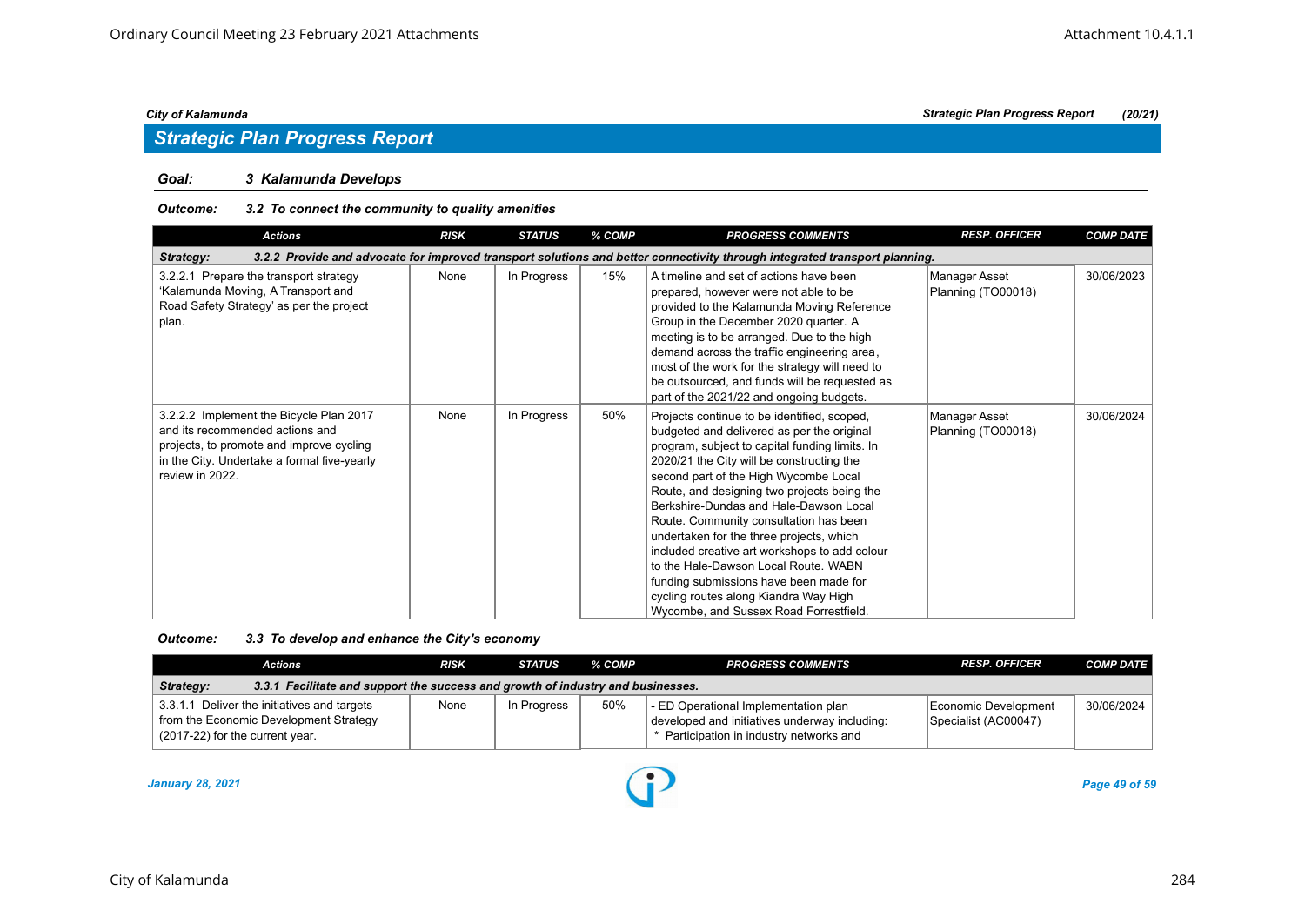### *Goal: 3 Kalamunda Develops*

#### *Outcome: 3.3 To develop and enhance the City's economy*

| <b>Actions</b>                                                                               | <b>RISK</b> | <b>STATUS</b> | % COMP | <b>PROGRESS COMMENTS</b>                                                                                                                                                                                                                                                                                                                                                                                                                                                                                                                                                                                                            | <b>RESP. OFFICER</b>                         | <b>COMP DATE</b> |
|----------------------------------------------------------------------------------------------|-------------|---------------|--------|-------------------------------------------------------------------------------------------------------------------------------------------------------------------------------------------------------------------------------------------------------------------------------------------------------------------------------------------------------------------------------------------------------------------------------------------------------------------------------------------------------------------------------------------------------------------------------------------------------------------------------------|----------------------------------------------|------------------|
| 3.3.1 Facilitate and support the success and growth of industry and businesses.<br>Strategy: |             |               |        |                                                                                                                                                                                                                                                                                                                                                                                                                                                                                                                                                                                                                                     |                                              |                  |
|                                                                                              |             |               |        | associations (LinkWA & KCC)<br>* Collaboration with Forrestfield Community<br>Bank to devise and deliver a buy local<br>campaign via an EFTPOS based 'local gift<br>program'.<br>Finalising a partnership agreement with<br>Kalamunda Chamber of Commerce, endorsed<br>by Council.<br>* rollout of the COVID19 Crisis Relief Fund<br>Program for small businesses and evaluation<br>of applicants.<br>* Exploration of participation in the SBDC<br><b>Small Business Friendly Initiative</b><br>* Conduct the process to attract candidates to<br>participate on the soon to be formed<br>Economic Development Advisory Committee. |                                              |                  |
| 3.3.1.2 Finalise partnership agreement<br>with the Kalamunda Chamber of<br>Commerce.         | None        | Completed     | 100%   | Partnership Agreement endorsed by Council<br>and signed by both parties. Initiatives and<br>arrangements underway.                                                                                                                                                                                                                                                                                                                                                                                                                                                                                                                  | Economic Development<br>Specialist (AC00047) | 31/10/2020       |
| 3.3.1.3 Build local business capacity and<br>sustainability.                                 | None        | In Progress   | 50%    | Economic Development C-19 Recovery<br>coordinated and underway.<br>Collaboration with SBDC, Hawaiian Group<br>and KCC to deliver targeted business<br>development programs locally.<br>Rolled out the COVID-19 Crisis Relief Fund<br>program for local small businesses. Currently<br>evaluating applications.                                                                                                                                                                                                                                                                                                                      | Economic Development<br>Specialist (AC00047) | 30/06/2024       |

*January 28, 2021 Page 50 of 59*

*City of Kalamunda Strategic Plan Progress Report (20/21)*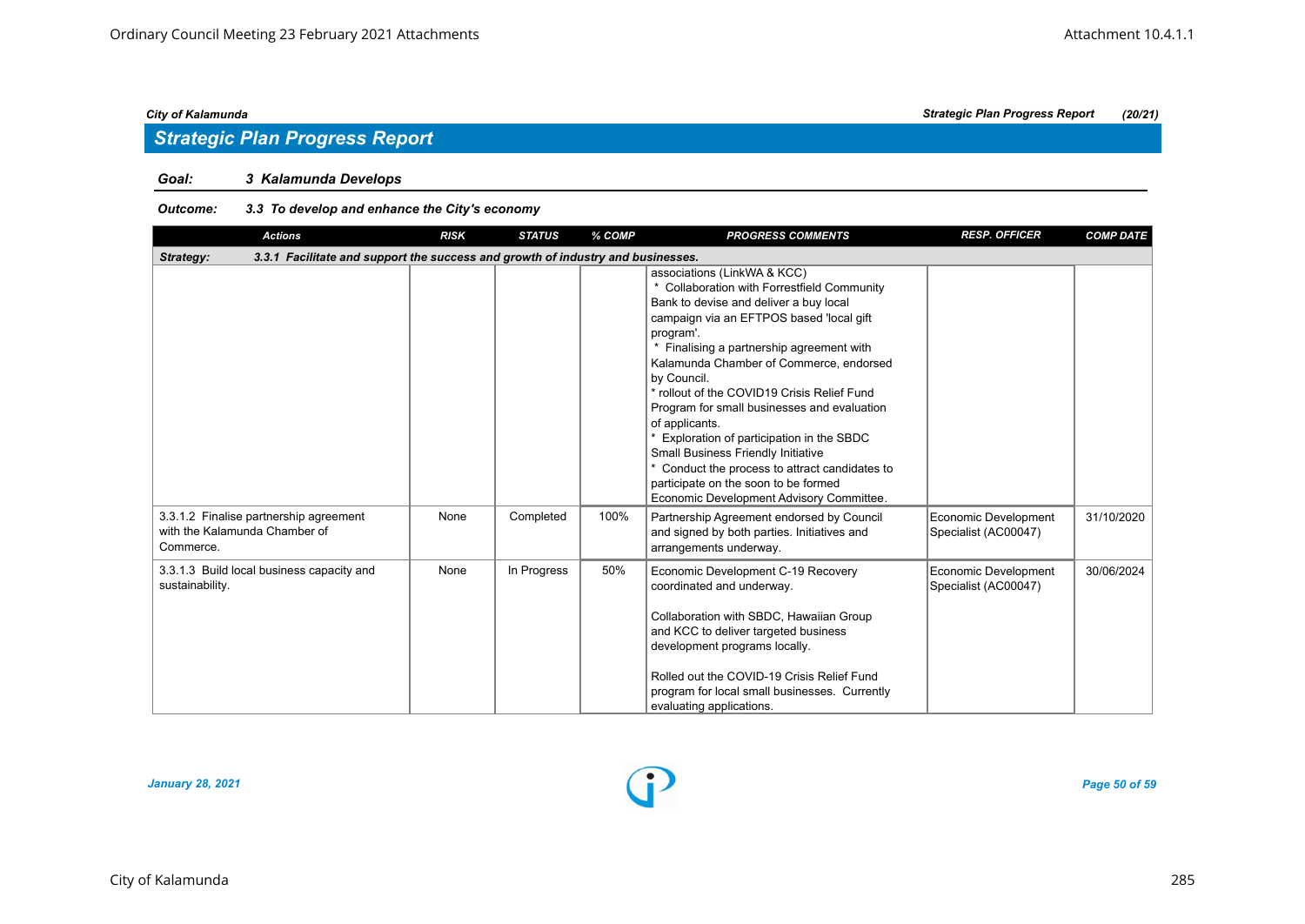#### *Goal: 3 Kalamunda Develops*

### *Outcome: 3.3 To develop and enhance the City's economy*

| <b>Actions</b>                                                                                     | <b>RISK</b> | <b>STATUS</b> | % COMP | <b>PROGRESS COMMENTS</b>                                                                                                                                                                                                                                                                     | <b>RESP. OFFICER</b>                            | <b>COMP DATE</b> |
|----------------------------------------------------------------------------------------------------|-------------|---------------|--------|----------------------------------------------------------------------------------------------------------------------------------------------------------------------------------------------------------------------------------------------------------------------------------------------|-------------------------------------------------|------------------|
| 3.3.2 Attract new investment opportunities and businesses with a focus on innovation.<br>Strategy: |             |               |        |                                                                                                                                                                                                                                                                                              |                                                 |                  |
| 3.3.2.2 Support and participate in LINK<br>WA Freight & Logistics Alliance.                        | None        | In Progress   | 50%    | City of Kalamunda hosted the Project Team<br>meeting and Steering Group meeting in<br>October. The City has coordinated a<br>combined response to the Infrastructure WA<br>Draft Paper and has coordinated a response<br>to the Heavy Vehicle Road Review survey.                            | Economic Development<br>Specialist (AC00047)    | 30/06/2024       |
| 3.3.2.3 Investment prospectus &<br>collateral to target and attract new<br>opportunities.          | None        | In Progress   | 80%    | Working group established. Draft scope<br>developed and approved for development.<br>Text nearly completed for review by internal<br>working group. Awaiting input from PR team in<br>respect to graphic design.                                                                             | Economic Development<br>Specialist (AC00047)    | 30/06/2024       |
| 3.3.2.4 Establish and administer the<br>Kalamunda Economic Development<br>Advisory Committee.      | None        | In Progress   | 50%    | Call for nominations closed 4 August.<br>Evaluation of candidates and report to Council<br>finalised. Candidate nominations considered<br>and endorsed at the October OCM.<br>First meeting held and minutes circulated -<br>Presiding Member Colin Jorgenson, Deputy<br>Cr Dylan O'Connnor. | Coordinator Tourism<br>Development<br>(AC00017) | 30/06/2024       |

*Outcome: 3.4 To be recognised as a preferred tourism destination*

| Actions                                                                                                                 | <b>RISK</b> | <b>STATUS</b> | % COMP | <b>PROGRESS COMMENTS</b>                                                                                                                                                                     | <b>RESP. OFFICER</b>                            | <b>COMP DATE</b> |  |  |  |
|-------------------------------------------------------------------------------------------------------------------------|-------------|---------------|--------|----------------------------------------------------------------------------------------------------------------------------------------------------------------------------------------------|-------------------------------------------------|------------------|--|--|--|
| 3.4.1 Facilitate, support and promote activities and places to visit.<br>Strategy:                                      |             |               |        |                                                                                                                                                                                              |                                                 |                  |  |  |  |
| 3.4.1.1 Deliver the initiatives and targets<br>from the Tourism Development Strategy<br>(2019-25) for the current year. | None        | In Progress   | 50%    | - Experience Perth Hills adopted as the<br>Regional Brand by the Perth Hills Tourism<br>Alliance.<br>- Branding complete.<br>- Best ever social media campaign reaching<br>over 100k people. | Coordinator Tourism<br>Development<br>(ACO0017) | 30/06/2024       |  |  |  |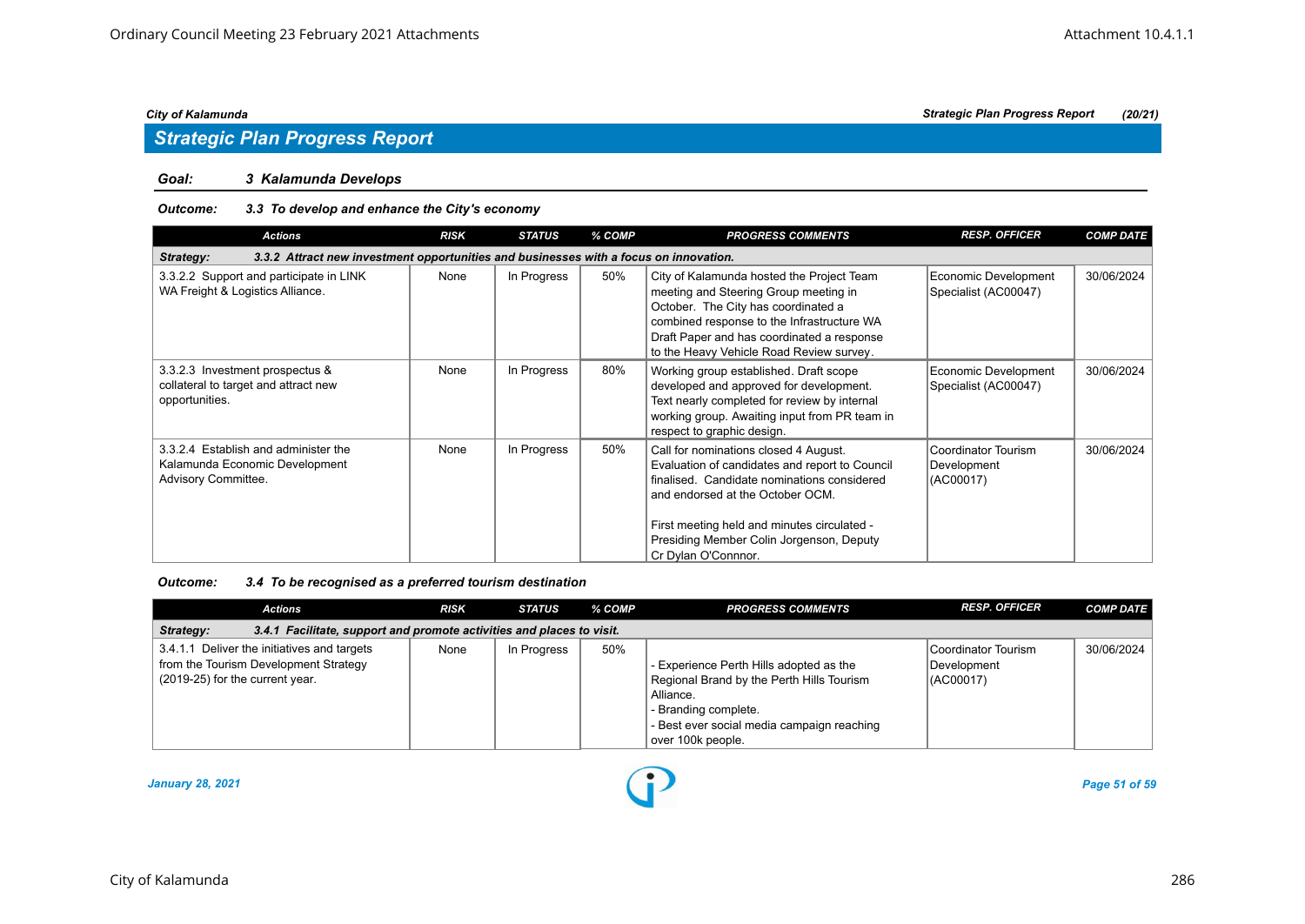#### *Goal: 3 Kalamunda Develops*

#### *Outcome: 3.4 To be recognised as a preferred tourism destination*

| <b>Actions</b>                                                                                                                                                                                                                                                                                                                                           | <b>RISK</b> | <b>STATUS</b> | % COMP | <b>PROGRESS COMMENTS</b>                                                                                                                                                                                                                                                                                                                                                                                                                                                                              | <b>RESP. OFFICER</b>                              | <b>COMP DATE</b> |
|----------------------------------------------------------------------------------------------------------------------------------------------------------------------------------------------------------------------------------------------------------------------------------------------------------------------------------------------------------|-------------|---------------|--------|-------------------------------------------------------------------------------------------------------------------------------------------------------------------------------------------------------------------------------------------------------------------------------------------------------------------------------------------------------------------------------------------------------------------------------------------------------------------------------------------------------|---------------------------------------------------|------------------|
| 3.4.1 Facilitate, support and promote activities and places to visit.<br>Strategy:                                                                                                                                                                                                                                                                       |             |               |        |                                                                                                                                                                                                                                                                                                                                                                                                                                                                                                       |                                                   |                  |
|                                                                                                                                                                                                                                                                                                                                                          |             |               |        | - Working on landing page for website.<br>- Held quarterly Tourism Advisory Committee<br>meeting, committee tasked with suggested<br>initiatives to be then worked up for budgetary<br>requirements.<br>Project for the next six months confirmed,<br>next meeting February 2021.<br>Alliance moving forwards and now has a<br>commitment to completing full website rather<br>than just a landing page.<br>Trails workshop in collaboration with Tourism<br>Western Australia to be held in January. |                                                   |                  |
| <b>Actions</b>                                                                                                                                                                                                                                                                                                                                           | <b>RISK</b> | <b>STATUS</b> | % COMP | <b>PROGRESS COMMENTS</b>                                                                                                                                                                                                                                                                                                                                                                                                                                                                              | <b>RESP. OFFICER</b>                              | <b>COMP DATE</b> |
| 3.4.2 Advocate and facilitate diversification options for rural properties to flourish.<br>Strategy:                                                                                                                                                                                                                                                     |             |               |        |                                                                                                                                                                                                                                                                                                                                                                                                                                                                                                       |                                                   |                  |
| 3.4.2.2 Partner with the State through the<br>Pickering Brook & surrounds working<br>group.                                                                                                                                                                                                                                                              | None        | In Progress   | 50%    | Part 2 of the working group and taskforce<br>recommendations being progressed by<br>Department of Planning, Lands and Heritage.                                                                                                                                                                                                                                                                                                                                                                       | <b>Director Development</b><br>Services (DE00004) | 30/06/2024       |
| 3.4.2.3 Having regard to the findings and<br>recommendations of the Pickering Brook<br>and Surrounds Working Group and<br>Taskforce, progress the Metropolitan<br>Region Scheme amendment request and<br>Local Planning Scheme No. 3<br>amendment to the Western Australian<br>Planning Commission to support the<br>Pickering Brook townsite expansion. | None        | In Progress   | 50%    | Townsite expansion report (Part 1) finalised<br>and issued to the Taskforce for<br>recommendation. The City working towards a<br>Metropolitan Region Scheme amendment<br>request to be presented to Council by Q2<br>2021.                                                                                                                                                                                                                                                                            | <b>Director Development</b><br>Services (DE00004) | 30/06/2022       |

*January 28, 2021 Page 52 of 59*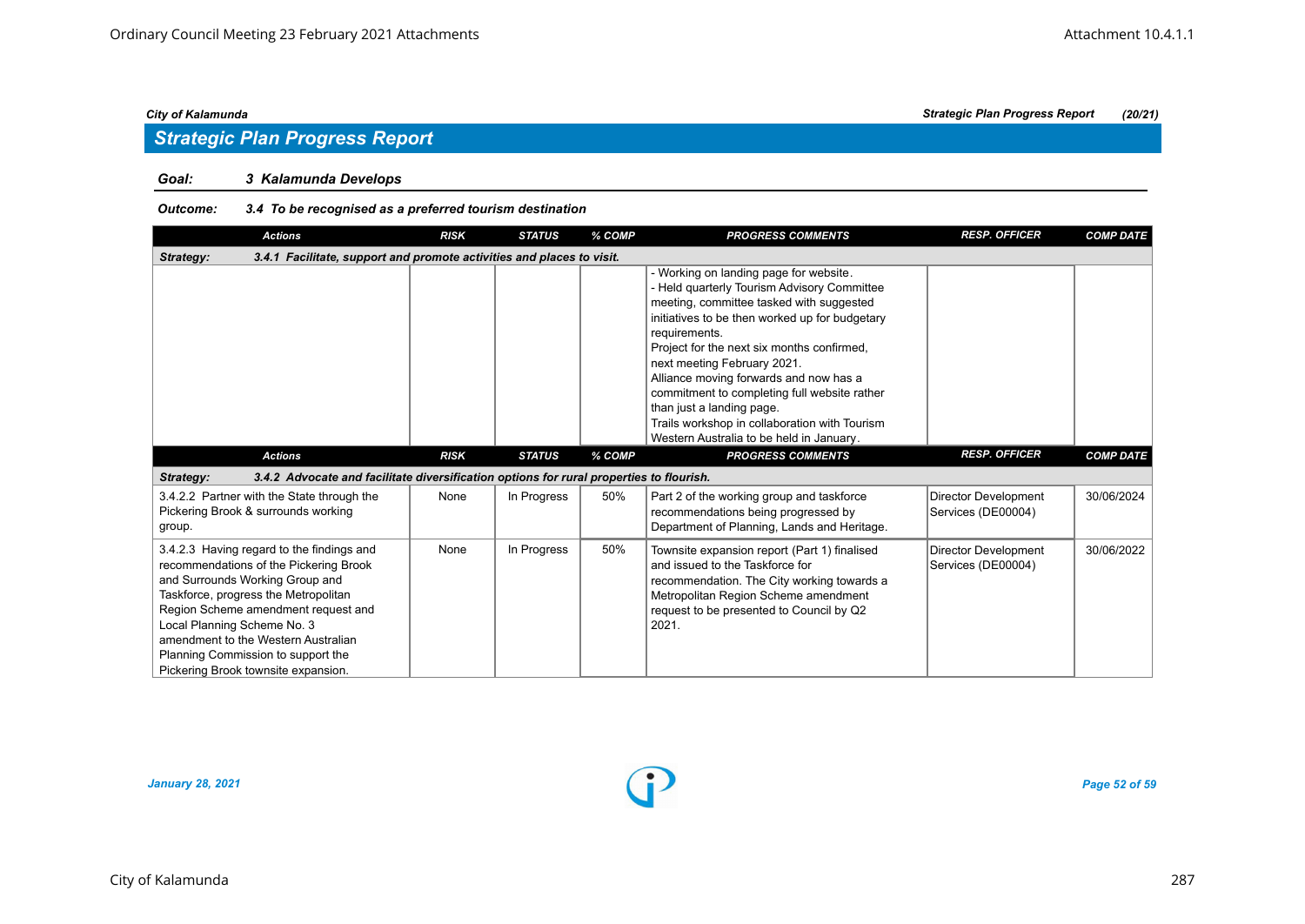#### *Goal: 4 Kalamunda Leads*

#### *Outcome: 4.1 To provide leadership through transparent governance*

| <b>Actions</b>                                                                                                                                                                       | <b>RISK</b> | <b>STATUS</b> | % COMP | <b>PROGRESS COMMENTS</b>                                                                                                                                                                                                                                                   | <b>RESP. OFFICER</b>                        | <b>COMP DATE</b> |  |  |  |  |
|--------------------------------------------------------------------------------------------------------------------------------------------------------------------------------------|-------------|---------------|--------|----------------------------------------------------------------------------------------------------------------------------------------------------------------------------------------------------------------------------------------------------------------------------|---------------------------------------------|------------------|--|--|--|--|
| 4.1.1 Provide good governance.<br>Strategy:                                                                                                                                          |             |               |        |                                                                                                                                                                                                                                                                            |                                             |                  |  |  |  |  |
| 4.1.1.1 Demonstrate compliance with the<br>Integrated Planning & Reporting<br>Framework<br>Review Strategic Community Plan<br>Annual review of the Corporate<br><b>Business Plan</b> | None        | In Progress   | 54%    | Community engagement has been completed<br>and a first draft of the Plan has been<br>completed and under management review.                                                                                                                                                | Chief Executive Officer<br>(DE00001)        | 30/06/2024       |  |  |  |  |
| 4.1.1.3 Develop and review the long-term<br>financial plan.                                                                                                                          | None        | In Progress   | 50%    | Commenced discussion with the Kalamunda<br>Leadership Team around direction for LTFP.<br>Different models being created for discussion<br>at strategic retreat.                                                                                                            | Manager Financial<br>Services (FS00009)     | 30/06/2024       |  |  |  |  |
| 4.1.1.4 Undertake Strategic Risk Review<br>to inform the Risk Register.                                                                                                              | None        | In Progress   | 66%    | A Strategic Risk Workshop was undertaken<br>with the Council and Leadership Team<br>resulting in an update to the Risk Register.<br>Risk Management Training Program has been<br>developed to be rolled out to staff during the<br>first quarter of 2021.                  | Director Corporate<br>Services (DE00003)    | 30/06/2024       |  |  |  |  |
| 4.1.1.5 Review and update the<br>Governance & Policy Framework, Council<br>Policies and Local Laws.                                                                                  | None        | In Progress   | 30%    | The Governance and Policy Framework will<br>be reviewed during the first half of 2021 to<br>enable adoption of any revisions prior to the<br>2021 Local Government Elections in October<br>2021. The Council Policy manual will also be<br>reviewed in the same timeframe. | Governance Advisor<br>(DE00006)             | 30/06/2024       |  |  |  |  |
| 4.1.1.9 Conduct annual review of the<br>Delegated Authority Manual.                                                                                                                  | None        | In Progress   | 50%    | The review will occur in fourth quarter 2021.                                                                                                                                                                                                                              | Chief Executive Officer<br>(DE00001)        | 30/06/2024       |  |  |  |  |
| 4.1.1.10 Compliance Audit Return is<br>completed in accordance with Regulation<br>14 and 15 of the LG (Audit) Regulations.                                                           | None        | In Progress   | 60%    | The Compliance Audit return will be<br>undertaken & completed in March 2021.                                                                                                                                                                                               | <b>Chief Executive Officer</b><br>(DE00001) | 30/06/2024       |  |  |  |  |
|                                                                                                                                                                                      |             |               |        |                                                                                                                                                                                                                                                                            |                                             |                  |  |  |  |  |

*January 28, 2021 Page 53 of 59*

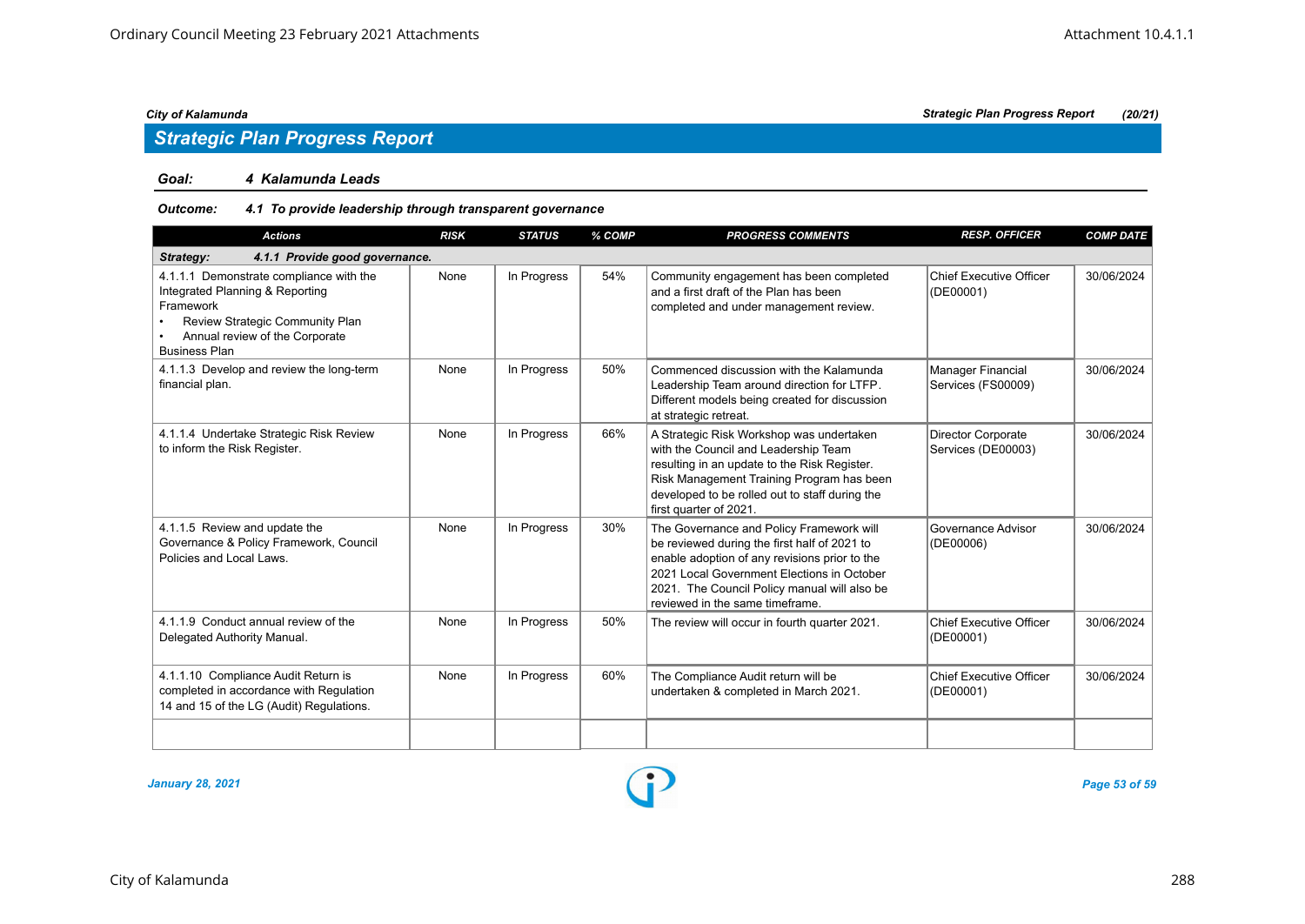## *Strategic Plan Progress Report*

#### *Goal: 4 Kalamunda Leads*

#### *Outcome: 4.1 To provide leadership through transparent governance*

| <b>Actions</b>                                                                                                | <b>RISK</b> | <b>STATUS</b> | % COMP | <b>PROGRESS COMMENTS</b>                                                                                                                                                                                                                                                                                            | <b>RESP. OFFICER</b>                                       | <b>COMP DATE</b> |
|---------------------------------------------------------------------------------------------------------------|-------------|---------------|--------|---------------------------------------------------------------------------------------------------------------------------------------------------------------------------------------------------------------------------------------------------------------------------------------------------------------------|------------------------------------------------------------|------------------|
| 4.1.1 Provide good governance.<br>Strategy:                                                                   |             |               |        |                                                                                                                                                                                                                                                                                                                     |                                                            |                  |
| 4.1.1.11 Prepare Annual Report to<br>demonstrate achievements.                                                | None        | In Progress   | 89%    | Annual report drafted. Awaiting Audit report.                                                                                                                                                                                                                                                                       | Manager Customer &<br><b>Public Relations</b><br>(DE00008) | 30/06/2024       |
| 4.1.1.12 Convene Audit & Risk<br>Committee quarterly.                                                         | None        | In Progress   | 60%    | The Audit and Risk Committee was last<br>convened in December 2021 where the<br>Internal Audit Report, Risk Profile report and<br>the adoption of the Annual Financial Report<br>were considered. The Annual Financial<br>Report and Audit Opinion were presented, and<br>there were no management letter findings. | <b>Director Corporate</b><br>Services (DE00003)            | 30/06/2024       |
| 4.1.1.13 Develop and adopt an Annual<br>Budget.                                                               | None        | In Progress   | 50%    | First term budget review completed, this will<br>help quide for future budget setting. The Mid<br>Term Budget Review process has<br>commenced.                                                                                                                                                                      | Manager Financial<br>Services (FS00009)                    | 30/06/2024       |
| 4.1.1.14 Prepare the Annual Financial<br>Statement and facilitate the Office of the<br>Auditor General audit. | None        | Completed     | 100%   | Statutory deadline achieved with exceptional<br>result with OAG audit.                                                                                                                                                                                                                                              | <b>Manager Financial</b><br>Services (FS00009)             | 30/06/2024       |
| 4.1.1.15 Conduct external cyber<br>penetration testing twice a year.                                          | None        | In Progress   | 50%    | Penetration testing in November 2020 didn't<br>highlight any critical or high risk issues.<br>Next penetration test will be undertaken<br>March 2021.                                                                                                                                                               | Manager Information<br>Technology (IT00008)                | 30/06/2024       |
| 4.1.1.16 Test Disaster Recovery and<br>Business Continuity annually.                                          | None        | In Progress   | 50%    | Two disaster recovery scenarios have been<br>completed with the majority of the team<br>participating and learning from the exercises.                                                                                                                                                                              | Manager Information<br>Technology (IT00008)                | 30/06/2024       |
|                                                                                                               |             |               |        | The City has undertaken its most significant<br>Business Continuity test yet, the supporting of<br>Operations during COVID-19. As IT had<br>correctly sized the datacentre environment,<br>deployed Remote Desktop Servers and                                                                                      |                                                            |                  |

*January 28, 2021 Page 54 of 59*

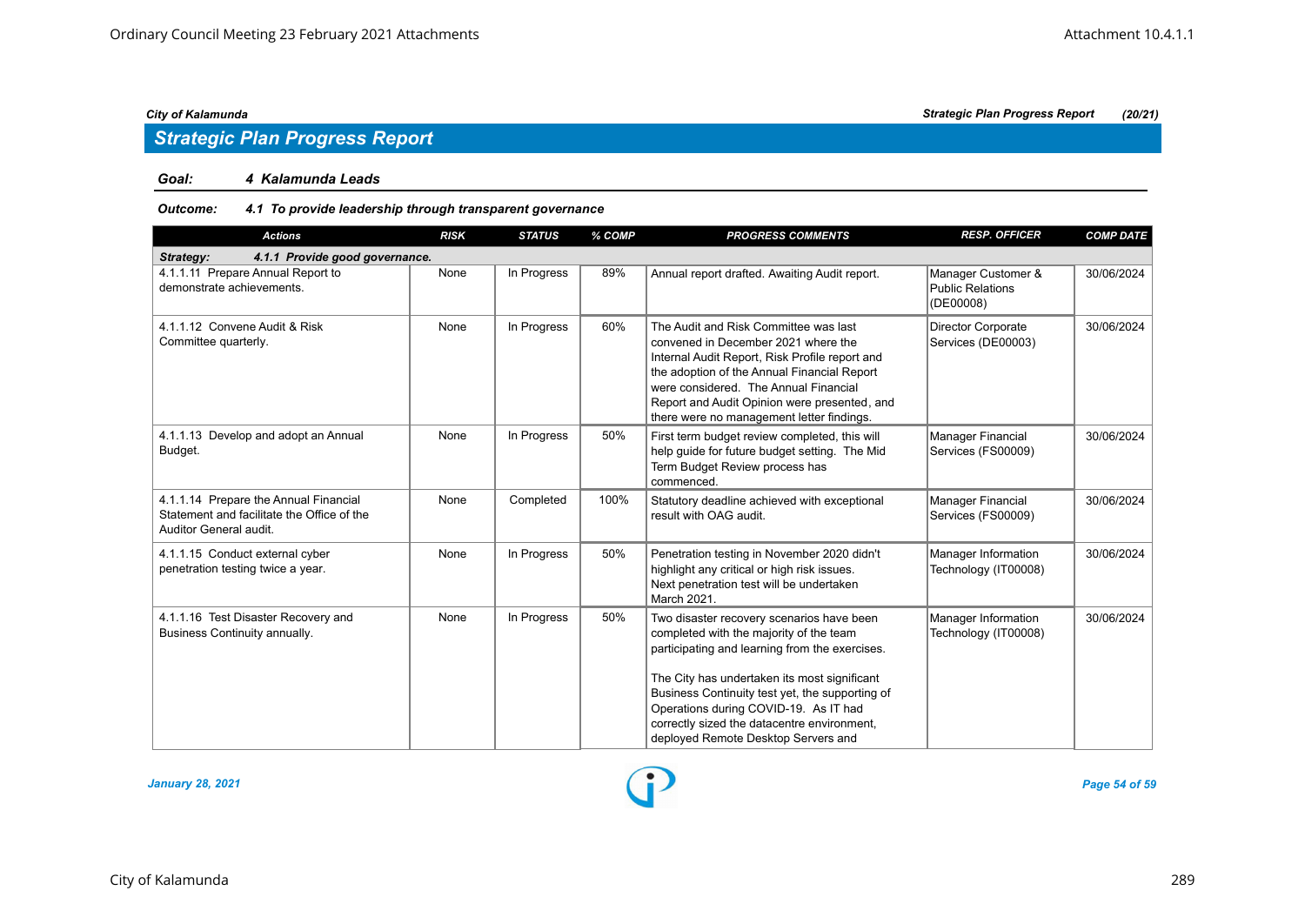#### *Goal: 4 Kalamunda Leads*

#### *Outcome: 4.1 To provide leadership through transparent governance*

| <b>RISK</b>                    | <b>STATUS</b> | % COMP | <b>PROGRESS COMMENTS</b>                                                                                                                                                                                                                                                                                                                                                                                                                                                                                                                                                                                                                         | <b>RESP. OFFICER</b>                        | <b>COMP DATE</b> |
|--------------------------------|---------------|--------|--------------------------------------------------------------------------------------------------------------------------------------------------------------------------------------------------------------------------------------------------------------------------------------------------------------------------------------------------------------------------------------------------------------------------------------------------------------------------------------------------------------------------------------------------------------------------------------------------------------------------------------------------|---------------------------------------------|------------------|
| 4.1.1 Provide good governance. |               |        |                                                                                                                                                                                                                                                                                                                                                                                                                                                                                                                                                                                                                                                  |                                             |                  |
|                                |               |        | provided multiple data paths into the<br>datacentre, City staff were able to work from<br>home during COVID-19 lockdown periods.<br>This exercise demonstrated that people can<br>continue to access technology resources<br>regardless of their location, and that IT<br>resources were not affected by increased<br>usage.                                                                                                                                                                                                                                                                                                                     |                                             |                  |
| None                           | In Progress   | 50%    | Telecommunications EOI and Tender have<br>been reviewed. Final recommendation to be<br>provided in the coming months.<br>Telecommunications Review Expression of<br>Interest has been to market. Tender Request<br>package has been created to be released to<br>market by the end of October 2020. The<br>focus of the Tender Request package is to<br>achieve higher bandwidth speeds for a<br>reduced cost, and to provide better disaster<br>recovery opportunities.<br>Request for tender has been released to<br>market and pricing received. The Tender<br>Panel is now reviewing tenders and preparing<br>a report to submit to council. | Manager Information<br>Technology (IT00008) | 30/06/2024       |
| None                           | In Progress   | 50%    | A Request for Tender package has been<br>released to market for the Data Centre<br>project. Shortlisted vendors currently<br>providing further clarity around their<br>submissions                                                                                                                                                                                                                                                                                                                                                                                                                                                               | Manager Information<br>Technology (IT00008) | 30/06/2021       |
|                                |               |        |                                                                                                                                                                                                                                                                                                                                                                                                                                                                                                                                                                                                                                                  |                                             |                  |

*January 28, 2021 Page 55 of 59*



*City of Kalamunda Strategic Plan Progress Report (20/21)*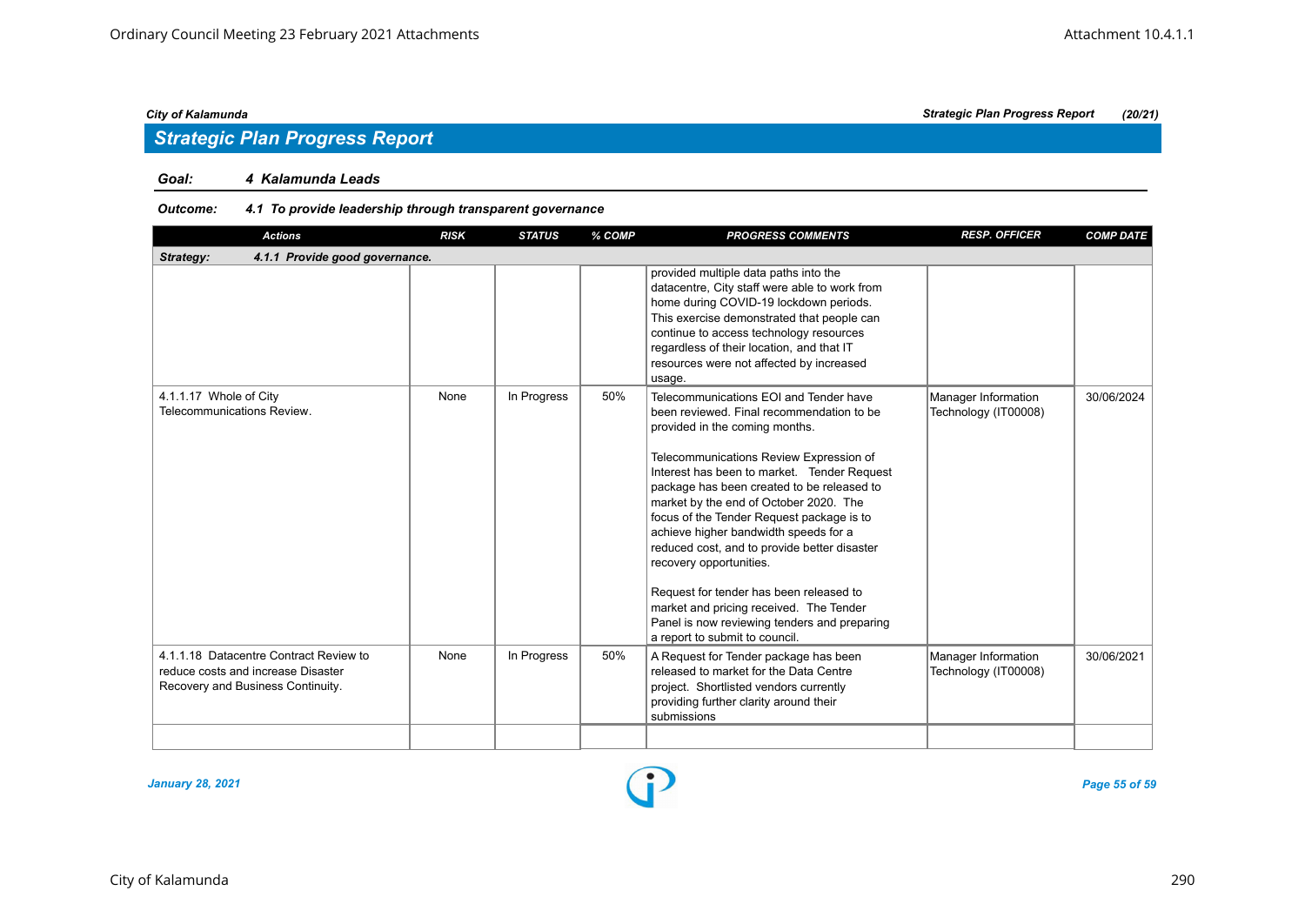## *Strategic Plan Progress Report*

#### *Goal: 4 Kalamunda Leads*

#### *Outcome: 4.1 To provide leadership through transparent governance*

| <b>Actions</b>                                                                                                                                                        | <b>RISK</b> | <b>STATUS</b> | % COMP | <b>PROGRESS COMMENTS</b>                                                                                                                                                                                                                                                                                                                                                                                                                                                                                                                                                                                                                                                                                           | <b>RESP. OFFICER</b>                        | <b>COMP DATE</b> |
|-----------------------------------------------------------------------------------------------------------------------------------------------------------------------|-------------|---------------|--------|--------------------------------------------------------------------------------------------------------------------------------------------------------------------------------------------------------------------------------------------------------------------------------------------------------------------------------------------------------------------------------------------------------------------------------------------------------------------------------------------------------------------------------------------------------------------------------------------------------------------------------------------------------------------------------------------------------------------|---------------------------------------------|------------------|
| 4.1.1 Provide good governance.<br>Strategy:                                                                                                                           |             |               |        |                                                                                                                                                                                                                                                                                                                                                                                                                                                                                                                                                                                                                                                                                                                    |                                             |                  |
| 4.1.1.19 Investigate and develop digital<br>citizenship opportunities to enable<br>improved communication and<br>engagement between council and<br>community members. | None        | In Progress   | 50%    | CRM Tender will be released in late<br>October/November. This will provide a large<br>plank for the digital citizenship and<br>collaboration with residents, as it will greatly<br>improve feedback loops to residents, and<br>allow the City to collate information about a<br>resident in one place, allowing for greater<br>customer service.<br>The Smart Cities Strategic Plan is being<br>developed, and will form another part of the<br>base for digital citizenship.<br>The CRM request for tender is still<br>progressing. Submissions from vendors have<br>been analysed and the City is reviewing<br>product demonstrations in the first week of<br>January 2021 as part of the evaluation<br>process. | Manager Information<br>Technology (IT00008) | 30/06/2024       |
| 4.1.1.20 Continue to map business<br>processes, and focus on optimising<br>current mapped processes.                                                                  | None        | In Progress   | 50%    | The Corporate Systems Specialist has been<br>providing training on Promapp with all<br>Business Units. Greater emphasis has been<br>put on reviewing the Process Maps. The<br>Senior Business Analyst has been working<br>with the Environmental and Community Safety<br>Business Unit on their processes, identifying<br>gaps and capability for improvement.<br>Business process mapping continues with<br>1400 business processes mapped as of 23<br>December 2020.                                                                                                                                                                                                                                             | Manager Information<br>Technology (IT00008) | 30/06/2024       |



### City of Kalamunda 291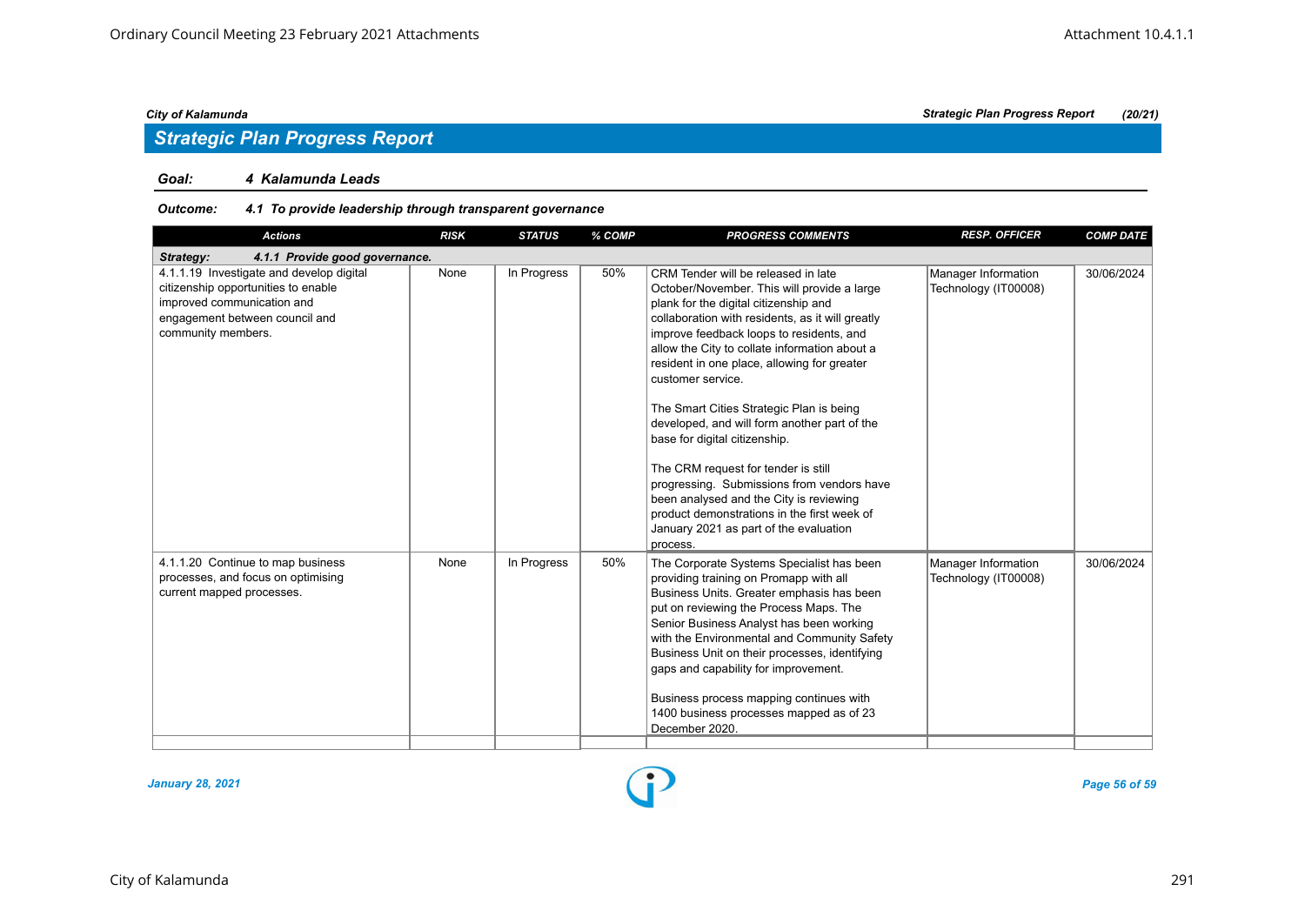#### *Goal: 4 Kalamunda Leads*

#### *Outcome: 4.1 To provide leadership through transparent governance*

| <b>Actions</b>                                                                                                                              | <b>RISK</b> | <b>STATUS</b> | % COMP | <b>PROGRESS COMMENTS</b>                                                                                                                                                                                                                                                                                                                                                                                                                                                    | <b>RESP. OFFICER</b>                            | <b>COMP DATE</b> |
|---------------------------------------------------------------------------------------------------------------------------------------------|-------------|---------------|--------|-----------------------------------------------------------------------------------------------------------------------------------------------------------------------------------------------------------------------------------------------------------------------------------------------------------------------------------------------------------------------------------------------------------------------------------------------------------------------------|-------------------------------------------------|------------------|
| 4.1.1 Provide good governance.<br>Strategy:                                                                                                 |             |               |        |                                                                                                                                                                                                                                                                                                                                                                                                                                                                             |                                                 |                  |
| 4.1.1.21 Identify and optimise business<br>requirements for new Enterprise<br>Resource Planning system.                                     | None        | In Progress   | 50%    | Requirements have been gathered for the<br>various parts of the ERP. The Planning and<br>Building System is being considered<br>separately, as a module that will able to be<br>integrated with any system decided on for the<br>Finance and other parts of the system.<br>Work continues on refining and documenting<br>business requirements for a new enterprise<br>resource planning system. Requirements are<br>currently being validated by internal<br>stakeholders. | Manager Information<br>Technology (IT00008)     | 30/06/2024       |
| <b>Actions</b>                                                                                                                              | <b>RISK</b> | <b>STATUS</b> | % COMP | <b>PROGRESS COMMENTS</b>                                                                                                                                                                                                                                                                                                                                                                                                                                                    | <b>RESP. OFFICER</b>                            | <b>COMP DATE</b> |
| 4.1.2 Build an effective and efficient service based organisation.<br>Strategy:                                                             |             |               |        |                                                                                                                                                                                                                                                                                                                                                                                                                                                                             |                                                 |                  |
| 4.1.2.1 Develop and annually review the<br>Workforce Plan.                                                                                  | None        | In Progress   | 29%    | Workforce plan has been reviewed and<br>updated for 2020-21. This will be reviewed in<br>the October quarter.                                                                                                                                                                                                                                                                                                                                                               | <b>Manager People</b><br>Services (DE00009)     | 30/06/2024       |
| 4.1.2.2 Develop, annually review and<br>implement the GROW Organisational<br>Culture Plan.                                                  | None        | In Progress   | 27%    | Staff now have greater access to training<br>opportunities through an increase of in-house<br>programs, internal nominations and open<br>access to online training. In-house program<br>for 2020-21 has been developed and was<br>launched on 1 October 2020.                                                                                                                                                                                                               | <b>Manager People</b><br>Services (DE00009)     | 30/06/2024       |
| 4.1.2.17 Participate in the Local<br>Government Performance Excellence<br>Program to track and benchmark<br>performance against the sector. | None        | In Progress   | 56%    | The City has maintained its Local Government<br>Performance Excellence Program using data<br>as a benchmark in a number of core areas.                                                                                                                                                                                                                                                                                                                                      | <b>Director Corporate</b><br>Services (DE00003) | 30/06/2024       |

*Outcome: 4.2 To proactively engage and partner for the benefit of the community*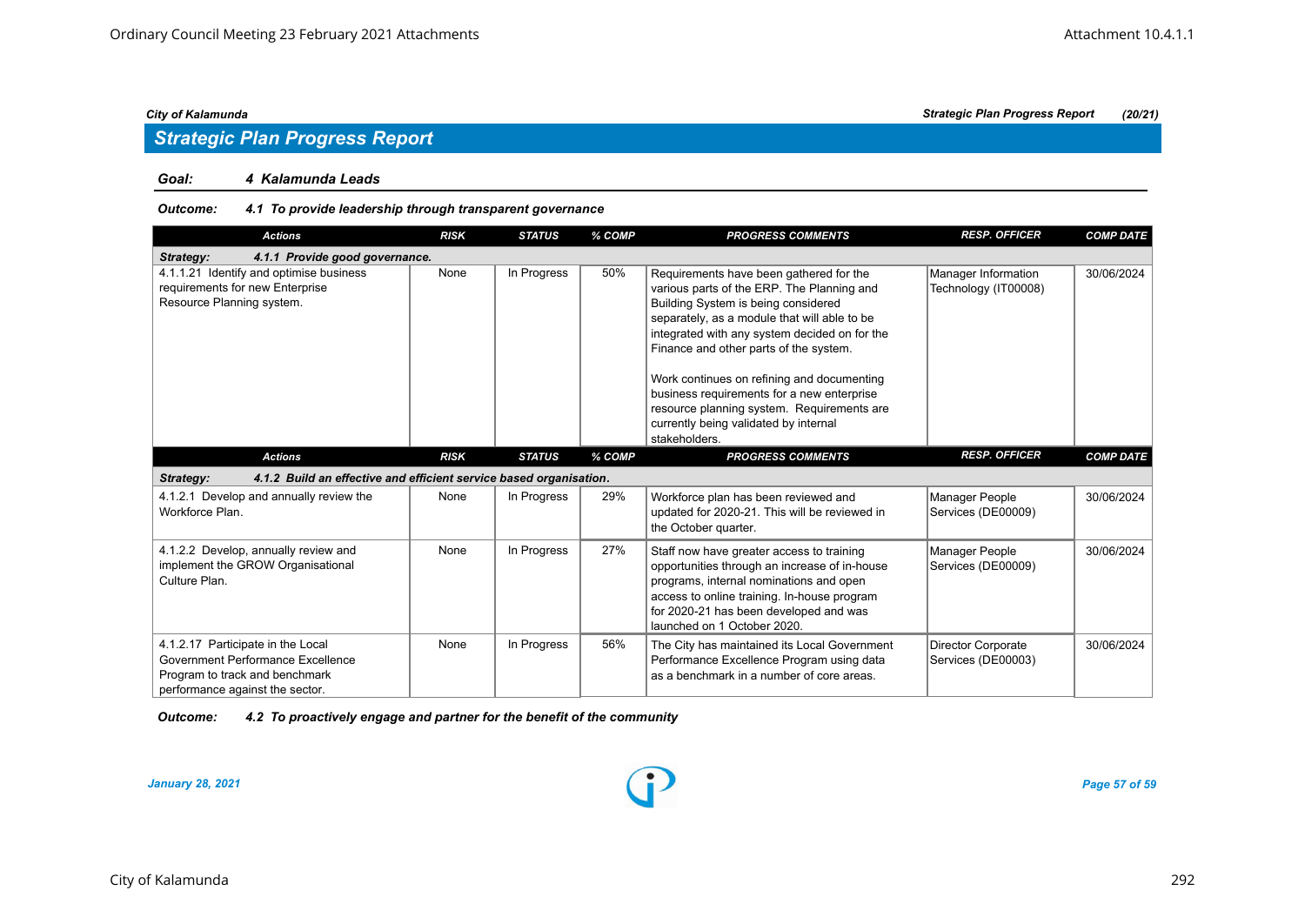#### *Goal: 4 Kalamunda Leads*

#### *Outcome: 4.2 To proactively engage and partner for the benefit of the community*

| <b>Actions</b>                                                                                             | <b>RISK</b> | <b>STATUS</b> | % COMP | <b>PROGRESS COMMENTS</b>                                                                                                                                                                                                                                                                                                                                                                                                                                                                                                                                                                                                                                                                                                                                                                                                    | <b>RESP. OFFICER</b>                                       | <b>COMP DATE</b> |
|------------------------------------------------------------------------------------------------------------|-------------|---------------|--------|-----------------------------------------------------------------------------------------------------------------------------------------------------------------------------------------------------------------------------------------------------------------------------------------------------------------------------------------------------------------------------------------------------------------------------------------------------------------------------------------------------------------------------------------------------------------------------------------------------------------------------------------------------------------------------------------------------------------------------------------------------------------------------------------------------------------------------|------------------------------------------------------------|------------------|
| 4.2.1 Actively engage with the community in innovative ways.<br>Strategy:                                  |             |               |        |                                                                                                                                                                                                                                                                                                                                                                                                                                                                                                                                                                                                                                                                                                                                                                                                                             |                                                            |                  |
| 4.2.1.1 Implement the Customer Service<br>Strategy.                                                        | None        | In Progress   | 80%    | The City of Kalamunda's customer service<br>strategy implementation has to date been an<br>immense success.<br>The key objectives of the Strategy are:<br>- Strive to achieve a new customer service<br>ethos and deliver on the customer service<br>promise and principles<br>- Culturally optimise the organisation to<br>achieve best practice customer service<br>outcomes<br>- Support and train staff to feel empowered,<br>be proactive and work collaboratively toward<br>business objectives and customer service<br>excellence<br>- Effectively communicate with our customers,<br>internally and externally<br>Customer Service results have continued to<br>demonstrate all KPIs are being met. The City<br>is currently progressing works for its<br><b>Customer Relationship Management system</b><br>tender. | Manager Customer &<br><b>Public Relations</b><br>(DE00008) | 30/06/2021       |
| 4.2.1.4 Develop, review and implement<br>communications plans and Public<br>Relations responses.           | None        | In Progress   | 54%    |                                                                                                                                                                                                                                                                                                                                                                                                                                                                                                                                                                                                                                                                                                                                                                                                                             | Manager Customer &<br><b>Public Relations</b><br>(DE00008) | 30/06/2024       |
| <b>Actions</b>                                                                                             | <b>RISK</b> | <b>STATUS</b> | % COMP | <b>PROGRESS COMMENTS</b>                                                                                                                                                                                                                                                                                                                                                                                                                                                                                                                                                                                                                                                                                                                                                                                                    | <b>RESP. OFFICER</b>                                       | <b>COMP DATE</b> |
| 4.2.2 Increase advocacy activities and develop partnerships to support growth and reputation.<br>Strategy: |             |               |        |                                                                                                                                                                                                                                                                                                                                                                                                                                                                                                                                                                                                                                                                                                                                                                                                                             |                                                            |                  |
| 4.2.2.1 Establish the annual advocacy<br>program and target audience plans in line                         | None        | In Progress   | 51%    | The focus for advocacy has been the<br>development of posters and distribution to                                                                                                                                                                                                                                                                                                                                                                                                                                                                                                                                                                                                                                                                                                                                           | <b>Chief Executive Officer</b><br>(DE00001)                | 30/06/2024       |